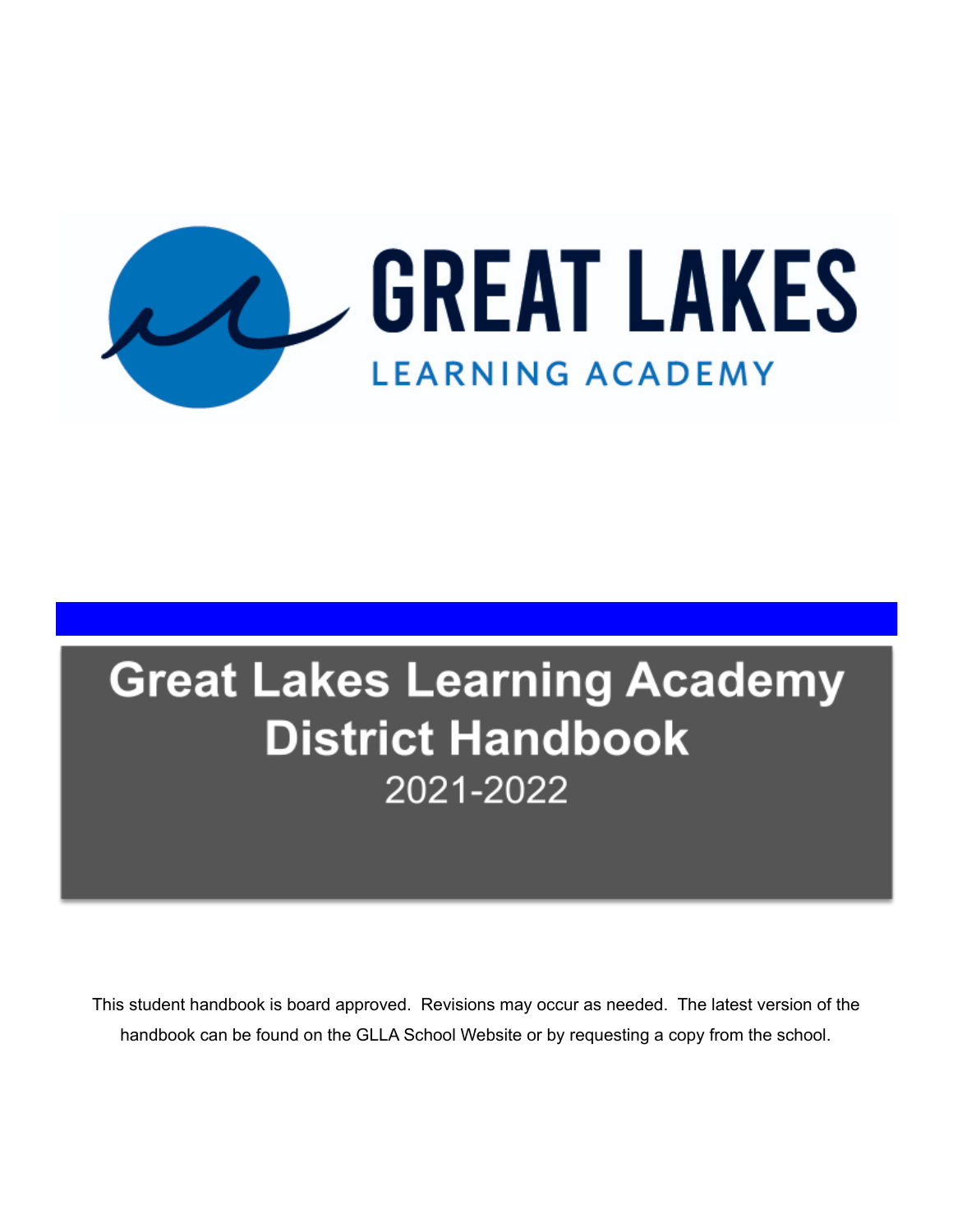# **TABLE OF CONTENTS**

| <b>1.0 District Mission and Overview</b>                                 | 4              |
|--------------------------------------------------------------------------|----------------|
| <b>1.1 Mission Statement</b>                                             | 4              |
| <b>2.0 School Organization and Roles</b>                                 | 4              |
| 2.1 Roles and Responsibilities                                           | 4              |
| 2.2 School Structure                                                     | 5              |
| 2.3 School Information                                                   | 6              |
| 2.3.1 2021-2022 School Year Calendar                                     | $\overline{7}$ |
| 2.3.2 Required Instructional Hours                                       | 7              |
| 2.4 Enrollment, Withdrawal, and Transfers                                | 9              |
| 2.4.1 Maximum Age to Enroll                                              | 9              |
| 2.4.2 Mid-Year Enrollment                                                | 10             |
| 2.4.3 Dual Enrollment in another K-12 Program                            | 11             |
| 2.5 Mandatory Testing                                                    | 11             |
| <b>3.0 Attendance</b>                                                    | 13             |
| 3.1 Marking and Verifying Attendance                                     | 13             |
| 3.2 Truancy                                                              | 14             |
| <b>4.0 National Honor Society and NCAA</b>                               | 15             |
| <b>4.1 National Honor Society</b>                                        | 15             |
| 4.2 National Collegiate Athletic Association (NCAA) Eligibility          | 15             |
| <b>5.0 High School Programs and Policies</b>                             | 16             |
| <b>6.0 Services for Special Populations</b>                              | 26             |
| 6.1 Individuals with Disabilities Education Act (IDEA) Eligible Students | 25             |
| 6.2 Rehabilitation Act of 1973: Section 504 Eligible Students            | 28             |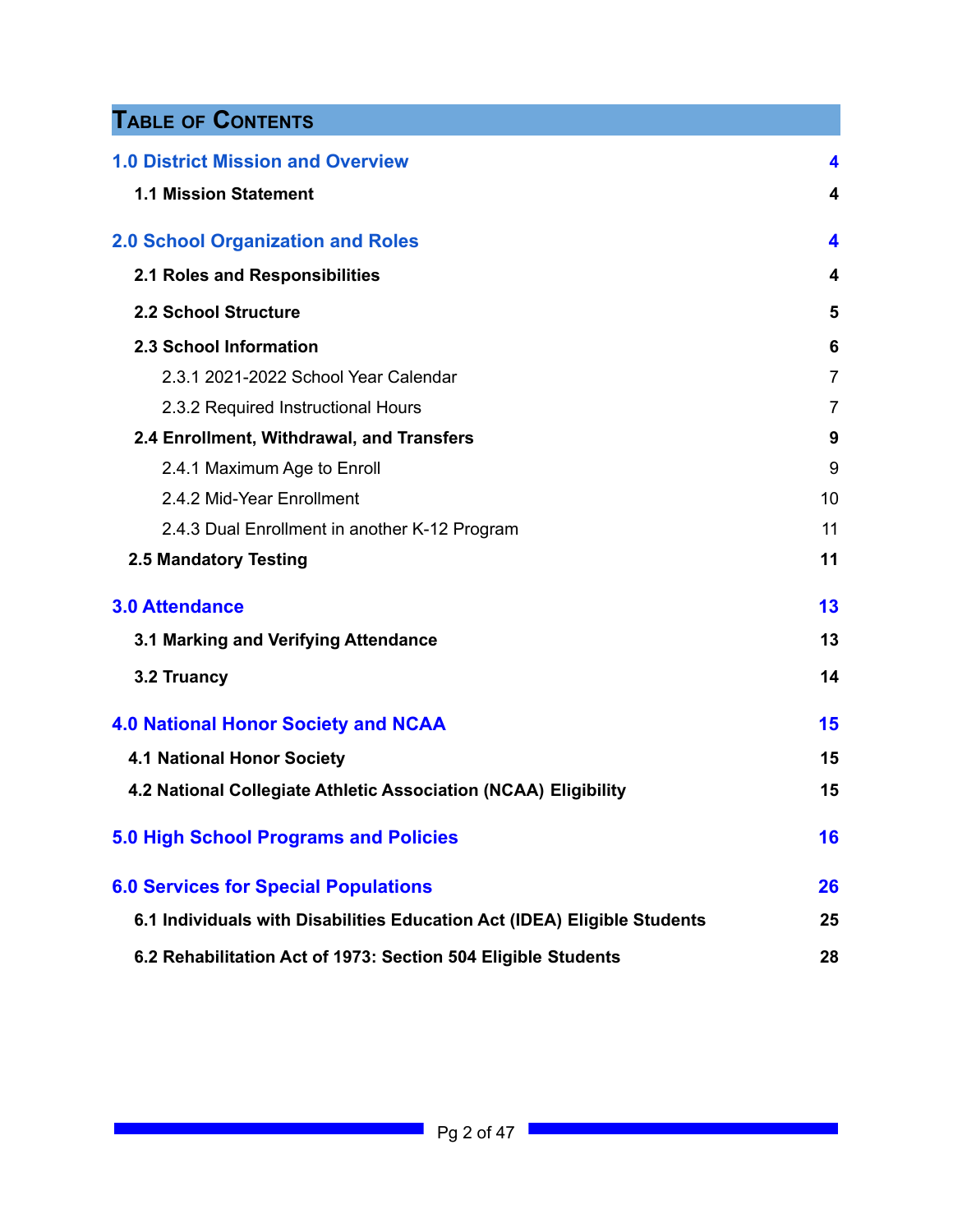| 7.0 Conduct, Due Process, Grievance, and Communication  | 30 |
|---------------------------------------------------------|----|
| 7.1 Bullying and Prohibited Behaviors                   | 30 |
| 7.2 Discipline and Due Process for Students             | 38 |
| <b>7.3 Academic Honesty</b>                             | 42 |
| 7.4 Grievance Process for Caretakers                    | 43 |
| <b>7.5 Learner Expectations</b>                         | 45 |
| 8.0 Educational Materials Provided by the School        | 45 |
| 8.1 Technology Provided by Great Lakes Learning Academy | 45 |
| 8.1.1 Use of Personal Equipment and Software            | 45 |
| 8.1.2 Chromebook Loan                                   | 46 |
| 8.2 Use of the Internet                                 | 46 |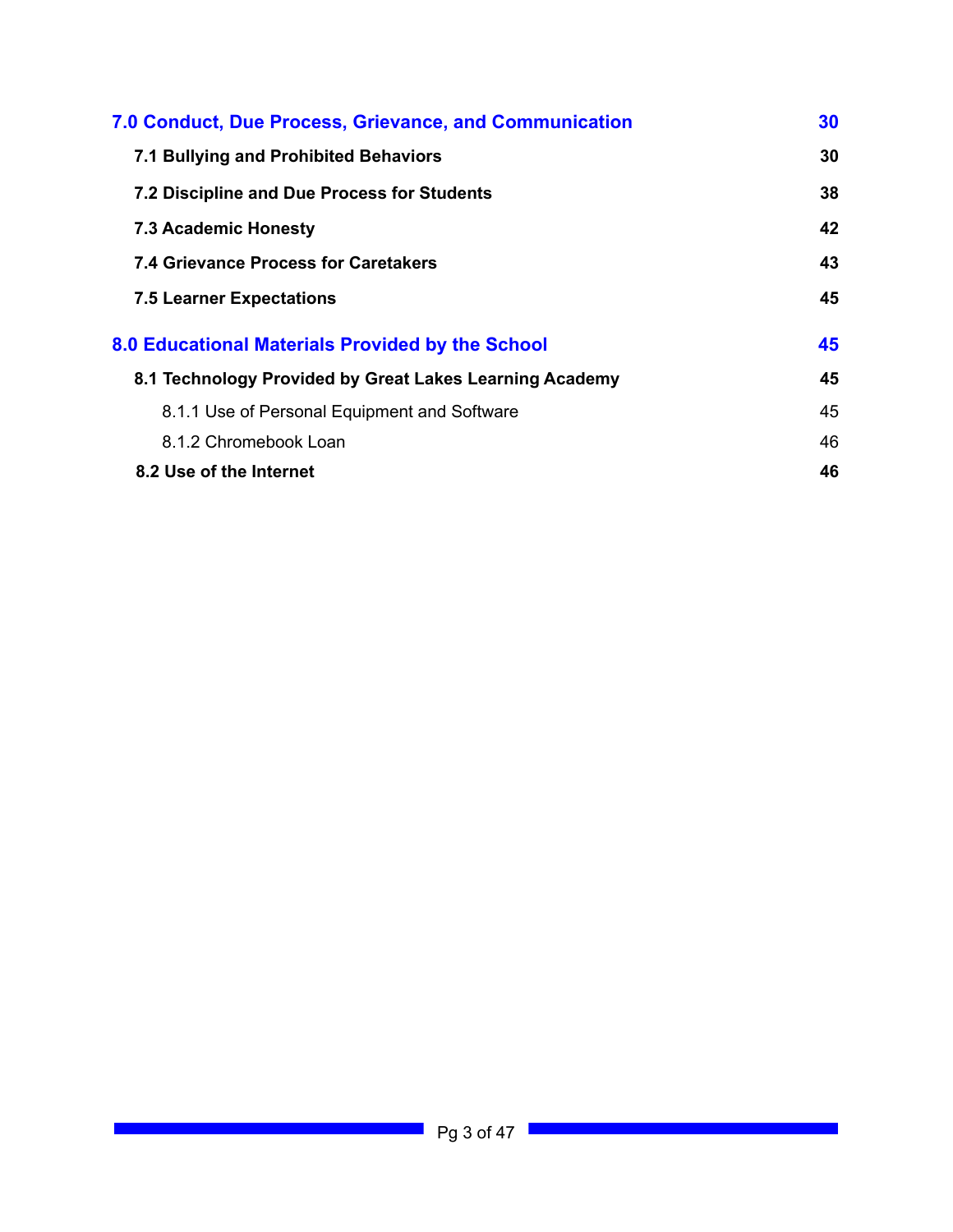# <span id="page-3-0"></span>**1.0 DISTRICT MISSION AND OVERVIEW**

### <span id="page-3-1"></span>**1.1 Mission Statement**

The mission of Great Lakes Learning Academy (GLLA) is to focus on empowering our students to achieve academic success while creating a community of respect and responsibility through an adaptive learning program.

#### *Vision*

Great Lakes Learning Academy engages students where they are on their academic journey and prepares them to be globally competitive for college and careers.

#### *Values*

Finally, the values of Great Lakes Learning Academy include safety, collaboration, communication, professionalism, academic success, high expectations, and a student centric approach.

### <span id="page-3-2"></span>**2.0 SCHOOL ORGANIZATION AND ROLES**

### <span id="page-3-3"></span>**2.1 Roles and Responsibilities**

A primary goal at GLLA is encouraging parent involvement. Select the link below to review a copy of GLLA's Title 1 Parent Involvement Policy and Compact developed as part of the Title 1 funding plan. Feedback is welcome; please send a message to the Dean of Students.

GLLA Title 1 Parent [Involvement](https://docs.google.com/document/d/1XA4WKYfgKt6-TIzqF71p3qBJHcsTydJlmnWPudNPhtg/edit#heading=h.gjdgxs) Policy GLLA Title 1 Parent [Involvement](https://docs.google.com/document/d/1Df_Xu3V_AH04zoEiDFqMUkfh9I6Eau1MGG_UyYHsfeo/edit#heading=h.gjdgxs) Compact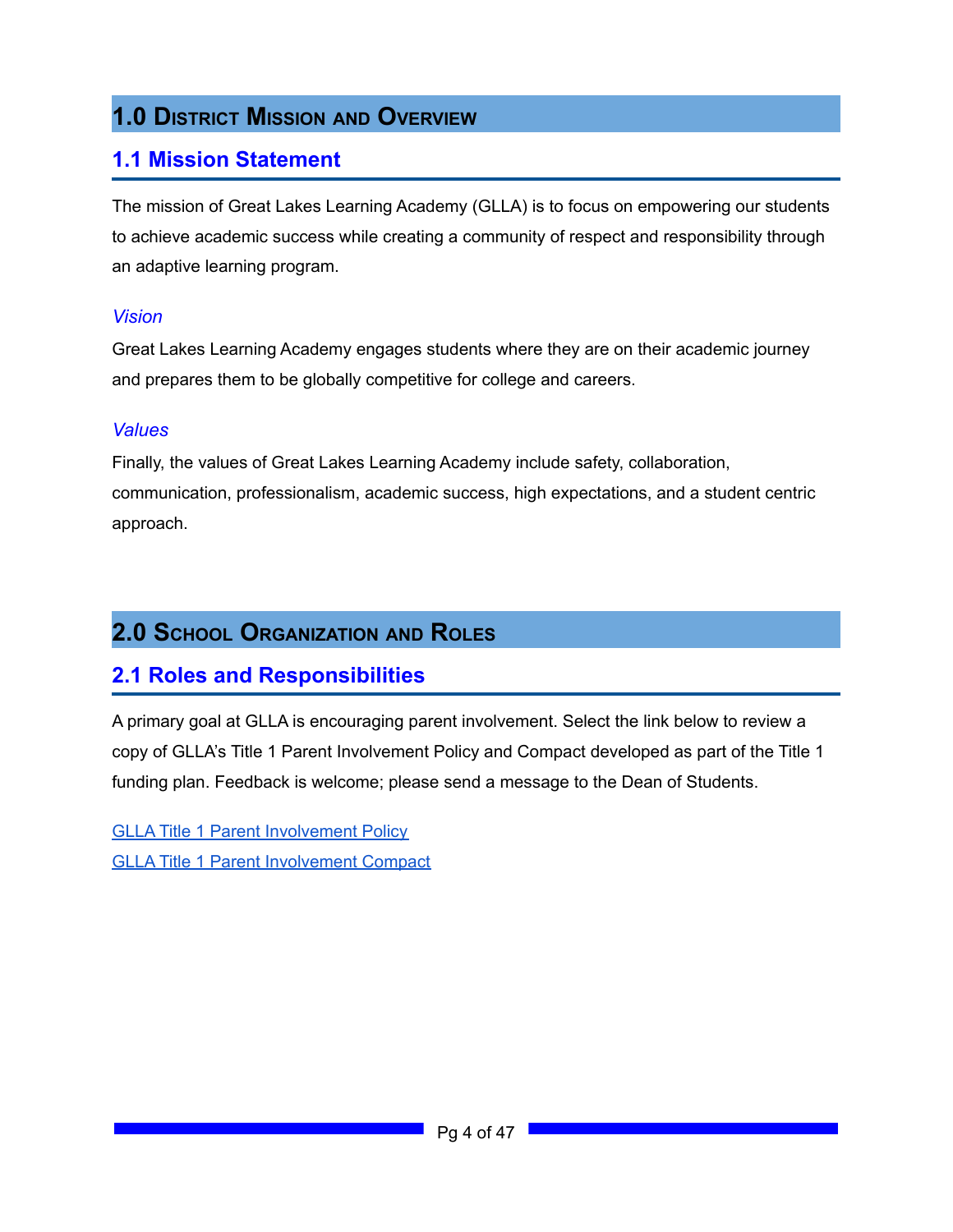### <span id="page-4-0"></span>**2.2 School Structure**

In order to meet the needs of all of our students, GLLA provides two different paths for students. Our traditional path, for students in grades 6-12, offers a traditional schooling experience for students focusing on college and career readiness skills intended to prepare students for entry into a post-secondary career or vocational training opportunities, military options, and other traditional approaches to post-secondary options. Our second option is our alternative path for students in grades 9-12. With this option, high school students who have experienced significant barriers to success in high school will have an option for a more flexible and focused approach to their schooling.

Participation in the alternative path for students in grades 9-12 will be provided by request or assigned as appropriate for students who meet eligibility criteria, including:

- Student age outside typical grade level parameters by one or more years
- Student's age will put the student at risk for completing graduation requirements before they exceed allowable age parameters for enrollment
- Student is off cohort for graduation by more than a semester
- Student has failed 3 or more core classes
- Student was retained in grades 5-8
- Student enrolled late by greater than 45 days into the school year
- Student has dropped out of school for at least 1 semester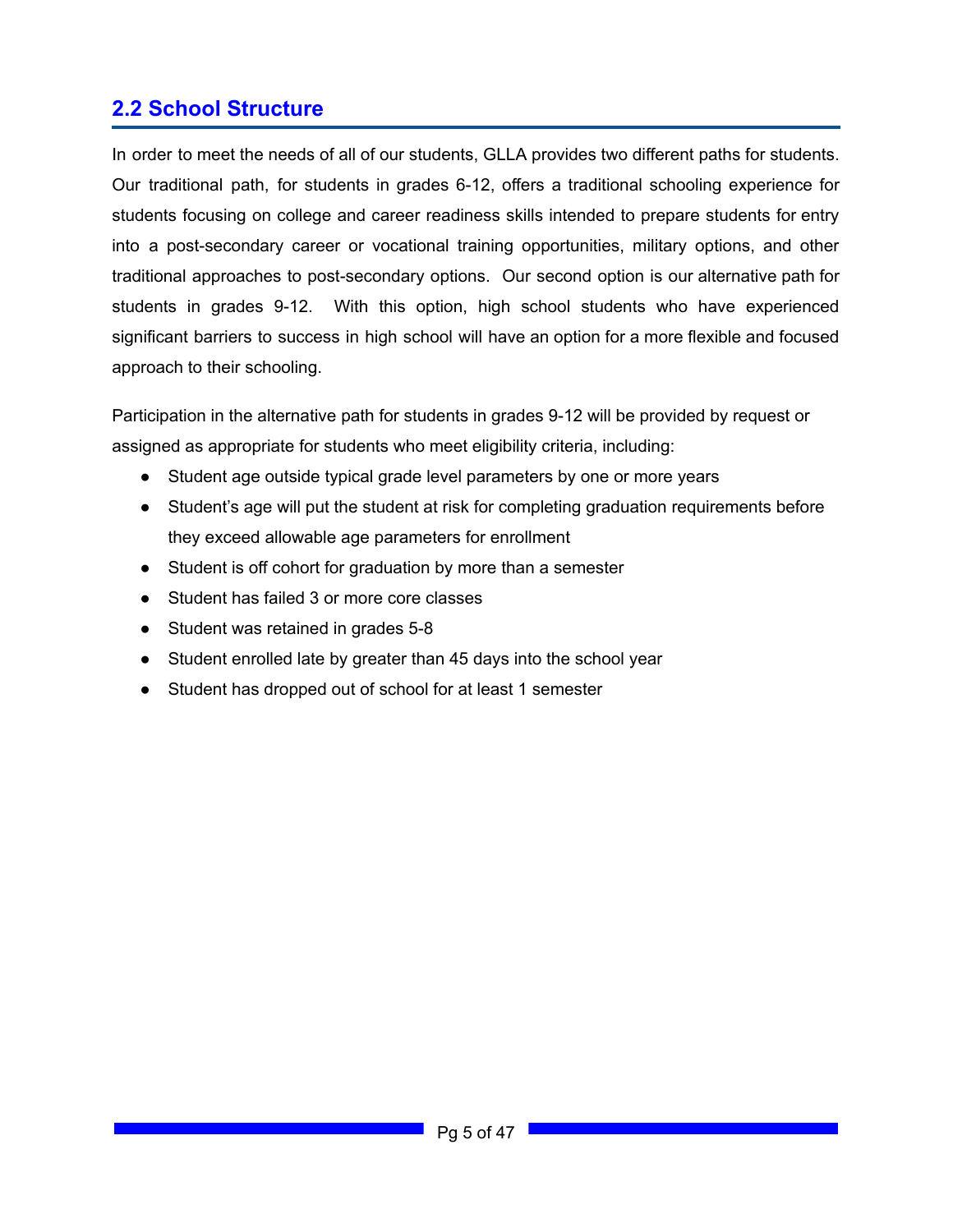# <span id="page-5-0"></span>**2.3 School Information**

| <b>School</b>                                 | <b>School Contact</b>                                                                       |  |
|-----------------------------------------------|---------------------------------------------------------------------------------------------|--|
| <b>School Phone Number</b>                    | $(517)$ 381 - 5062                                                                          |  |
| <b>School Fax Number</b>                      | $(517)$ 381 - 5090                                                                          |  |
| <b>School Address</b>                         | 2875 Eyde Parkway, Suite 200<br>East Lansing, MI 48823                                      |  |
| <b>School Hours</b>                           | 8:00 a.m. $-$ 4:00 p.m., M-F                                                                |  |
| <b>Technical and General Support</b>          | Scott Kaminski<br>(480) 498 - 6145                                                          |  |
| <b>Executive Director</b>                     | John Jaquith<br>john.jaquith@glla.org                                                       |  |
| <b>Director of Curriculum and Instruction</b> | <b>Brian Titsworth</b><br>brian.titsworth@glla.org                                          |  |
| <b>Principal</b>                              | Kelli Marcus<br>kelli.marcus@glla.org                                                       |  |
| <b>Assistant Principal</b>                    | Sam Bonner<br>sam.bonner@glla.org                                                           |  |
| <b>Assistant Principal</b>                    | Scott Allen<br>scott.allen@glla.org                                                         |  |
| <b>Dean of Students</b>                       |                                                                                             |  |
| <b>Title IX Coordinator</b>                   | <b>Theresa Sprouse</b><br>theresa.sprouse@glla.org<br>John Jaquith<br>john.jaquith@glla.org |  |
| <b>Director of Special Education</b>          | John Jaquith<br>john.jaquith@glla.org                                                       |  |
| Email                                         | All staff can be reached by emailing their<br>firstname.lastname@glla.org                   |  |
| <b>Board of Directors</b>                     | Refer to the Board Info webpage for most<br>current contact information.                    |  |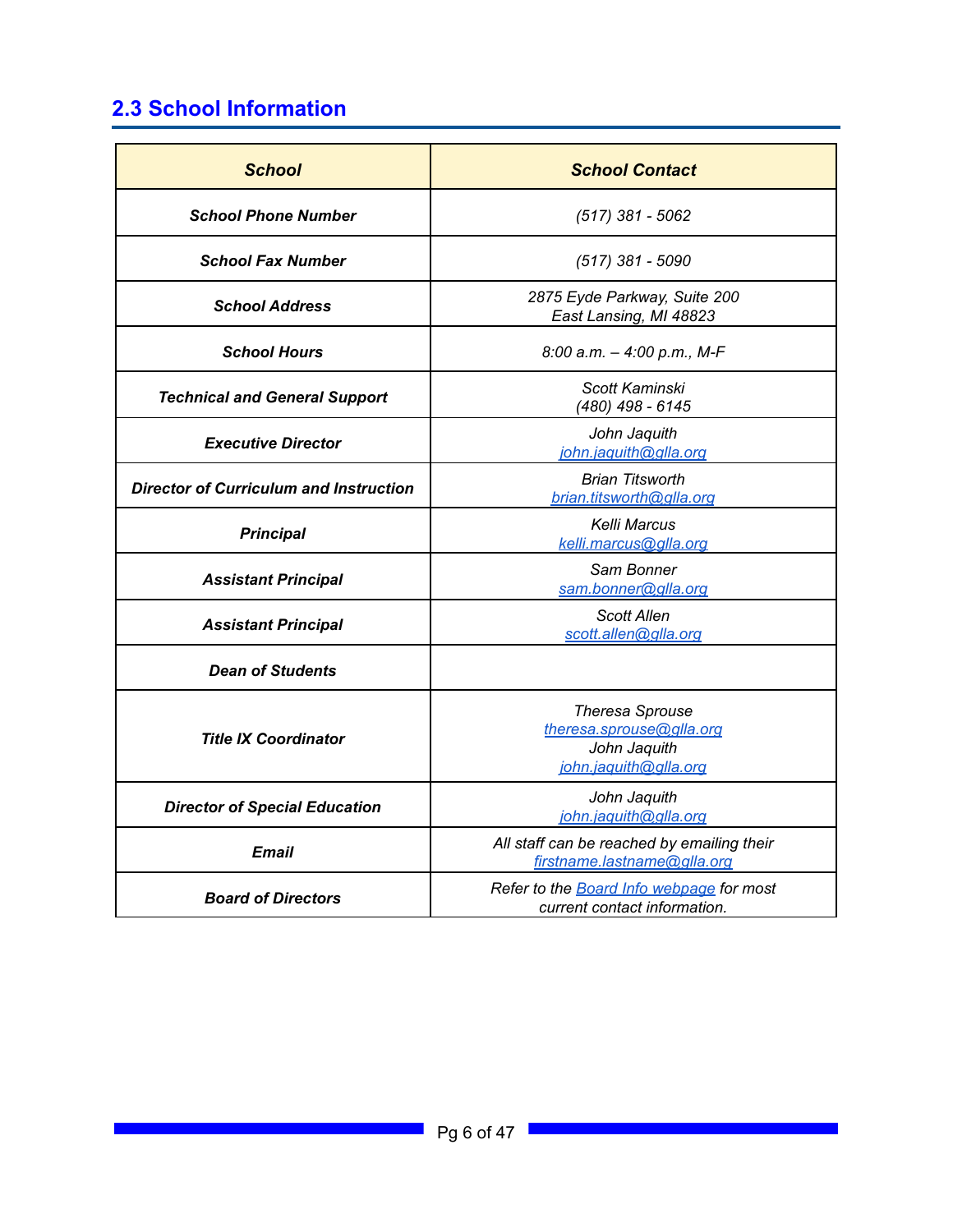### **2.3.1 2021-2022 District School Year Calendar**

*\*Specific school calendars can be found in individual school supplements.*

| August 19, 2021                     | Teachers Report for the 2021-2022 School Year |  |
|-------------------------------------|-----------------------------------------------|--|
| August 30, 2021                     | First Day of Fall Semester                    |  |
| September 3 - September 6, 2021     | Labor Day Holiday, No School                  |  |
| September 27 - October 15, 2021     | Fall NWEA Testing                             |  |
| November 25 & 26, 2021              | Thanksgiving Holiday, No School               |  |
| December 23, 2021 - January 1, 2022 | Winter Holiday, No School                     |  |
| January 15, 2022                    | MLK Day, No School                            |  |
| January 19, 2022                    | First Day of Spring Semester                  |  |
| January 31 - February 18, 2022      | <b>Winter NWEA Testing</b>                    |  |
| March 28 - April 1, 2022            | Spring Break, No School                       |  |
| April 11 - May 27, 2022             | <b>Mandatory State Testing Window</b>         |  |
| May 2 - May 20, 2022                | <b>Spring NWEA Testing</b>                    |  |
| May 30, 2022                        | Memorial Day, No School                       |  |
| June 2, 2022                        | First Day of Summer Semester                  |  |
| July 4, 2022                        | 4th of July Holiday, No School                |  |
| July 29, 2022                       | End of School Year                            |  |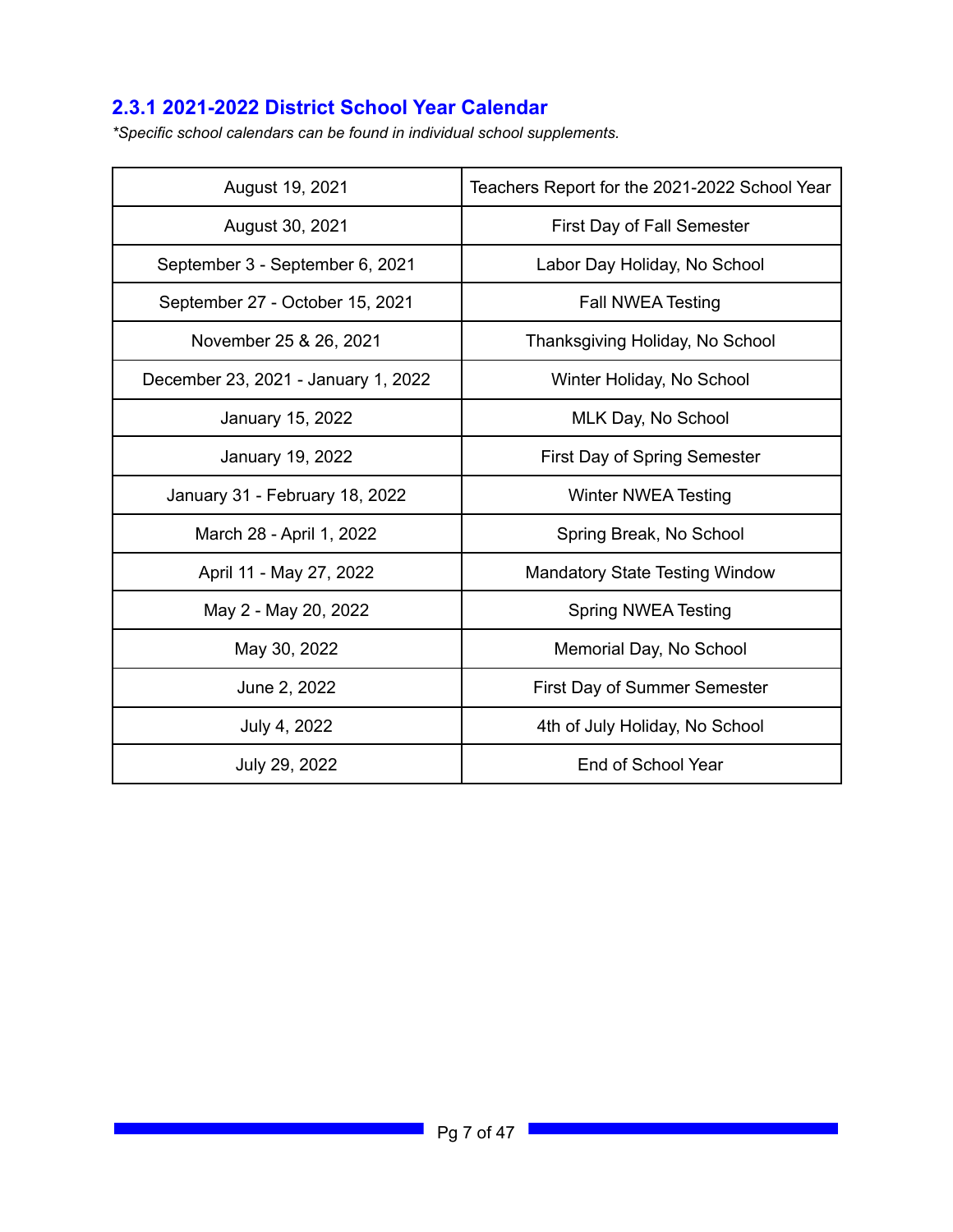#### **2.3.2 Required Instructional Hours**

All students must meet the Michigan minimum requirements of 1,098 instructional hours and a minimum 180-day school year.

For middle school students, this averages to 6.1 hours per day or 30.5 hours per week. Middle school runs during the traditional school year with no pacing options.

For high school students, how required hours are met will vary based on the pacing option selected. *Note that high school students will need to select one of the following pacing options:*

**Standard Graduation Pace** high school students attend school for a minimum of 180 days, at 6.1 hours per day during fall and spring semesters, for a total of 1098 hours annually.

**Extended Graduation Pace** high school students attend school for 180 days, at 5.1 hours per day during the fall and spring semesters, for a total of 918 hours for the fall and spring semesters. Extended students then must also complete a summer session of approximately 8 weeks, taking two (2) courses at 2.1 hours per course per day (4.2 hours total, totaling 180.6 hours for the summer session), bringing their annual total to 1098.6.

**Accelerated Graduation Pace** high school students attend school for a minimum of 180 days, at 6.1 hours per day during fall and spring semesters, for a total of 1098 hours for the fall and spring semesters. Accelerated students then also take from one (1) to four (4) classes during the summer session at 2 hours per course per day. Accelerated students must take at least 1 summer session course, and may not take more than 4. If Accelerated students average 2 credits (4 classes) per summer session, they may be able to finish high school in three (3) years.

*Note: the hours noted above are the minimum hours required by the state. All students are responsible for mastering all material which may require additional time.*

#### *Pacing Options for High School Students*

As listed above, GLLA high school students have the option of enrolling in a *Standard Graduation Pace*, an *Extended Graduation Pace*, or an *Accelerated Graduation* **Pace**. These options are described in the chart below and in the Required Instructional Hours section.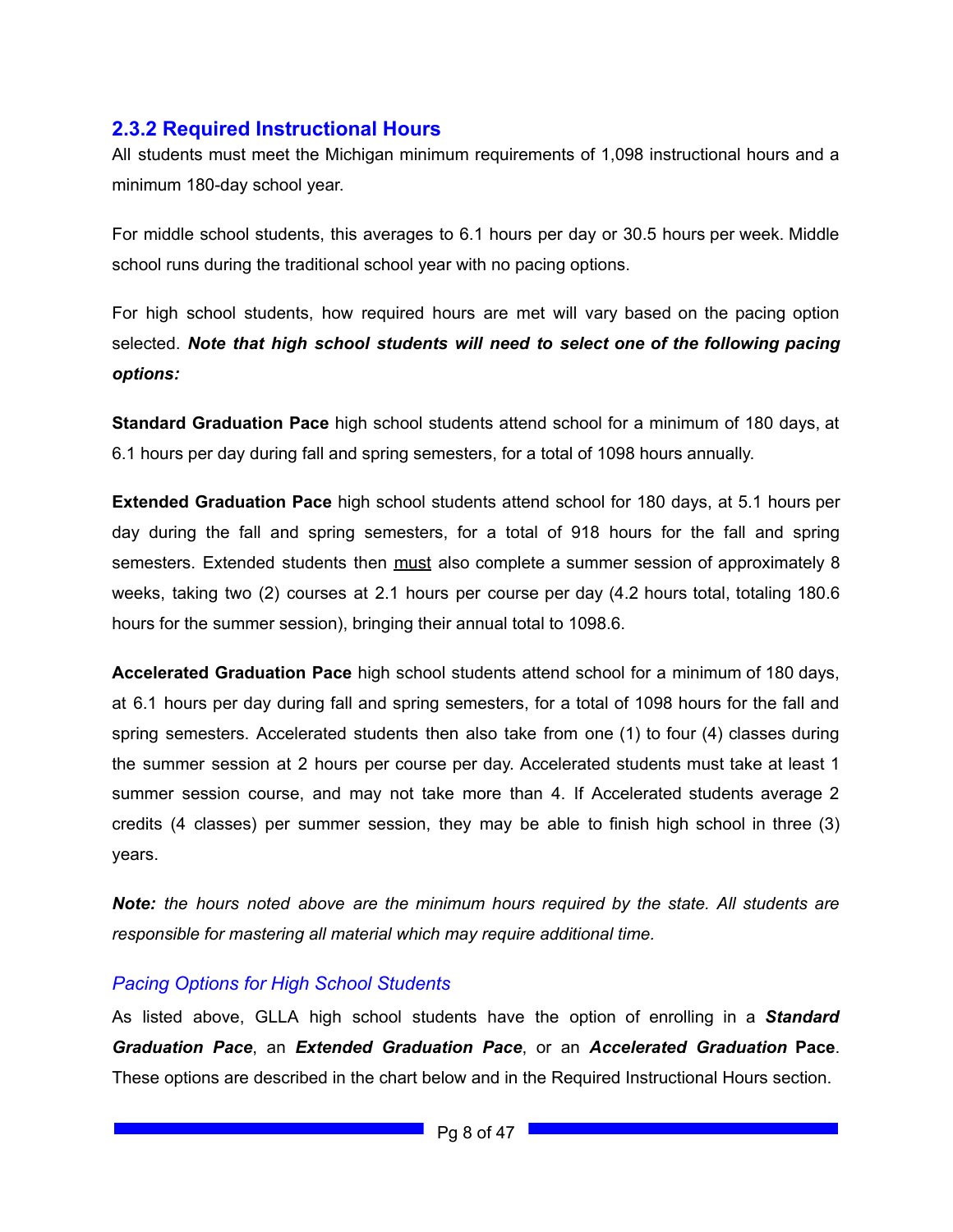| <b>Graduation Pace Option</b>      | <b>Description</b>                                                                                                                                                              | <b>Total Number of Credits per</b><br><b>School Year</b> |
|------------------------------------|---------------------------------------------------------------------------------------------------------------------------------------------------------------------------------|----------------------------------------------------------|
| <b>Standard Graduation Pace</b>    | Student participates in Fall<br>and Spring semesters<br>carrying full course load                                                                                               | 6.0 credits                                              |
| <b>Extended Graduation Pace</b>    | Student participates in Fall<br>and Spring semesters taking<br>fewer courses AND in the<br>Summer session carrying the<br>remaining credits to meet full<br>year requirements   | 6.0 credits                                              |
| <b>Accelerated Graduation Pace</b> | Student participates in Fall<br>and Spring semesters taking<br>a full course load AND in a<br>Summer session carrying<br>additional courses to exceed<br>full year requirements | 6.5 - 8.0 credits                                        |

### **2.4 Enrollment, Withdrawal, and Transfers**

During the enrollment process, traditional high school students will need to commit to one of the three available pacing options described above.

For all students the following documents must be provided prior to enrolling in GLLA:

- Proof of Residency
- Proof of Age
- Immunization Records

The school will also request any copies of prior state achievement test scores, but will not require them as a condition of enrollment.

#### <span id="page-8-0"></span>**2.4.1 Maximum Age to Enroll**

The maximum enrollment age of a student is determined by state law. The maximum enrollment age may also vary by student, dependent upon the program in which a student is enrolled. In Michigan, the maximum age limits are: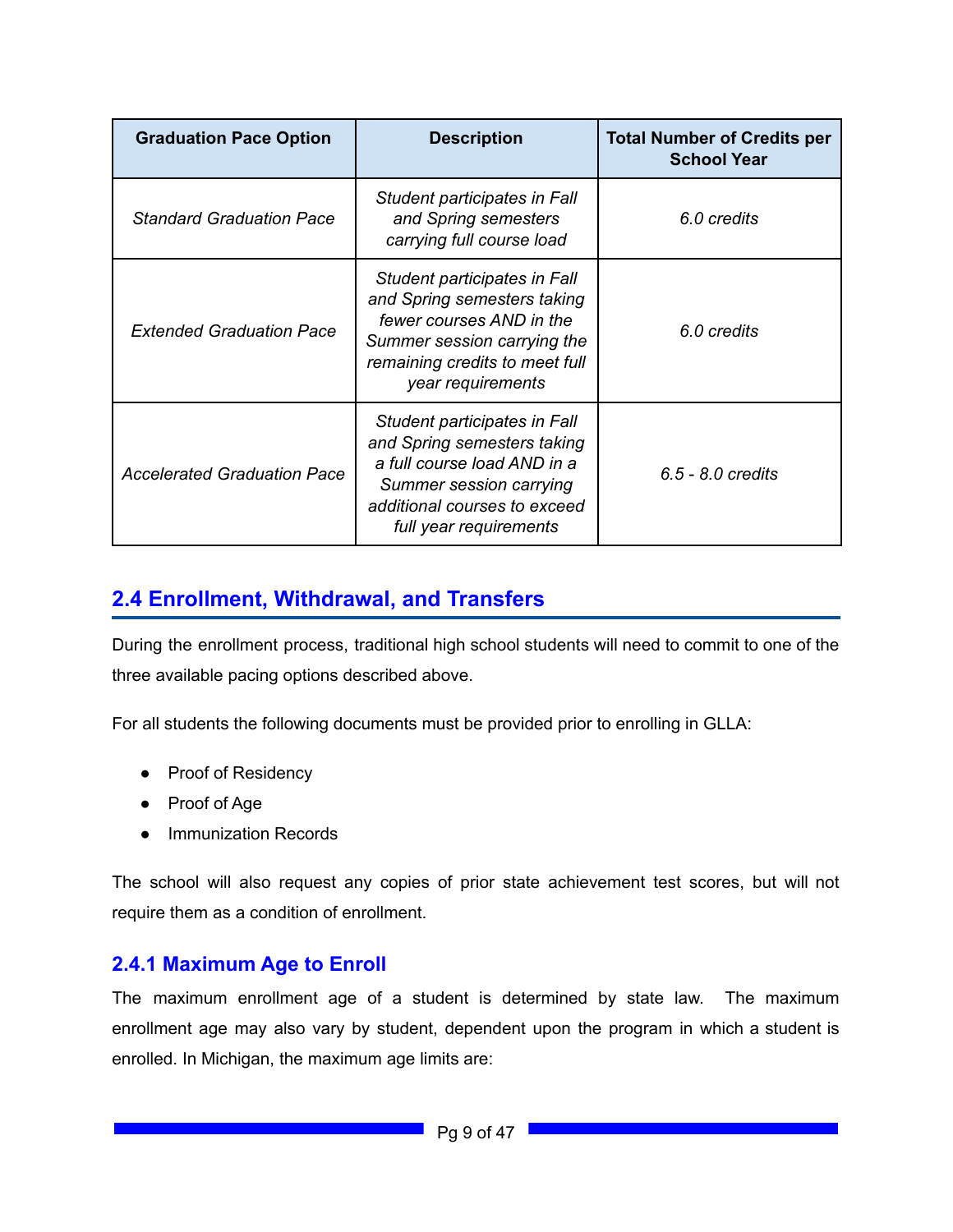- Traditional high school students who turn 20 on or before September 1<sup>st</sup>
- Alternative path students who have experienced significant barriers to their education who turn 22 on or before September 1<sup>st</sup> (note, students must meet strict criteria or will be subject to general education age maximum of 20 on or before September  $1<sup>st</sup>$ )
- Students who receive special education and related services necessary to progress with their academic achievement who turn 26 on or before September 1<sup>st</sup>

Maximum age limits also apply to students who choose to re-enroll. For more information regarding the maximum enrollment age, please contact the school counselor or administrator.

#### *Enrollment of Students Suspended/Expelled from Another School*

Students who have been suspended or expelled from another school may not enroll in GLLA until their term of suspension or expulsion is over. This also applies to students who are in the process of expulsion from their previous school (i.e. Board recommendation has been made, but no board action has taken place).

#### <span id="page-9-0"></span>**2.4.2 Mid-Year Enrollment**

Students may enroll after the start of the school year. Once the district has reached the cap for enrollment, new applicants will be placed on a waitlist. Students will be removed from the waitlist and enrolled as space becomes available. Families should contact the enrollment team for details on the school's enrollment capacity at the given time throughout the application process. Families enrolling mid-year are subject to all the same enrollment requirements as families that enroll prior to the start of the school year.

#### *Additional Information*

Students entering mid-semester submit report cards, progress reports, and/or teacher notes from their previous school as part of the enrollment process. Great Lakes Learning Academy teachers review the student's work and progress up to that point in the semester, and enter an equivalent grade into the Great Lakes Learning Academy grade book that represents the student's efforts at the previous school. That grade will be averaged in with the Great Lakes Learning Academy grades earned in that same semester.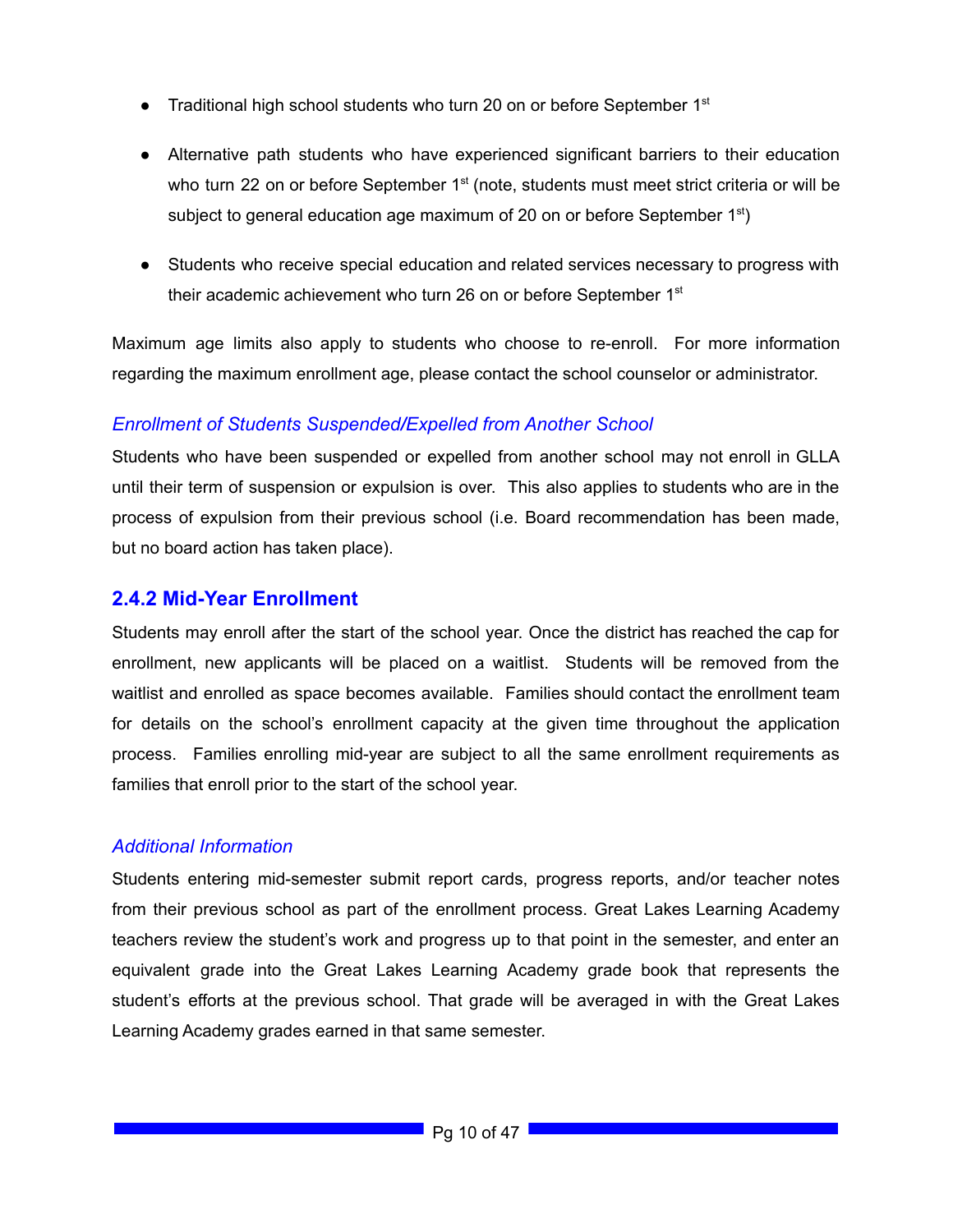Students entering after the beginning of a semester who have not been enrolled or attending classes at a previous school (and therefore do not have a current schedule to generate grades to be used for averaging) will be subject to enrollment in a reduced number of courses for the semester entering based upon individual circumstances. Students will be given a full schedule for the next semester after enrollment.

| 2021-2022 Fall Semester<br><b>Enrollment Date</b>   | <b>Weeks left in Semester</b> | <b>Number of Enrolled</b><br><b>Courses</b> |
|-----------------------------------------------------|-------------------------------|---------------------------------------------|
| August 30 - September 24                            | $13 - 17$                     | 6                                           |
| September 27 - October 22                           | $11 - 12$                     | 5                                           |
| October 25 - November 5                             | $9 - 10$                      | 4                                           |
| November 8 - November 19                            | $7-8$                         | 3                                           |
| November 22 - December 3                            | $5-6$                         | $\overline{2}$                              |
| December 6 - December 17                            | $2 - 4$                       | 1                                           |
| 2021-2022 Spring Semester<br><b>Enrollment Date</b> | <b>Weeks left in Semester</b> | <b>Number of Enrolled</b><br><b>Courses</b> |
| January 20 - February 12                            | $16 - 18$                     | 6                                           |
| February 13 - February 28                           | $13 - 16$                     | 5                                           |
| March 2 - March 13                                  | $11 - 12$                     | 4                                           |
| March 16 - March 27*                                | $9 - 10$                      | 3                                           |

*Please note: Enrollment after this date (\*) during spring semester requires students to attend our summer semester and will prompt students to be enrolled in summer semester courses due to problems with technology being ordered/delivered in a timely manner due to the semester end date.*

#### <span id="page-10-0"></span>**2.4.3 Dual Enrollment in another K-12 Program**

Because the school is a full-time program, students may not be concurrently enrolled in another public school.

### <span id="page-10-1"></span>**2.5 Mandatory Testing**

All students at GLLA are required to participate in state testing. Currently, this includes the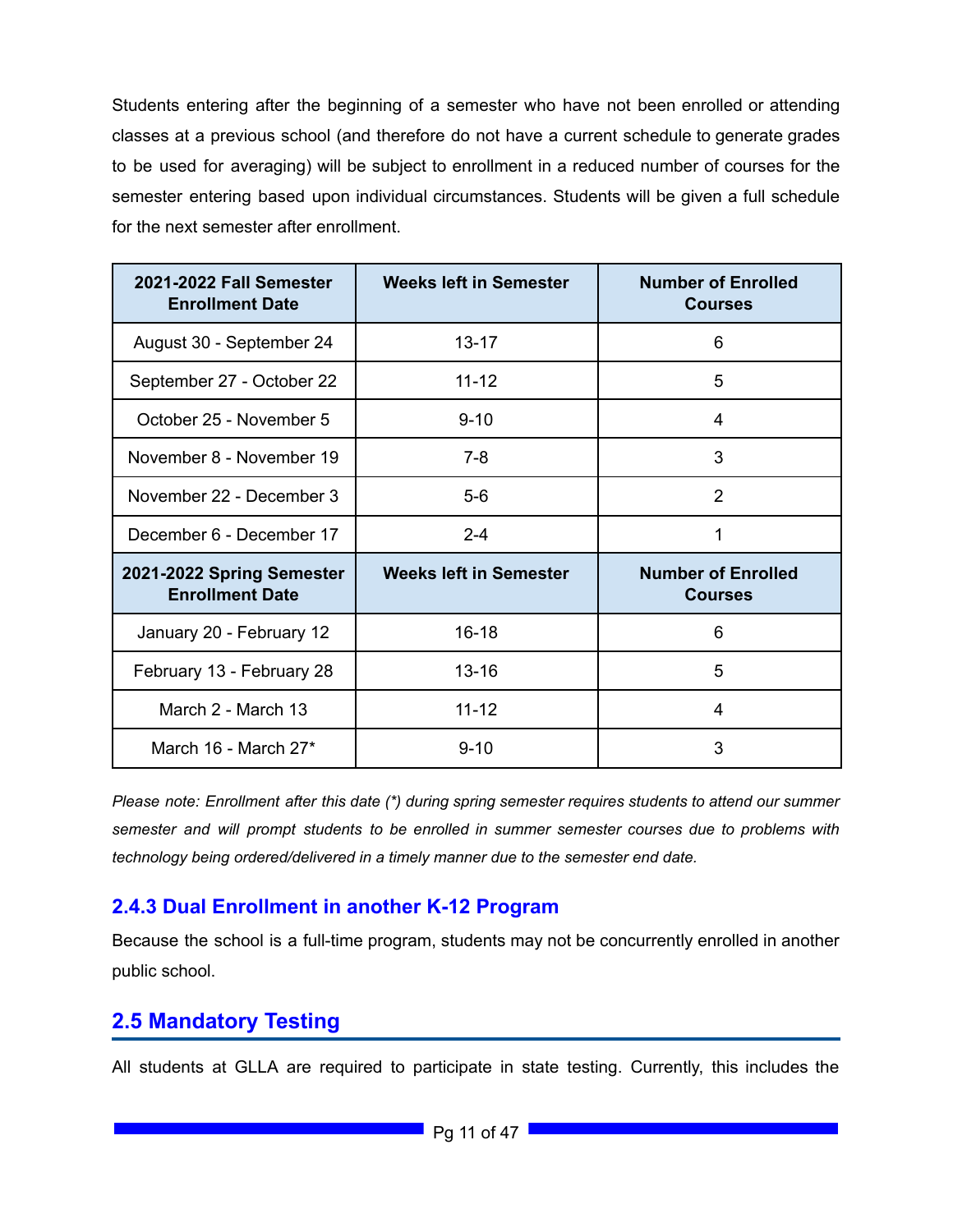Michigan Student Test of Educational Progress (M-STEP) in Language Arts, Mathematics, Science & Social Studies, the College Board PSAT 8/9, PSAT 10, or SAT, and the ACT WorkKeys. All required state tests are given in-person at College Board approved locations across the state.

Additionally, students at GLLA participate in the NWEA MAP interim assessment multiple times throughout the school year. NWEA MAP is taken at home on your computer and does not require students to travel to an in-person testing location.

All students in grade 6 & 7 will participate in:

- interim assessment: NWEA MAP in September, January, and May (at home)
- State testing: M-STEP for Language Arts & Mathematics (in person)

All students in grade 8 will participate in:

- interim assessment: NWEA MAP in September, January, and May (at home)
- State testing: PSAT 8 (in person)
- State testing: M-STEP Science and Social Studies (in person)

All students in grade 9 will participate in:

- interim assessment: NWEA MAP in September, January, and May (at home)
- State testing: PSAT 9 (in person)

All students in grade 10 will participate in:

- interim assessment: NWEA MAP in September, January, and May (at home)
- State testing: PSAT 10 (in person)

All students in grade 11 will participate in the following assessments:

- interim assessment: NWEA MAP in September, January, and May (at home)
- MME which includes: SAT, WorkKeys, & M-Step (in person)

All students, 6th-12th grade, who have multiple languages spoken in their home and receive English Language Learner Services must participate in yearly WIDA testing to assess English language proficiency.

Students in grade 12 who did not take the MME in 11th grade will be required to participate in the MME in 12th grade.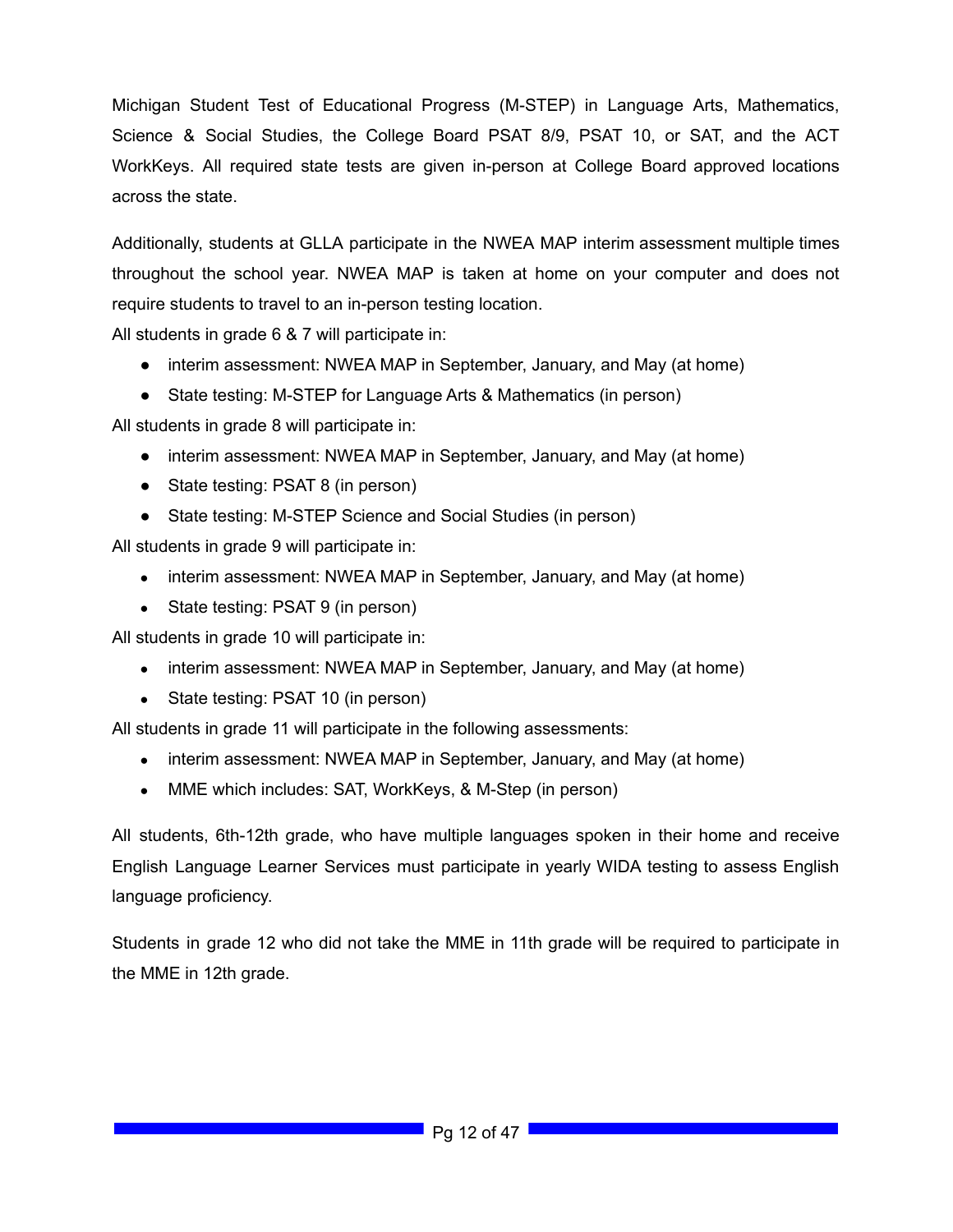More specific information about which tests will be administered and when will be posted by the principal once the school year is underway, including specific dates, required grades, and locations. Refer to the Michigan Department of Education's website for additional information:

- Michigan Educational [Assessment](http://www.michigan.gov/meap) Program
- Michigan Merit [Examination](http://www.michigan.gov/mme)

### **3.0 ATTENDANCE**

### <span id="page-12-0"></span>**3.1 Marking and Verifying Attendance**

Any Teacher, Principal, or Designated Staff Member can document student attendance in PowerSchool.

#### *GLLA Absence Codes and System Controls*

The attendance codes will be implemented in the following manner:

| Code | <b>Definition</b> | <b>Who Records?</b>                                                 | Who can edit<br>code before<br>lockdown?                                         | Who can edit<br>code after<br>lockdown?    |
|------|-------------------|---------------------------------------------------------------------|----------------------------------------------------------------------------------|--------------------------------------------|
| E    | Excused           | Teacher,<br>Principal, or<br><b>Staff Member</b><br>(with log note) | Teacher,<br>Principal, or<br><b>Staff Member</b><br>(with log note as<br>to why) | Principal or<br>Dean of<br><b>Students</b> |
| U    | Unexcused         | Teacher,<br>Principal, or<br><b>Staff Member</b><br>(with log note) | Teacher,<br>Principal, or<br><b>Staff Member</b><br>(with log note as<br>to why) | Principal or<br>Dean of<br><b>Students</b> |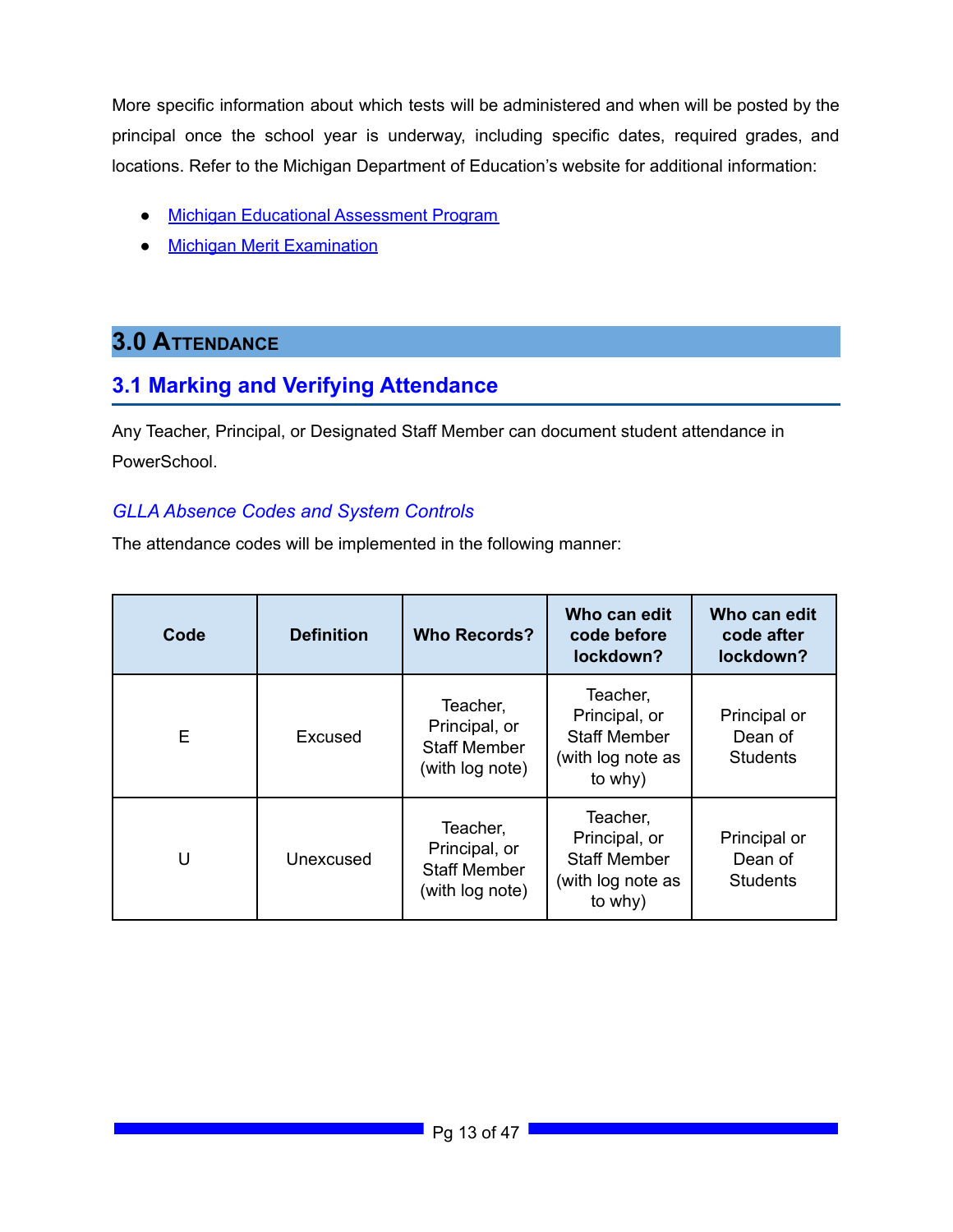#### *GLLA Attendance Responsibilities*

**Monitor Attendance and Address Engagement Concerns** – School Personnel monitor and review attendance records on a regular basis. If a teacher has concerns about a student's attendance, they may: speak with the building Assistant Principal, speak with the Dean of Students, or place a referral to the Academic Engagement Team for further assistance.

**Official Attendance Record** – the GLLA attendance system in PowerSchool is the official record for attendance.

The final decision about whether an absence is considered excused or unexcused will be made by the principal and/or dean of students.

### **3.2 Truancy**

In order to maximize student learning, regular attendance is imperative. The GLLA program offers a great deal of flexibility about how many hours students spend each day on school work and on what days of the week they complete that work. Due to this flexibility, GLLA has zero tolerance for truancy. Caretakers are held legally responsible for ensuring that their students are fully participating in school. The information below is intended to help Caretakers understand how to avoid having their student be considered truant and to understand the consequences of truancy.

#### [Attendance](https://www.michigan.gov/documents/mde/compulsory_attendance_257944_7.pdf) Policies and Grades

*\*up until age 18 as stated in the first paragraph*

In order to avoid truancy, the Caretaker must ensure that the following activities are regularly taking place:

- The student completes all assigned lessons and assessments.
- The student participates in educational activities for an appropriate number of hours as outlined in the *Required Hours of Instruction* section (Section 2.3.2) of this handbook.
- The student is available for regularly scheduled synchronous contact with teachers.
- The student attends all assigned Synchronous® sessions.
- The student is able to demonstrate that they are doing their own schoolwork.
- The student completes mandatory online interim testing as well as in-person state testing.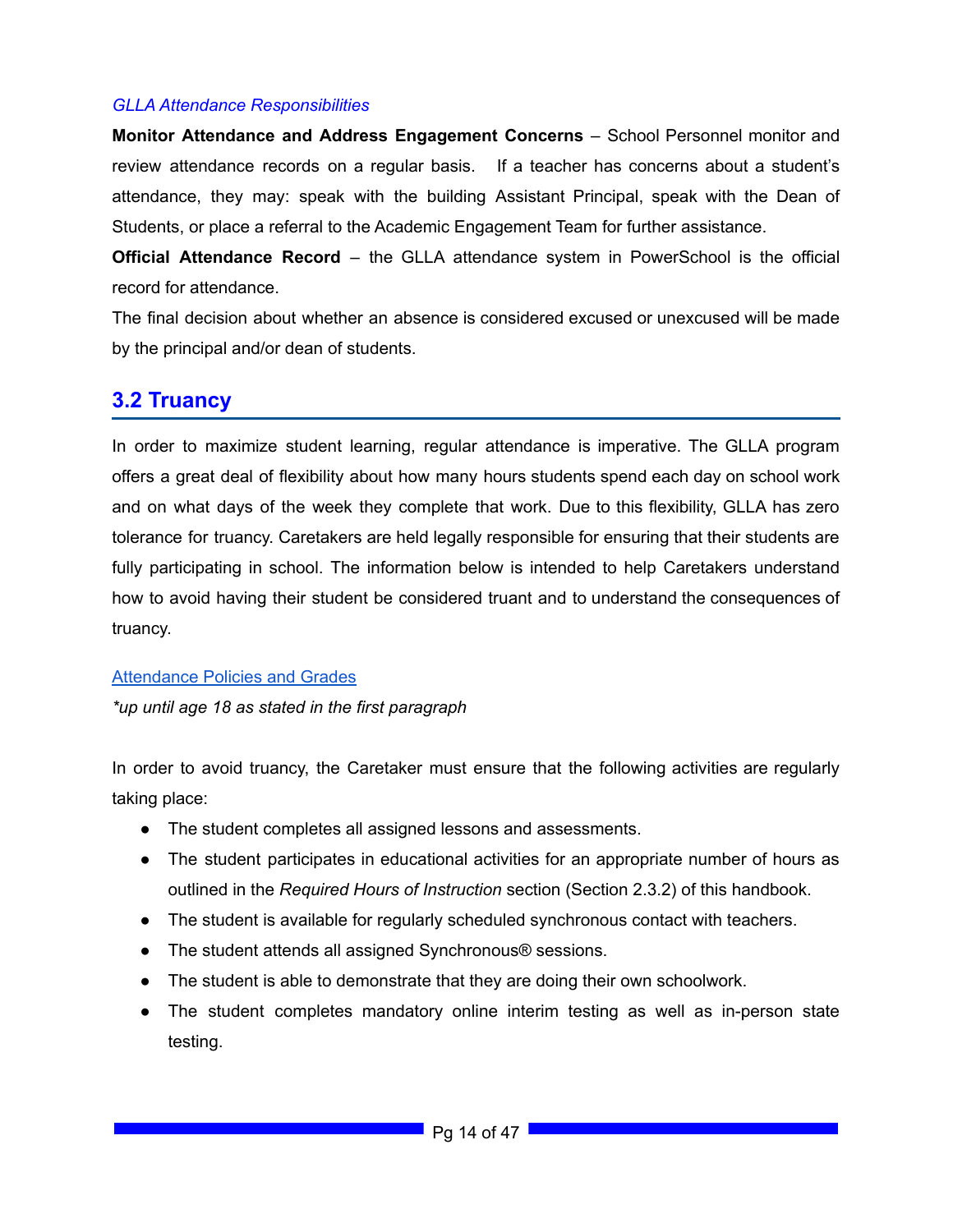• The student or caretaker has communicated with the school in advance if they need to deviate from the regular school calendar (for example, switching a vacation and school day).

Teachers will follow a protocol to work with a student and family that has not met participation expectations to attempt to get the student back on track. Students who do not successfully engage with their teacher or do not successfully complete expectations will be considered disengaged and may be subject to being withdrawn from the school and/or a truancy petition will be filed within the county of the student's residency.

**Truant** means a child who has ten (10) or more unexcused absences per school year. A child should be counted as truant only once in a given school year. Once deemed truant, a child shall be monitored throughout the school year until improved attendance is consistent.

**Chronically Absent** means absent for 10% or more of the enrolled school days in a school year, whether absenteeism is due to unexcused, excused, or disciplinary absences. (For instance, missing 3 days of school the first month of the year; 8 days in the first half of the year; or 18 days in the entire school year.) Note: All absences for the school year should be counted, even if they have carried over from a different school.

#### *Definition of "A Day of School" at GLLA*

In order to be successful at GLLA, students must attend school regularly. Students and Caretakers should set aside time to work on classes in a quiet place where they can focus and be free of distractions.

Missing a day's worth of hours in a week may be considered a day of unexcused absence if the student or Caretaker does not provide acceptable documentation to the school for those missed hours to be considered excused.

### <span id="page-14-0"></span>**4.0 NATIONAL HONOR SOCIETY AND NCAA**

### <span id="page-14-1"></span>**4.1 National Honor Society**

Students who are in good academic standing, have attended GLLA for at least one semester, and meet other requirements, may be eligible to join the National Honor Society. Please contact the school counseling department for more details.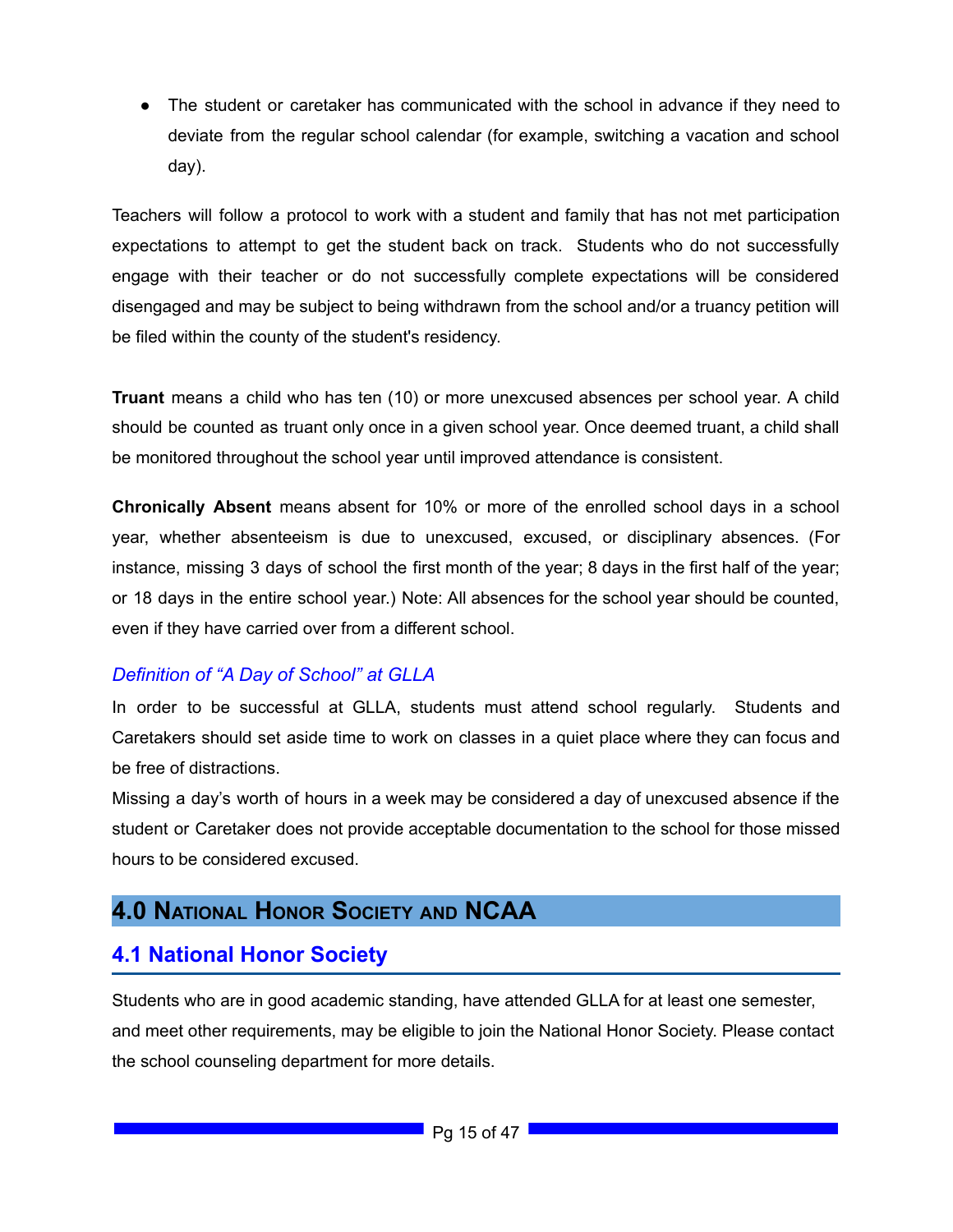## <span id="page-15-0"></span>**4.2 National Collegiate Athletic Association (NCAA) Eligibility**

In order to be eligible for National College Athletic Association (NCAA) scholarships, students must meet certain academic and other requirements, including but not limited to taking NCAA-approved high school courses. Many of GLLA's core and elective courses are NCAA-approved; however, students interested in NCAA scholarships should contact their school counselor to determine an appropriate course schedule that will help them meet NCAA requirements. Students should also visit the NCAA [Eligibility](https://web3.ncaa.org/ecwr3/) Center for more information.

### <span id="page-15-1"></span>**5.0 HIGH SCHOOL PROGRAMS AND POLICIES**

#### *Promotion*

At the time of a student's enrollment, school counselors will establish estimated grade levels based on preliminary information about previously earned credits. Student grade levels will be updated once per school year – at the end of the school year in August. The automatic adjustments are based on the student's earned and verified credits recorded in GLLA.

In certain situations, the counselor, in consultation with the student, caretaker, and/or school administrator, may adjust the student's grade to most appropriately match the student's current academic needs.

| <b>Classification</b> | <b>Grade</b> | <b>Credits Earned</b> |
|-----------------------|--------------|-----------------------|
| Freshman              | 9            | $0.0 - 4.9$           |
| Sophomore             | 10           | $5.0 - 9.9$           |
| Junior                | 11           | $10.0 - 15.9$         |
| Senior                | 12           | $16.0 +$              |

The following credits are required to be promoted from one grade to the next: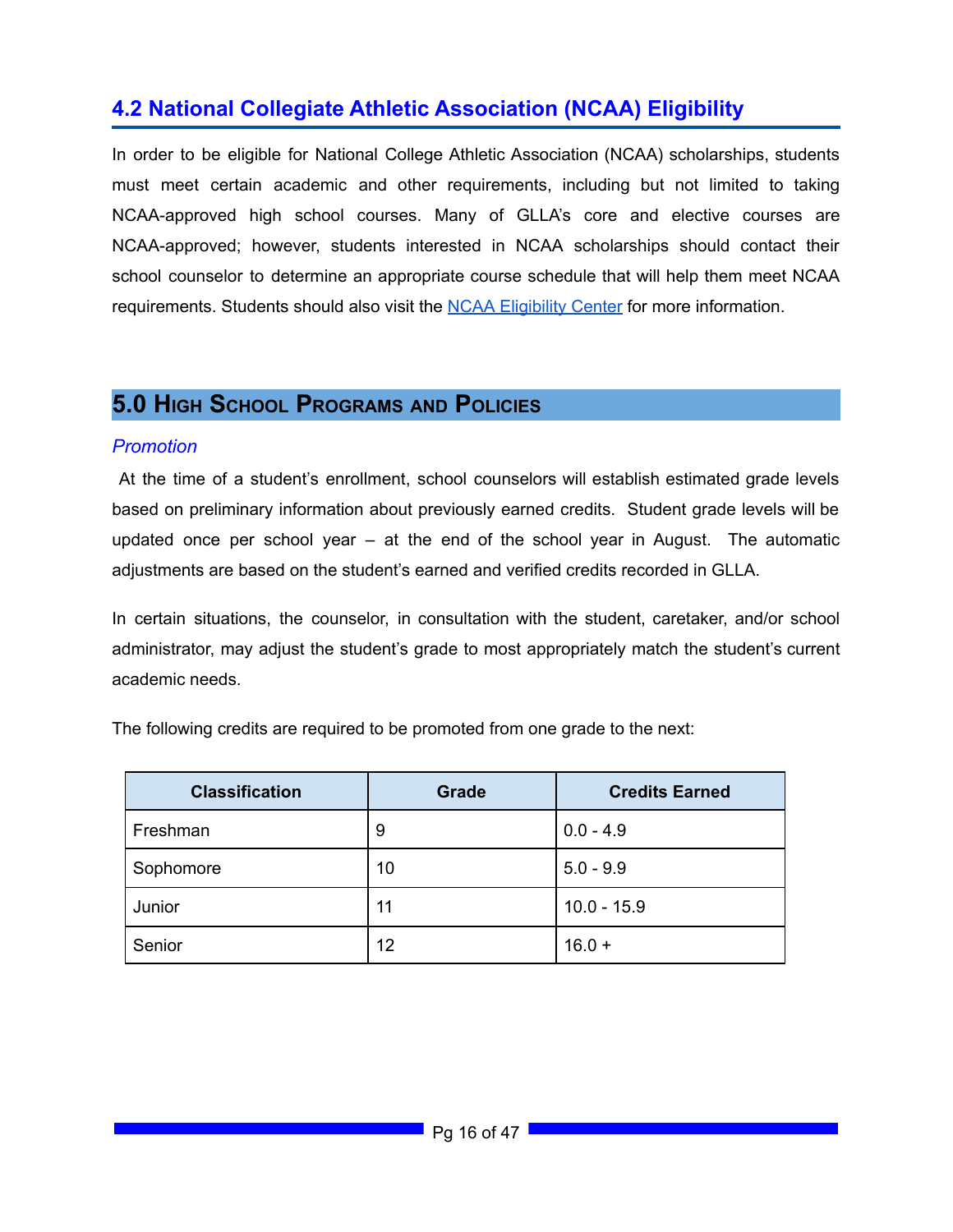#### *Graduation and Diploma Requirements*

To be eligible to graduate and receive a diploma from Great Lakes Learning Academy, a student must meet **all** of the following requirements:

- Be enrolled at GLLA during the semester immediately prior to graduation, and **not** be full-time enrolled in any other school.
- Earn a minimum of 5 of the credits (or 10 courses) required for graduation at GLLA\*, with at least 1.5 of these credits (or 3 courses) earned in the semester immediately prior to graduation.
- Earn the total number of credits (in specific content areas and subjects as outlined in the school Supplement).
- Complete required online formative and in-person state tests or meet alternative requirements for standardized tests as provided by Michigan law and the school's authorizer.
- Meet any other additional graduation requirements required by the school or state.

\*Credits earned at another school may be included in this total, however, these credits may be subject to *audit.*

Under certain circumstances, a student may earn a certificate of completion rather than a diploma.

#### *Early Graduation - 3 Years*

On an accelerated path, students can possibly graduate in 3 full years versus the traditional 4 years of high school instruction. When this occurs, GLLA will take the following steps:

At the close of the semester, the school principal, counselor, and dean of students will review each senior's records to ensure that these students have completed all graduation requirements. The principal will then initiate the "withdrawal for graduation" process in GLLA for those students who have completed all requirements.

Official transcripts will be available by contacting the school.

#### *Early Graduation - Prior to the end of the Academic School Year*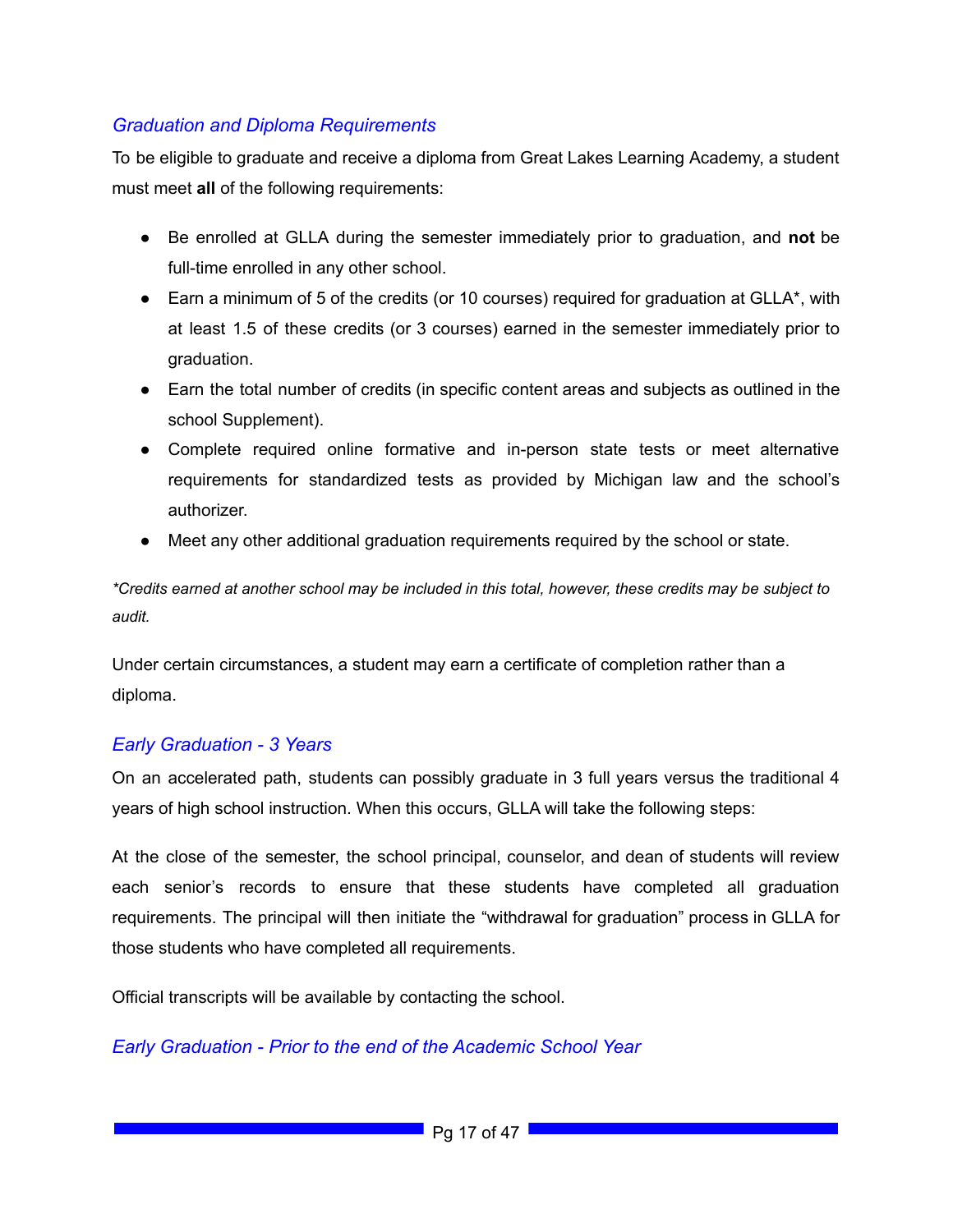Students who have completed all graduation requirements at any time prior to the end of the second semester of their senior year may request early graduation by contacting the school principal. The principal and other appropriate school staff will then review the student's records to ensure that all graduation requirements have been met. If the principal grants approval for early graduation, they will initiate the "withdrawal for graduation" process.

#### *Area and Subject Requirements*

Great Lakes Learning Academy uses a standard whereby one credit equals approximately 180 hours of instruction within a school year (sometimes referred to as Carnegie Units). Please see school specific supplements for required credits.

#### *Grades and Grade Point Averages*

Students must demonstrate proficiency in a course in order to earn credit for it. Courses with earned grades below 60% (D-/1.0) will not be awarded credit, but will appear on student records and will be included in a student's grade point average (GPA). Grade point averages will only include graded courses.

| <b>Grade</b> | Grade %  | Passing? | <b>GPA Equivalent</b> | <b>Proficiency Scale Points</b> |
|--------------|----------|----------|-----------------------|---------------------------------|
| A+           | 98-100   | Yes      | 4.000                 | $\overline{4}$                  |
| A            | 92-97    | Yes      | 4.000                 | $\overline{4}$                  |
| A-           | 90-91    | Yes      | 3.677                 | $\overline{4}$                  |
| $B+$         | 88-89    | Yes      | 3.333                 | $\mathfrak{S}$                  |
| B            | 82-87    | Yes      | 3.000                 | 3                               |
| B-           | 80-81    | Yes      | 2.677                 | 3                               |
| $C+$         | 78-79    | Yes      | 2.333                 | $\overline{2}$                  |
| $\mathsf C$  | 72-77    | Yes      | 2.000                 | $\overline{2}$                  |
| $C-$         | 71-70    | Yes      | 1.677                 | $\overline{2}$                  |
| D+           | 68-69    | Yes      | 1.333                 | 1                               |
| D            | 62-67    | Yes      | 1.000                 | 1                               |
| D-           | 61-60    | Yes      | 0.677                 | 1                               |
| F            | $0 - 59$ | No       | 0.000                 | $\mathbf 0$                     |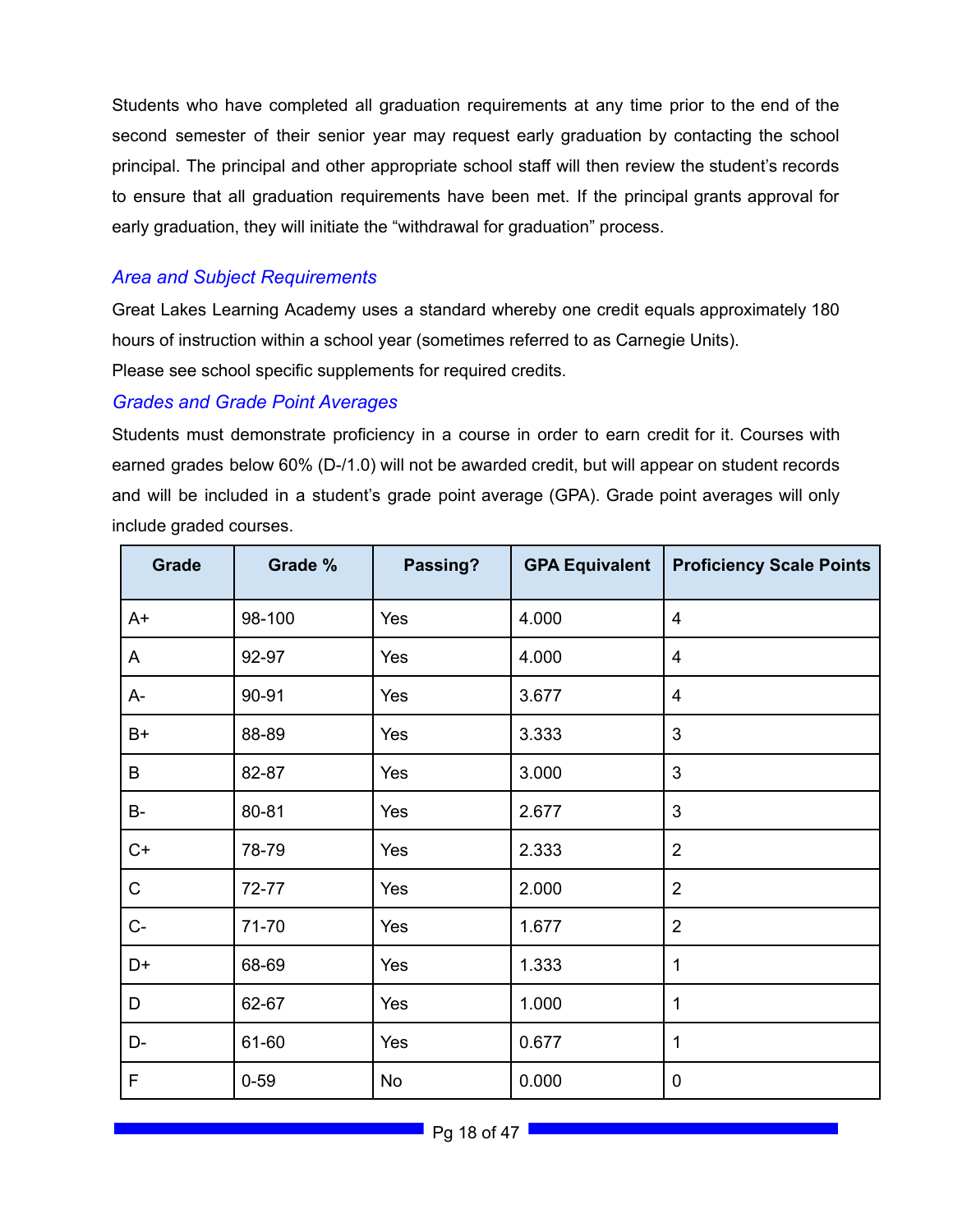*\*The cumulative GPA is calculated to the thousandth of a point.*

#### *Release of High School Records*

Great Lakes Learning Academy will provide educational records, including official high school transcripts, test scores, and letters of recommendation to third parties such as post-secondary institutions, scholarship committees, and/or potential employers, only with prior written approval from the student's parent(s)/legal guardian(s), or from the student if he or she is aged 18 or older or an emancipated minor.

In order to ensure that application deadlines are successfully met, we require advance notice of at least **10 working days for requests to provide educational records** to students, Caretakers, and/or third parties. We require **30 days' notice for letters of recommendation**. Requests for records should be made in writing to the school counselor.

#### *Prerequisites*

Students must meet all course prerequisite requirements prior to registration in them. Prerequisites are listed by each course's overview in the course catalog.

#### Duplicate Course Work: Repeating a Course

A student may repeat a course in order to improve a grade with school counselor's approval. The student's transcript and GPA will incorporate both occurrences of the course, and both grades. The repeated course will be counted as an elective.

#### Schedule Changes

Students may request changes to their schedules within the first two (2) weeks of the start of the fall or spring semester and within the first week of the start of the summer semester, or, if enrolled after this, within one (1) week of enrollment. To add or drop a course, a parent must make a request of the school counselor, if the student is under 18 years of age.

#### **Transcripts**

To request an official copy of a transcript, families can contact their student's guidance counselor. Official transcripts are generated and submitted electronically to colleges/universities through **[Parchment](https://www.parchment.com/u/registration/9401711/account)**. Hard copy transcripts can also be sent. They will have official school signatures, raised seals, and are sent in a sealed envelope.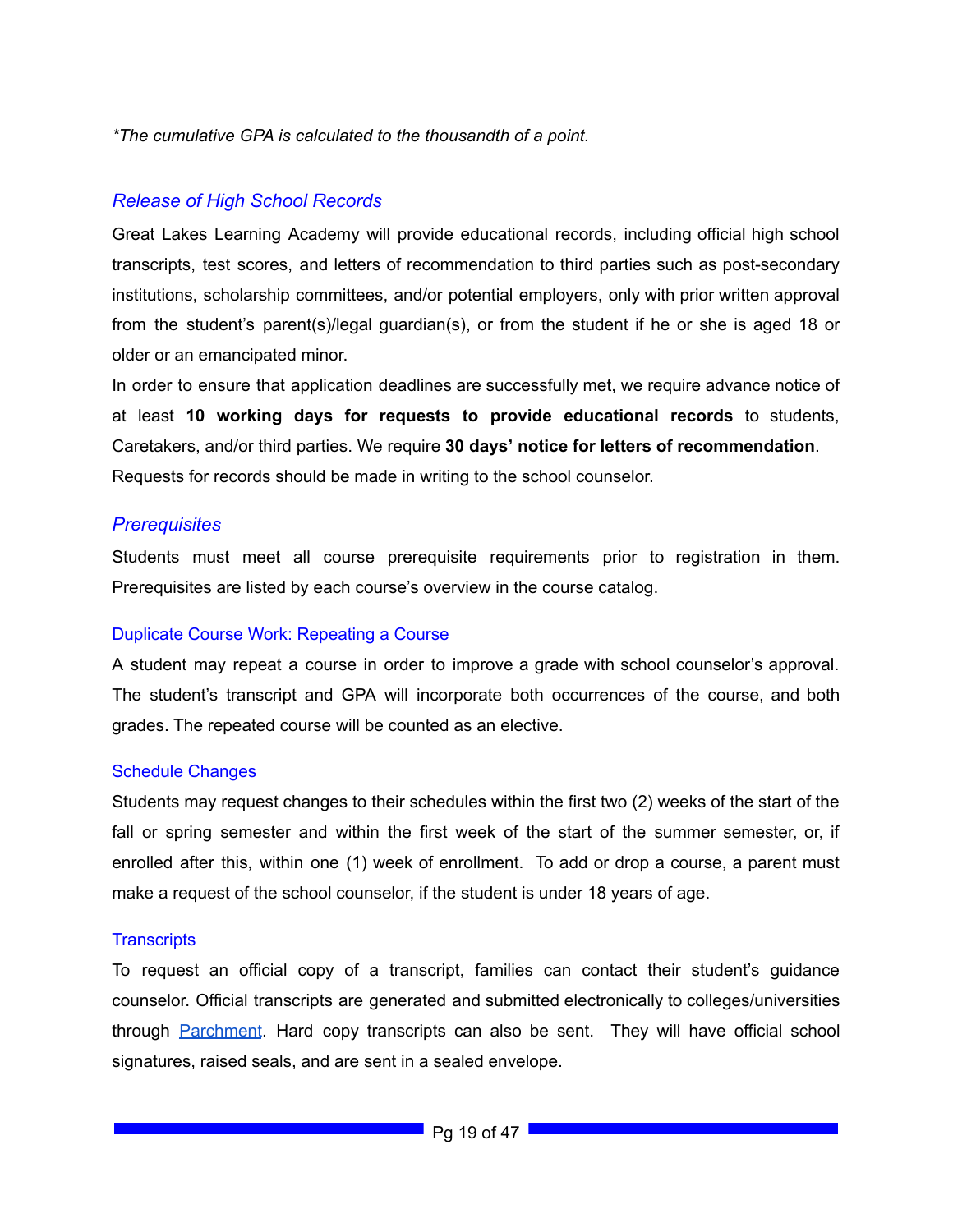#### *Credit from other Schools*

As part of the enrollment process, families submit their students' most recent report cards and/or transcripts. Counselors analyze previously earned credits and determine which credits will transfer to Great Lakes Learning Academy. The school counselor may require complete unofficial transcripts or complete end-of-year report cards before approving a student's grade level and course selection. Official transcripts are required within the first 30 days of school for final credit transfer approval and for final course approval. Upon graduation or withdrawal, the official Great Lakes Learning Academy transcript will display both the credits earned at Great Lakes Learning Academy as well as any transfer credits.

#### *Credit for coursework completed in a non-standard school program*

Students may request to receive credit for courses completed in previous educational settings other than fully accredited schools, including home school, non-accredited public, private, alternative, or international schools. All credit from homeschool, non-accredited public, private, alternative, or international schools will transfer in as Pass/Fail.

There are three options for requesting and being granted credit by GLLA for coursework completed in a non-standard school program:

- 1. **Assessment**: the student takes and achieves a passing grade (D-) on the Great Lakes Learning Academy exam(s) associated with the course. This may be the midterm and final exam or other proficiency exam as determined by the content area teacher. Alternatively, the student may take a state-approved standardized test. If the student achieves a score of "Proficient" or higher he or she is granted credit for that course. The test(s) must be taken in a school-approved proctored setting.
- 2. **Portfolio:** The student submits a portfolio documenting coursework, which may include:
	- Samples of prior work
	- List of texts used in prior courses
	- Artwork
	- Writing samples
	- Report card from prior school/home school
	- Student Interview
	- Other materials as requested by the school counselor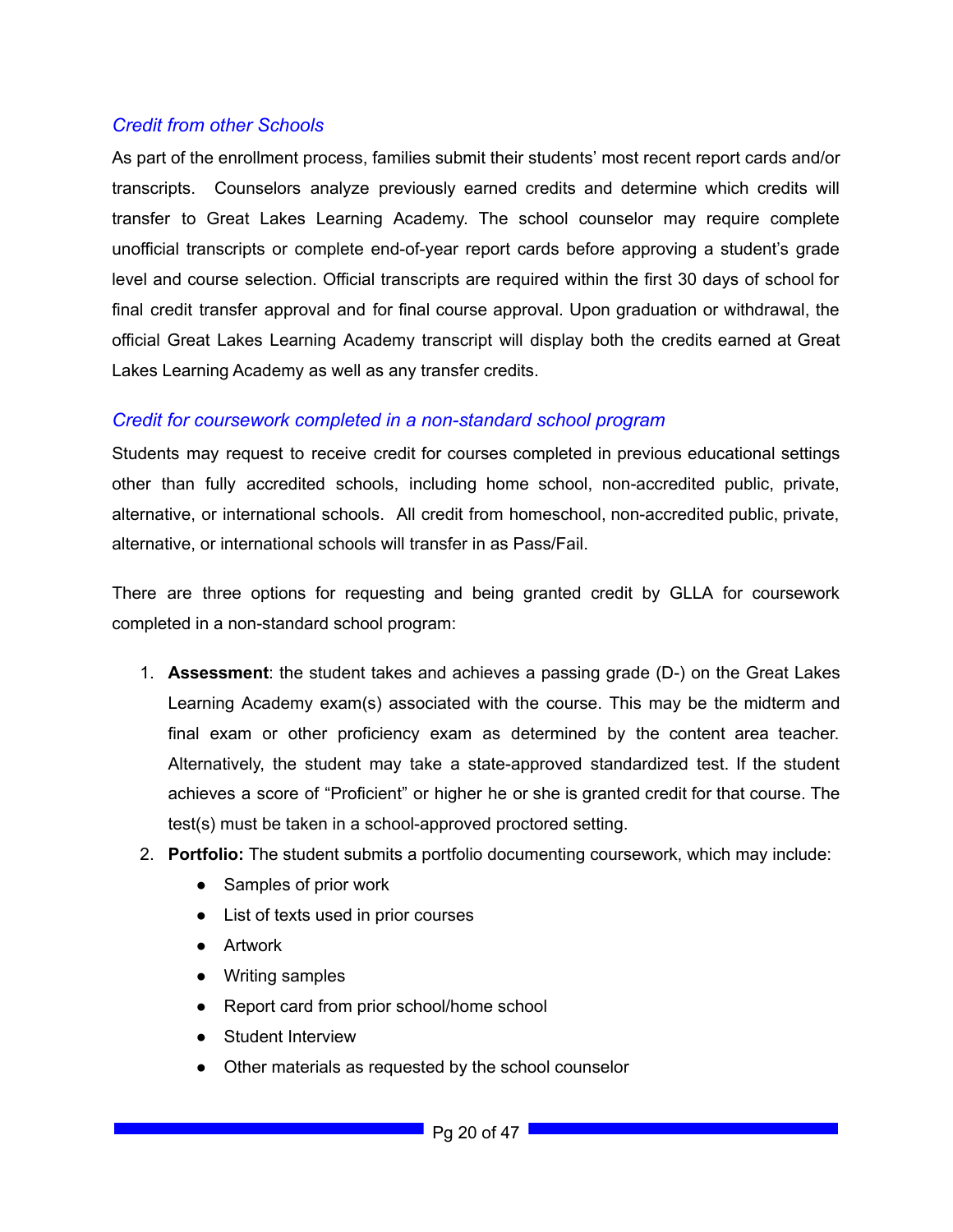The portfolio is reviewed by each content area teacher. The content area teachers make a recommendation about credit(s) to be granted for the student's prior coursework and final approval will be made by the building principal and/or dean of students.

For example, a student who shows sufficient evidence of having successfully completed Algebra I, Geometry, English 9 & 10, Earth Science, Biology, U.S. History, Government, and French I & II, is granted credit for each of the courses documented and is placed in Great Lakes Learning Academy at the grade level appropriate for the number of credits granted.

The school counselor and/or principal may review the student's portfolio along with the content area teachers, where applicable.

3. **Competency**: Based on a portfolio of materials similar to, but perhaps less comprehensive than that listed in #2, the subject area teacher makes a decision about where to place the student. After the student has completed one full semester at GLLA, the student's progress in the Great Lakes Learning Academy course(s) is reviewed. If the student earns a passing grade in the Great Lakes Learning Academy course that follows a course taken in a non-standard school the first time it is taken, the counselor awards credit(s) for the course(s) taken in the non-standard school. This method of placement is only applicable to foreign language courses and certain other courses that occur in a clearly linear sequence.

Students may use any combination of the above-listed methods for requesting credit. For example, a student may choose option #1 for mathematics and science courses, #2 for humanities courses, and #3 for foreign languages.

#### *Path to Homeschool*

Students seeking credit through the 'Path to Homeschool' must contact their counselor within two (2) weeks of receipt of notification that they have been placed in courses pending confirmation of homeschool credit. A plan, including a due date, will be developed. Students who do not meet the agreed-upon deadlines may forfeit their ability to earn credits through the 'Path to Homeschool'.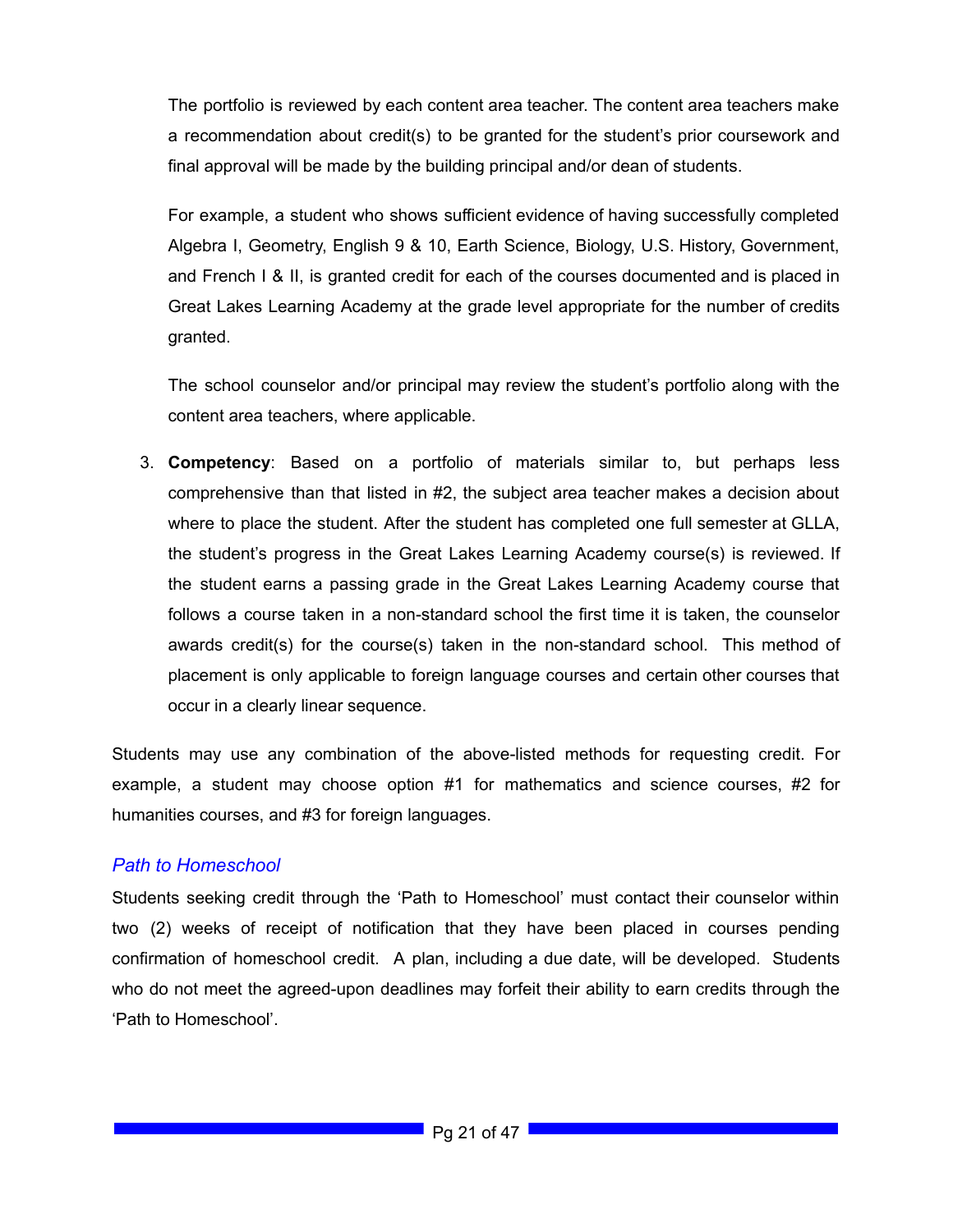#### *Post-secondary Enrollment/College Courses*

Families must consult with the school counselor for permission to earn high school credit for college courses taken while the student is still enrolled in GLLA. Students wishing to earn high school credit for college courses must have written approval of the school counselor prior to registering for the college course. The school counselor will work with the parent and student to determine the amount of high school credit that a college course could earn. Typically a 3, 4, or 5 credit college course will equate to 0.5 credit at GLLA. In order to receive high school credit for a college course, the student must pass the course with a grade of D- or higher and present an official transcript to GLLA.

Students who participate in dual enrollment courses through Great Lakes Learning Academy are required to provide an official grade report (transcript or other official document indicating successful completion of the course and grade received) upon completion of the course(s) taken. Letter grades from the dual enrollment course(s) will appear on the Great Lakes Learning Academy high school transcript.

#### *Credit for Other Experiences*

Many students are involved in activities outside their school experiences, such as: music, dance, art lessons, foreign language instruction, and participation on athletic teams. While GLLA recognizes the value of these activities, they cannot be used to earn high school credit.

#### *Testing Out*

Great Lakes Learning Academy, in compliance with the Michigan Merit Curriculum guidelines, allows students to attempt to "test out" of high school courses in any credit area required for graduation. Testing out allows middle school and high school students to earn high school credit for a course if the student earns a qualifying score (78% or higher) on the testing out assessment(s) selected by GLLA. Students testing out will be required to demonstrate the same level of mastery of the course content as would be expected of a student completing the course. Testing out assessments are very rigorous and may include any or all of the following assessments normally required when taking the course: examination(s), written report(s), research paper(s), portfolio(s), and other assignments.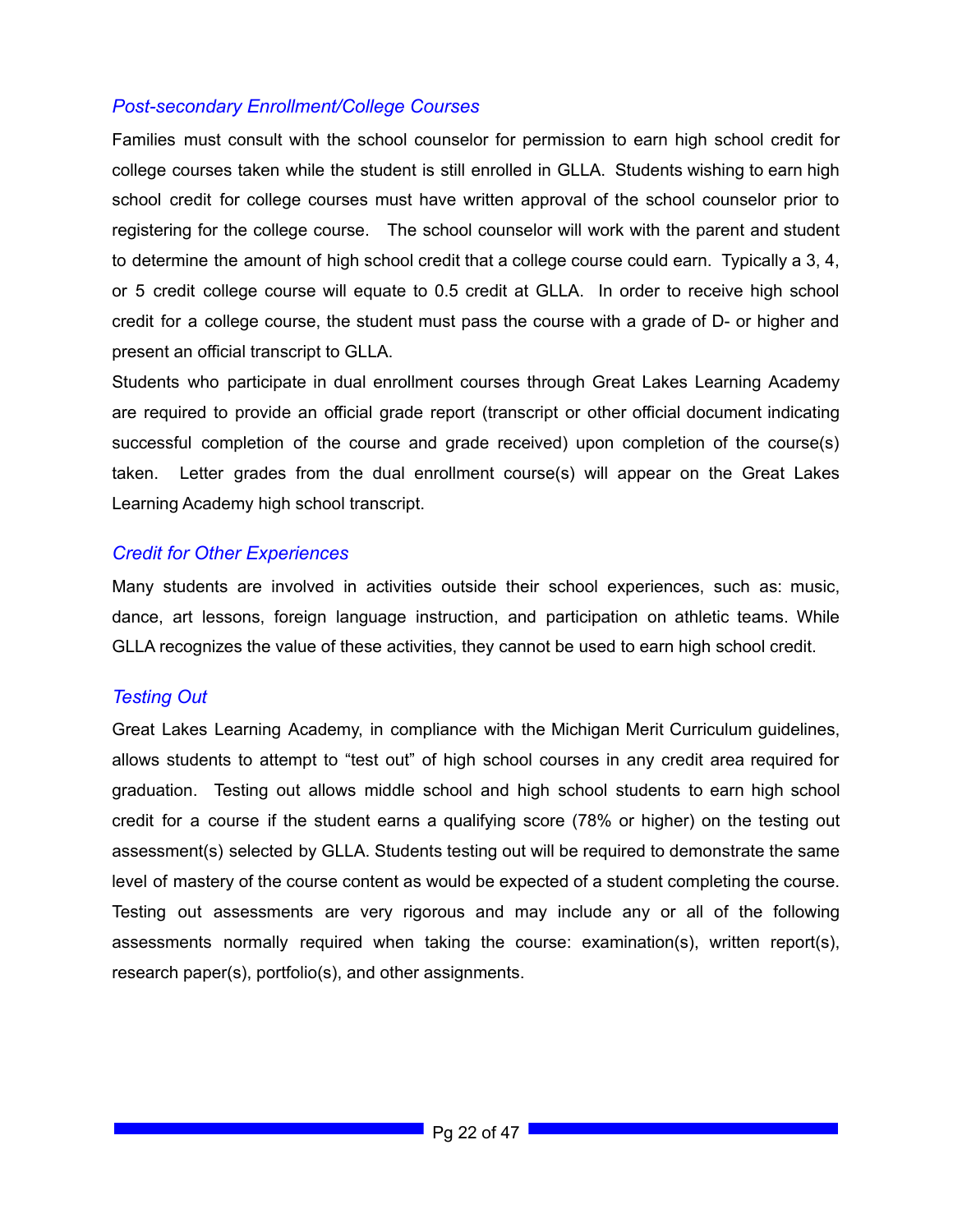All testing out assessments will be proctored by GLLA staff. Testing out sessions will be scheduled by the school counselor at a mutually convenient time. Students wishing to attempt testing out must submit a written request to the school at least 10 school days prior to testing being scheduled.

The Michigan Merit Curriculum Course/Credit [Requirements](http://www.michigan.gov/mde) will be the guide for students who seek to review prior to the test. *No books or study materials will be provided by GLLA*. The following important conditions also apply to testing out:

- Students are allowed to attempt to test out of any high school course in any credit area required for graduation.
- Students may only attempt to test out of a course *once*. If the student does not pass the testing out assessment(s), he or she will be required to take the course in the traditional manner in order to receive credit.
- Students may *not* attempt to test out of a class in which they are currently enrolled.
- Students must have taken, or tested out of, any prerequisites for a course before they may attempt testing out for that course.
- Credit earned through testing out *will* count toward the credit requirement of a subject area and towards total credits required for graduation.
- Students interested in National Collegiate Athletic Association (NCAA) eligibility should *not* attempt testing out, as credit(s) earned by testing out will *not* be accepted by the NCAA Eligibility Center.

**Note:** Caretakers and students should understand that valuable course content, information, and discussions are missed when testing out. This may have an impact on a student's MME/SAT test scores. GLLA is not responsible for a student's loss of eligibility for any programs and/or services that do not accept credit through testing out (e.g. NCAA).

#### *Use of Seclusion & Restraint*

In the event that staff members need to restrain and/or seclude students, it will be utilized in accordance with board policy, which is intended to:

● promote the care, safety, welfare and security of the school community and the dignity of each student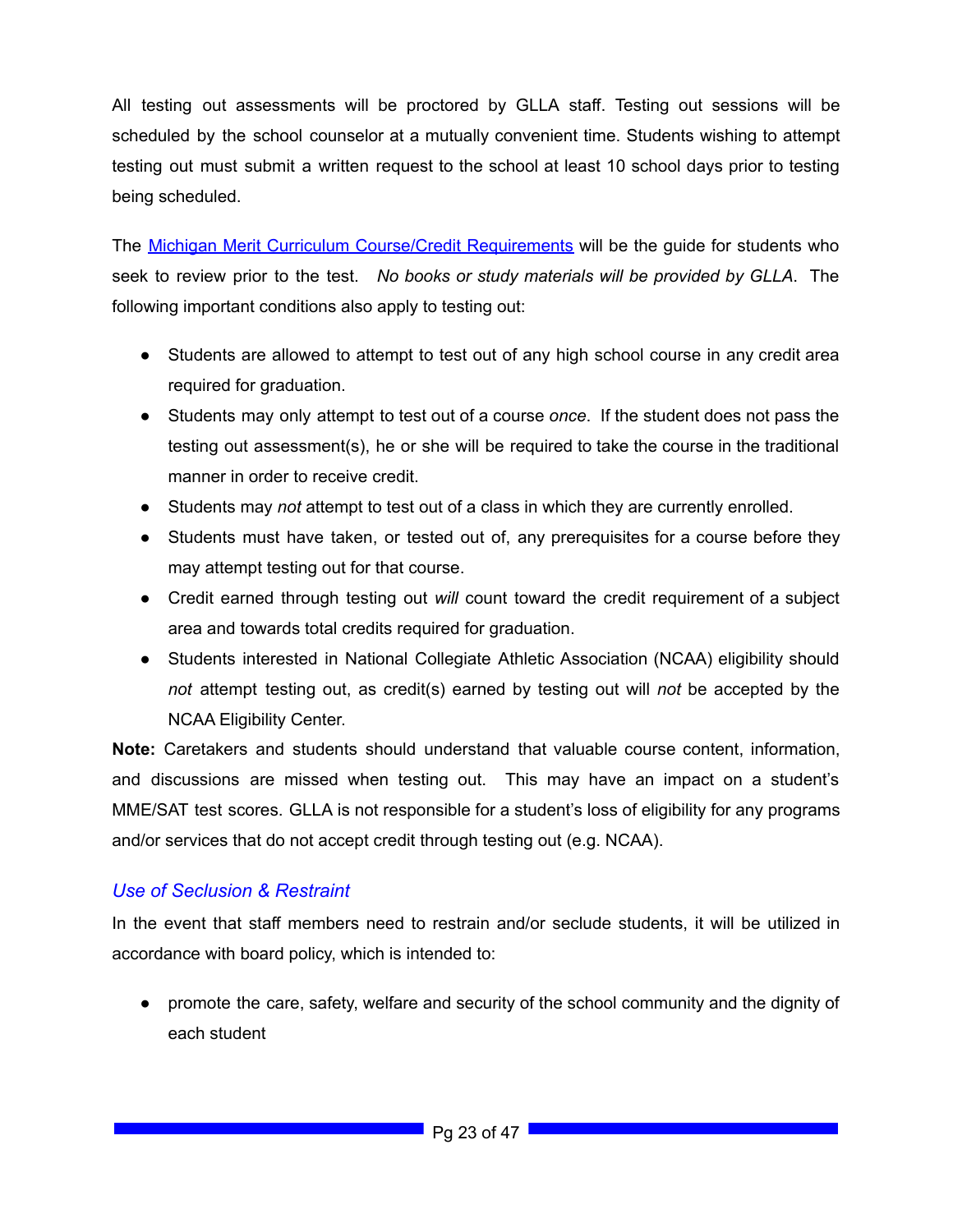- encourage the use of proactive, effective, evidence and research based strategies and best practices to reduce the occurrence of challenging behaviors, eliminate the use of seclusion and restraint, and increase meaningful instructional time for all students; and
- ensure that seclusion and restraint are used only as a last resort in an emergency situation and are subject to diligent assessment, monitoring, documentation, and reporting by trained personnel

In furtherance of these objectives, the Academy will utilize Positive Behavioral Interventions and Supports (PBIS) to enhance academic and social behavior outcomes for all students. PBIS implemented by the Academy will include socially valued and measurable outcomes, empirically validated and practical practices, systems that efficiently and effectively support implementation of these practices, and continuous collection and use of data for decision-making.

#### *World Language Proficiency*

A World Language Proficiency Assessment is available to students who believe they have command of a world language. Students can request taking a World Language Proficiency Assessment one time starting in grade 9 and through grade 10. This assessment would take place at the GLLA office in East Lansing. Passing the World Language Proficiency Assessment waives the high school world language requirement. Students do not earn credit. If a student has attended school in another country, where the language used for instruction in the school was the native language of that country, they may be eligible to waive the world language requirement.

Students should speak with their school counselor for more information.

#### *Students Driving to Sanctioned Events*

First and foremost, we highly recommend to Caretakers that students *not* be permitted to drive unaccompanied to Great Lakes Learning Academy sanctioned events ("Event(s)") including State Mandated testing. Preferred options include having Caretakers or designated adults drive and supervise students, or having students use public transportation options.

However, we recognize that in certain circumstances students may need or wish to drive to an event without supervision from an adult. In order to be able to drive unaccompanied to a Great Lakes Learning Academy sanctioned event students must meet the following guidelines: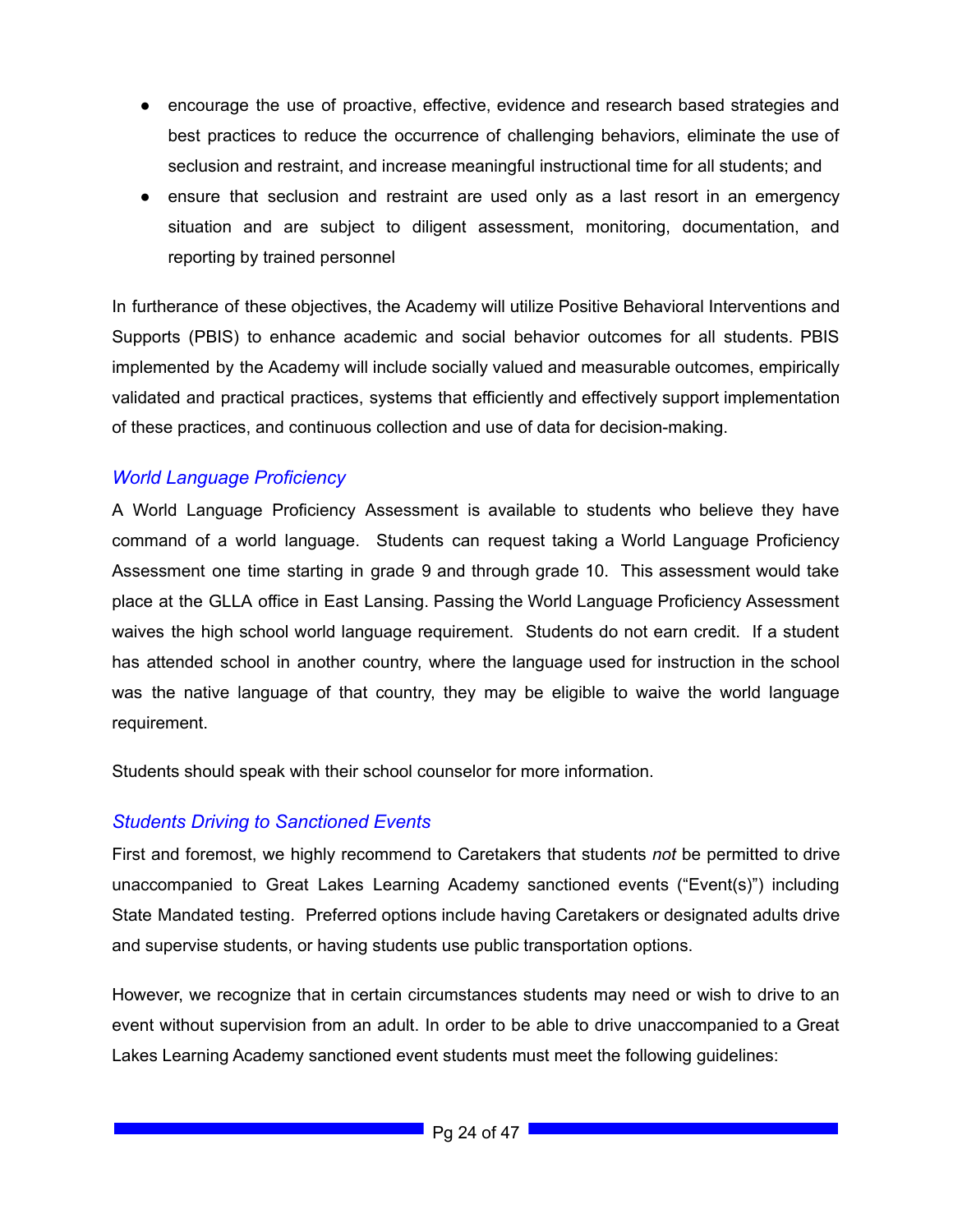- Must be 18 years of age. Where students are under the age of 18, even though states may permit minors to drive, an adult is required to supervise a minor at an event.
- Must possess a valid driver's license.
- Must have access to a currently registered, inspected, and insured vehicle.
- Must be a student in good standing, with good attendance, and with no disciplinary actions noted in the student's file.
- Obtain School permission to drive unaccompanied to events.

In addition, it is the responsibility of the student who attends an event without a parent, legal guardian, or designated adult to do the following:

- Document parental permission to drive to events for the current school year by submitting a statement including the student's full name, the name of the event, the date(s) of the event, and the full name and contact information (phone number and email address) of the caretaker giving permission.
- Obey all time schedules.
- Obey all school rules including maintaining acceptable attendance and disciplinary standards. If a student arrives late, privileges may be revoked.
- Adhere to school rules and procedures for events.

Under no circumstances shall the school be responsible for students who make their own personal travel arrangements and/or are not accompanied by an adult. The conduct of unaccompanied student drivers at events shall remain the responsibility of their Caretakers. If a student driving to or from an event is involved in an accident, neither the school, its operator, or any other of its agents shall be liable for any injuries or damage; all liability rests with the student, his/her parent/legal guardian and/or any insurance maintained by the parent/legal guardian and/or the student.

Under no circumstances shall students drive other students to an event. If a student or Caretaker nevertheless permits another student or students to ride with him/her, Great Lakes Learning Academy shall not be liable for any injuries or damage to any parties. The student, the student's parent/legal guardian, and/or any insurance maintained by the parent/legal guardian and/or the student, shall be responsible for any and all injuries and/or any damage that may occur. Even if a Caretaker does grant permission for a student to drive unaccompanied, it is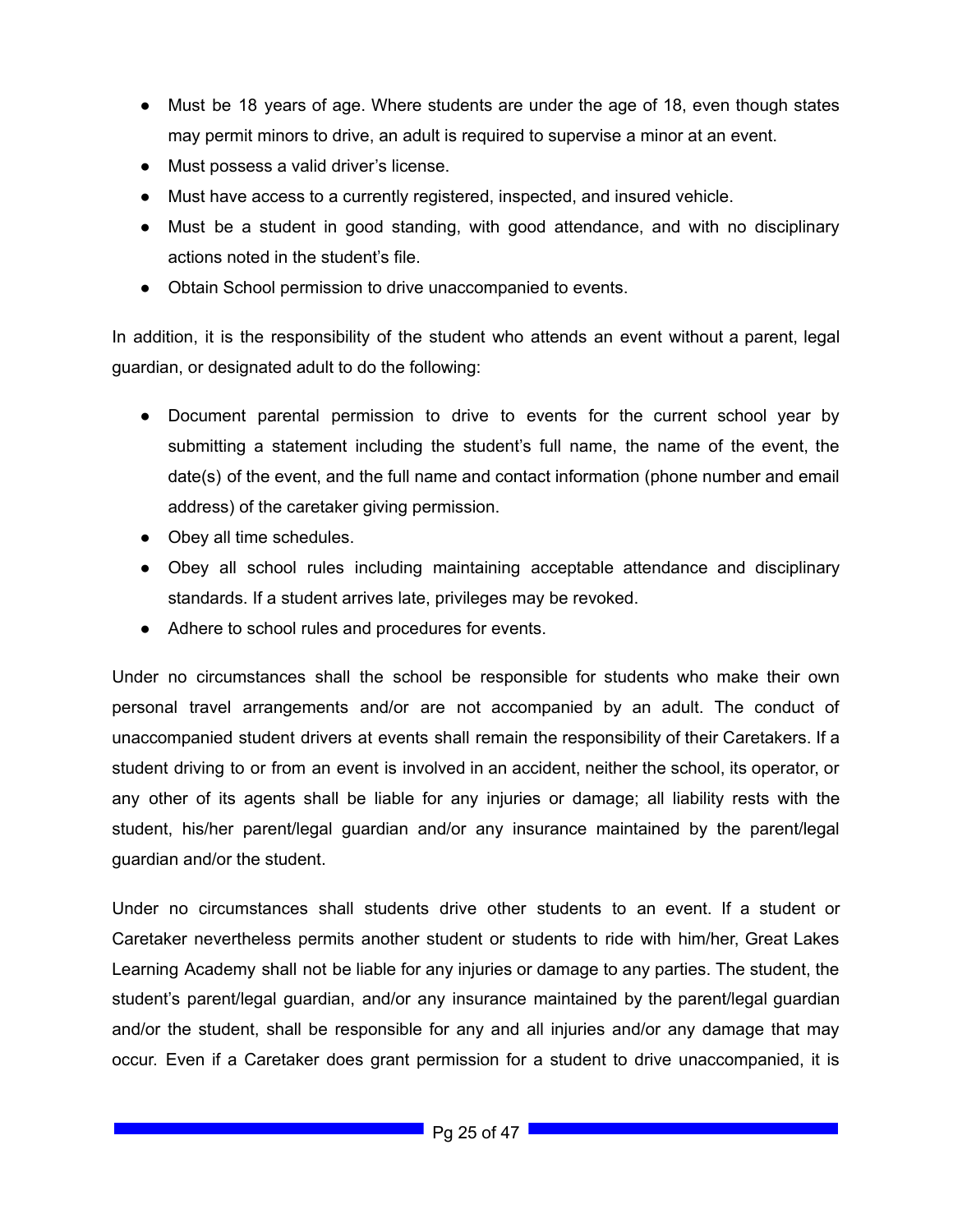important to note that driving a car to an event is a privilege for a student and not a right, and such privilege may still be denied or revoked by the school at any time. Safe driving practices must be adhered to at all times. Students who endanger other drivers, individuals, pedestrians, or property, and/or do not follow school rules and/or procedures for events, may have their permission to drive unaccompanied to school events revoked by the school. Furthermore, students may be reported to school authorities and, if warranted, may also be reported to the police for further action.

### <span id="page-25-0"></span>**6.0 SERVICES FOR SPECIAL POPULATIONS**

### <span id="page-25-1"></span>**6.1 Individuals with Disabilities Education Act (IDEA) Eligible Students**

#### *Enrollment Requirements*

At the time of enrollment, Caretakers who indicate their student is eligible for special education services are required to submit a complete copy of the most recent Individualized Education Plan (IEP) including any medical, clinical, and or evaluation reports that support the IEP. If these documents are not available, it will be necessary to provide a request for records to the special education department at the previous school.

The Director of Special Education will review all documents upon enrollment. The family will be contacted to discuss any specific needs and gather any missing documents. A temporary permission to place document will be created with the family and a member of the GLLA special education department. Parent signature is required to begin special education services.

The documentation provided will help the GLLA special education team make recommendations for programming. It is necessary to consider- annual review dates, re-evaluation dates, and type of programs and services. In accordance with state and federal laws, GLLA has the responsibility to determine the need for a new IEP meeting within 30 school days.

#### *During the School Year*

Throughout the school year, the GLLA special education team works in conjunction with the general education staff, and administration. This collaboration ensures that all student's individual educational needs are understood. Case managers and general education teachers work closely to monitor programming, accommodations, and overall student needs. During the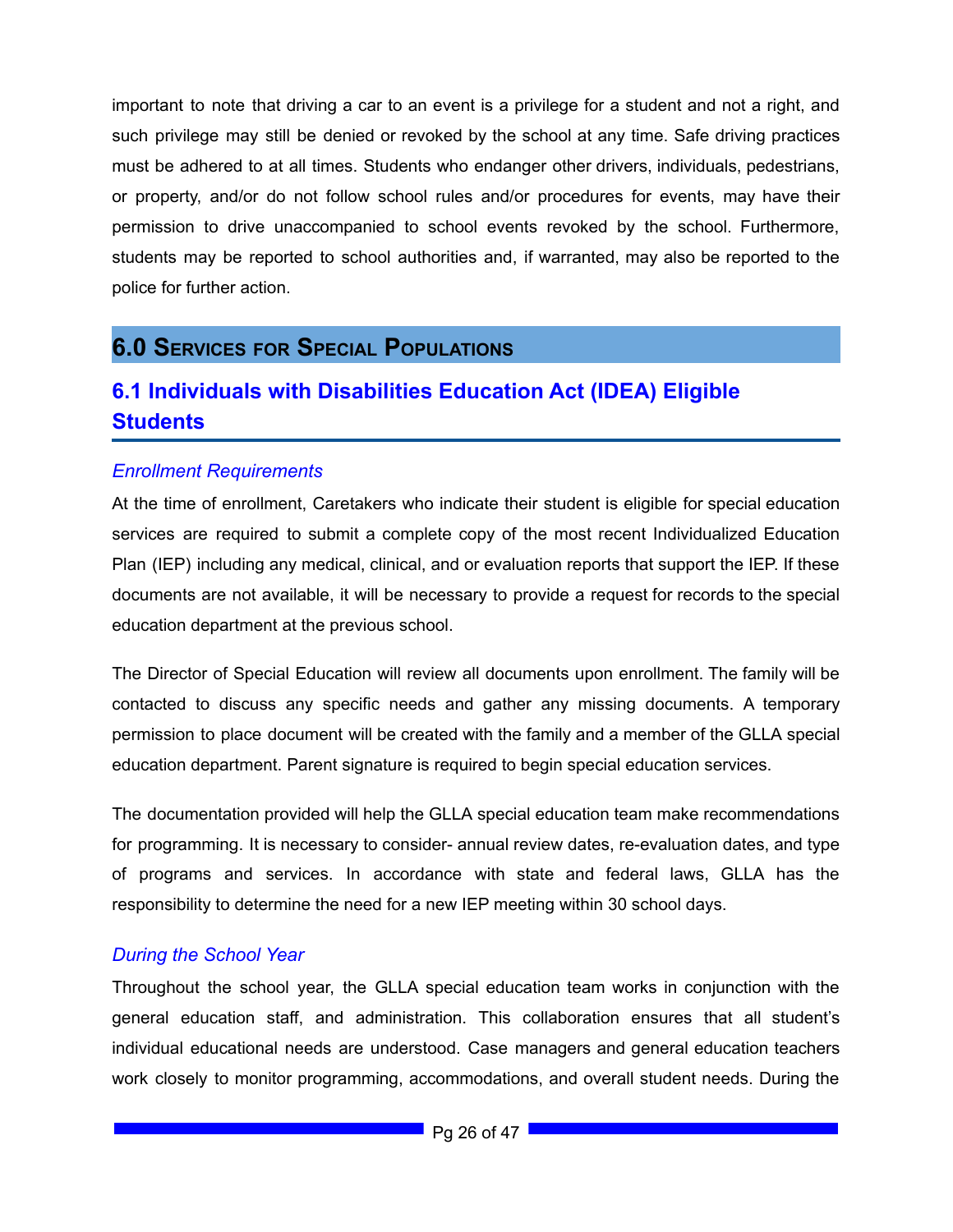course of the year, student's progress will be shared in a variety of ways; including quarterly progress reports, annual IEP team meetings, and frequent contacts.

#### *Conducting IEP Meetings*

A student's IEP team is composed of the student, parent caretaker, general education teachers, case manager, service providers, and other individuals deemed necessary. Students that are in high school are asked to participate in post-secondary transition meetings that also could involve outside agencies. Annual IEP meetings are held once a year, or at the request of any member of the IEP team, including the parents/caretaker. Re-evaluation meetings are held every 3 years. At GLLA IEP meetings are held either in person or through a video conference.

#### *Special Education and Related Services*

IEP teams may determine that related services such as speech, social work, and other services are necessary. Due to the virtual nature of the school, the services are typically provided digitally through conferencing software in real-time and are HIPAA/FERPA compliant. Some related services are provided to GLLA students by Ingham ISD service providers, among others.

#### *New Referrals*

In accordance with state and federal laws, every child has a right to free and appropriate public education (FAPE). Academic difficulties may appear during the school year with some students. parent caretakers, and or teachers have the ability to refer a student to the Student Support Team. The Student Support Team then will create a plan for interventions and academic supports to determine future programming.

A Student Support Team meeting will be set up to discuss concerns, review any existing data, and track attendance. The team will determine what interventions and or services might be needed, and discuss a plan for moving forward. The Student Support Team can consist of any of the following people: administrators, teachers, special education staff, intervention staff, parents, and students.

If the Student Support Team determines special education testing is needed, parents will be included in the process and kept informed. All special education timelines will be followed in accordance with local district, county, state, and federal compliance guidelines. If you should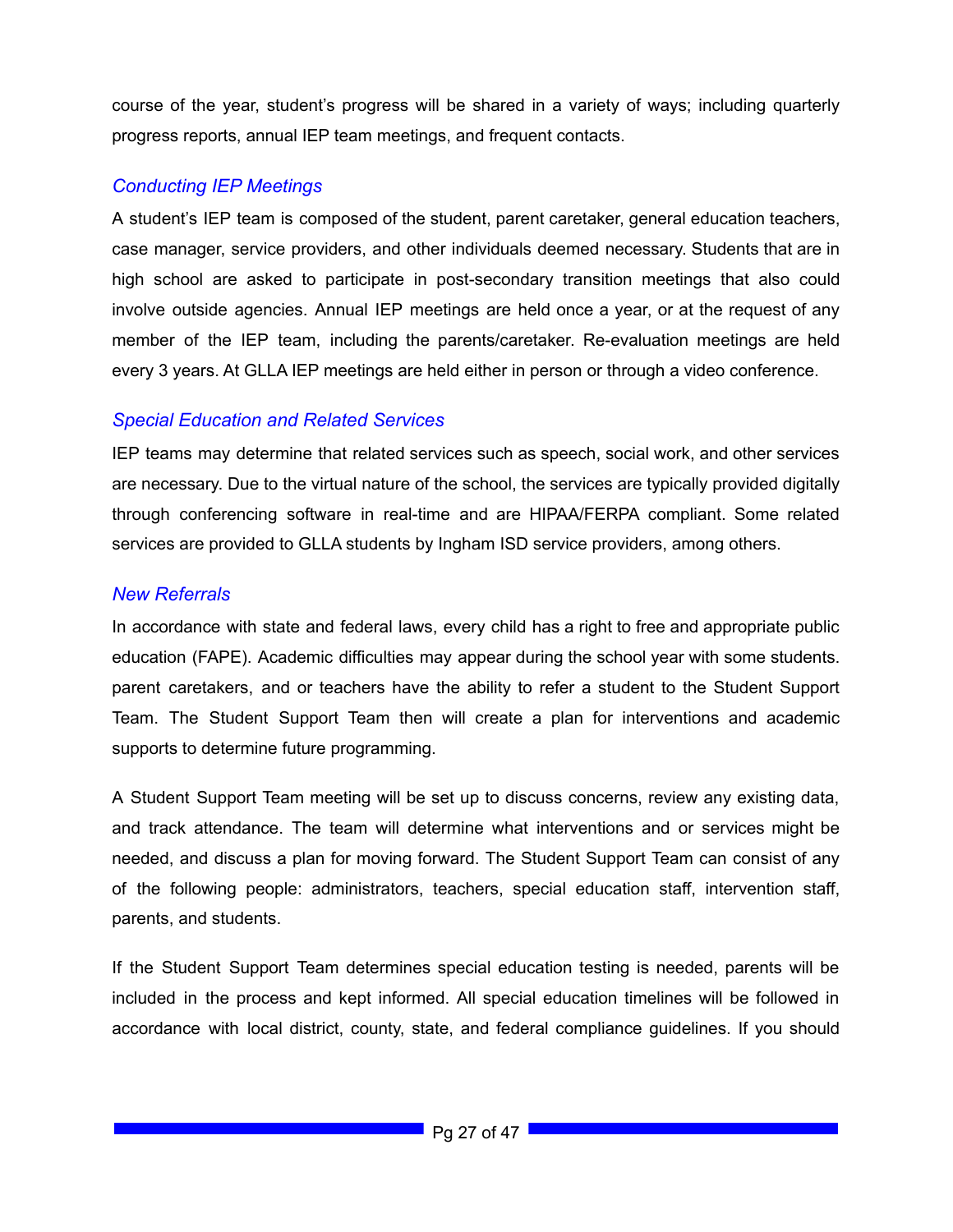have any questions during this process, please reach out to the Director of Special Education or the building administrator.

### <span id="page-27-0"></span>**6.2 Rehabilitation Act of 1973: Section 504 Eligible Students**

#### *Enrollment Requirements*

Caretakers of students with Section 504 plans seeking to enroll in the school are asked to submit a copy of the Section 504 plan during the enrollment and academic placement process. When a student enters the School with a Section 504 plan developed by a prior school, the school will review the plan and supporting documentation and comply with Section 504.

#### *During the School Year*

At the beginning of the school year, the 504 Coordinator works with the building principals and teachers to ensure each student's 504 plan is easily understood and accessible. The student's advisory teacher will be the case manager, ensuring that all accommodations and needed supports are in place.

In accordance with the American's with Disabilities Act, students who have section 504 plans will participate in the general education environment. A student's 504 plan allows them full access to the general education curriculum with accommodations and services deemed necessary by the 504 team. The regular education teachers (with the support of the Section 504 coordinator and/or administration) will implement the provisions of Section 504 plans. Teachers will also have access to information as to accommodations and supports through the student portals.

#### *Reevaluation*

Great Lakes Learning Academy will hold an annual review to evaluate student plans and ensure the requirements of Section 504 are being upheld. Transitions from grade to grade or from another school are excellent times to review plans for consistency and make changes necessary. For students who enter the school with an existing Section 504 plan, the schedule for the reevaluation will be determined by the Section 504 coordinator based on the following: how recently the plan was developed, the appropriateness of the plan for the virtual school setting, changes to the student's impairment, any changes in medical need, etc.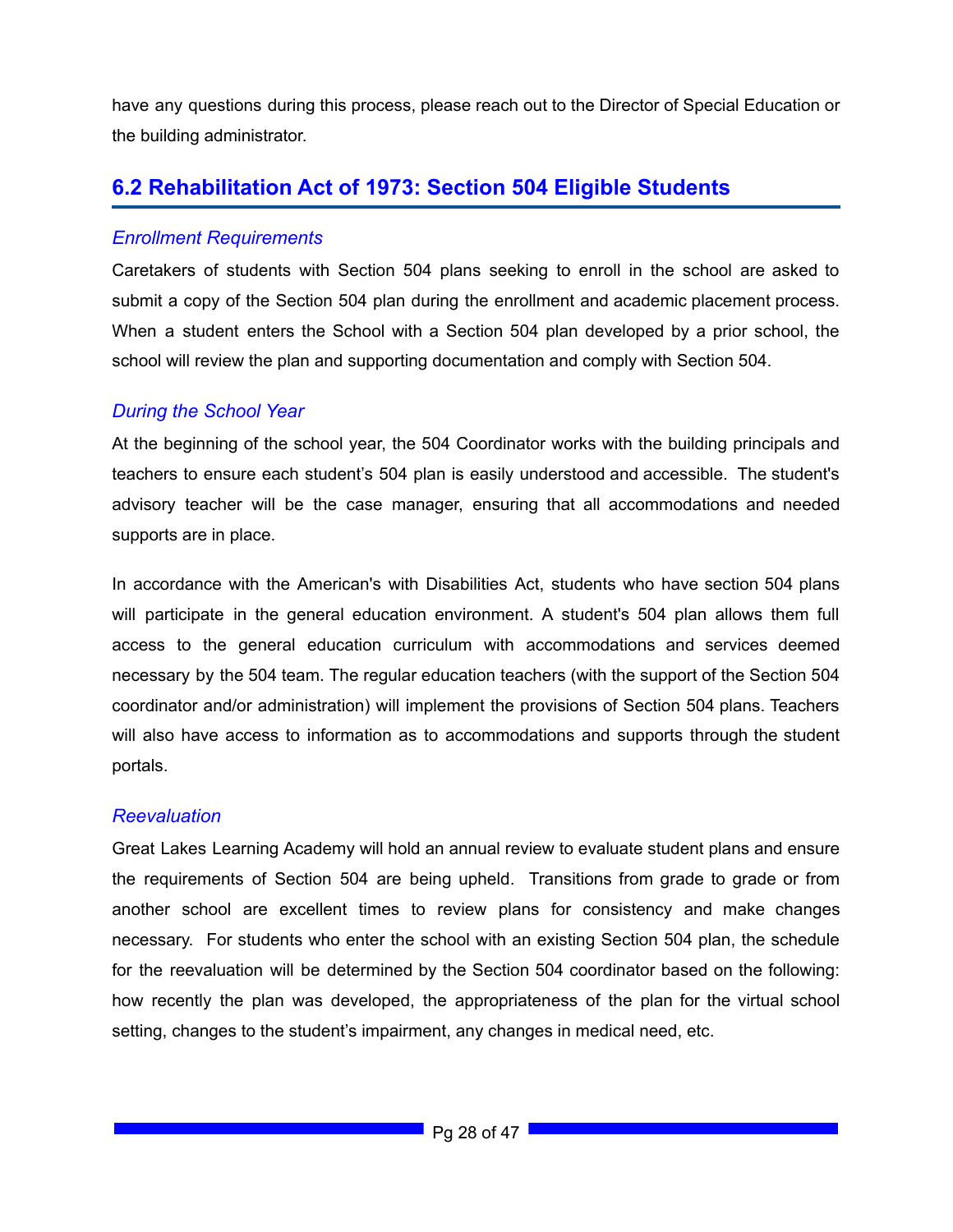#### *Section 504 Accommodations*

According to their Section 504 plans, some students qualify for accommodations and support to their educational program. Due to the virtual nature of Great Lakes Learning Academy, the services are typically provided virtually over the internet with real-time conferencing software. The 504 Coordinator ensures the service is provided in compliance with the student's Section 504 plan.

#### *New Referrals*

Throughout the year, both teachers and Caretakers may detect that a student is having difficulties with learning and they may believe there could be a need for accommodations and modifications, supplemental aides, and services as required under Section 504. If documented strategies fail, the student will be referred to the school's Student Support Team (SST). This team will meet and suggest additional strategies and considerations, and they will also work to gather more information about the student's learning history and profile. They may even consult with a member of the special education team and/or Section 504 Committee. If all the recommended strategies fail, the team (along with the Caretaker) will consider a referral to the school's special education team and/or Section 504 Committee. Once the team receives the referral they will begin the process of determining if the student is in need of evaluations and a Section 504 plan.

Federal law requires GLLA to provide its students, regardless of disability, with an equal opportunity to participate in and benefit from the school's education program. GLLA is committed to providing its students with equal access to its education program. We provide students with accessibility through resources tailored to each student's individual abilities and needs, including assistive technologies and individualized support.

If your student is in need of assistance in order to fully participate in GLLA's education program, please contact the Director of Special Education, School Administrator, and or the student's advisory teacher.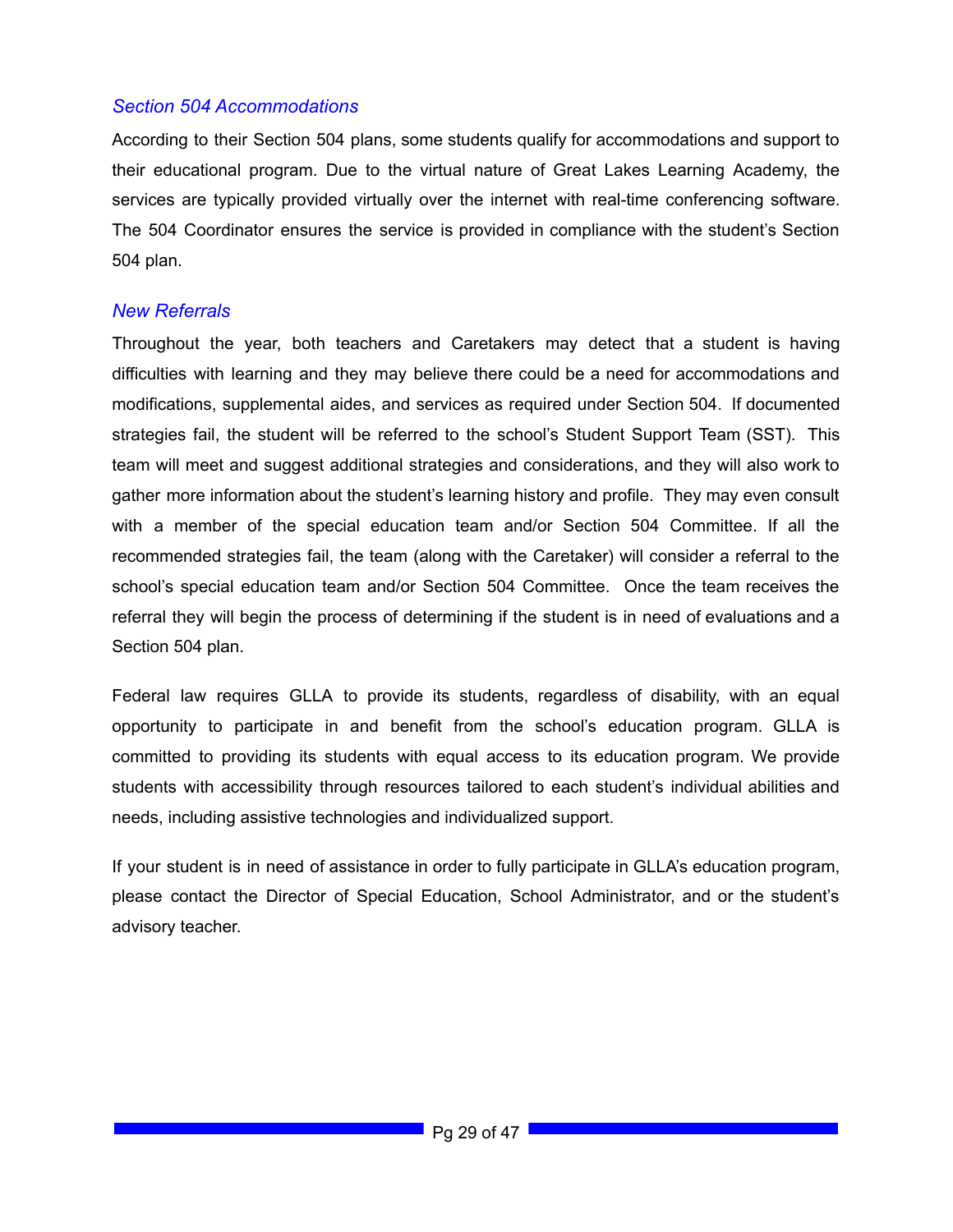### <span id="page-29-0"></span>**7.0 CONDUCT, DUE PROCESS, GRIEVANCE, AND COMMUNICATION**

### <span id="page-29-1"></span>**7.1 Bullying and Prohibited Behaviors**

Great Lakes Learning Academy is committed to providing a safe, positive, productive, and nurturing educational environment for all of its students, and encourages the promotion of positive interpersonal relations among members of the school community.

Harassment, intimidation, bullying, cyber-bullying, and/or hazing toward any member of the school community, whether by or toward any student, staff, Caretaker, or other third parties, is strictly prohibited and will not be tolerated. Examples of such prohibited behavior include, but are not limited to, stalking, bullying/cyber bullying, intimidating, menacing, coercion, name-calling, taunting, making threats, and hazing. This prohibition includes aggressive behavior; physical, verbal, and psychological abuse; and violence within a dating relationship. These types of behavior are forms of intimidation and harassment and are strictly prohibited, regardless of whether or not the target of the prohibited behavior are members of a legally protected group, such as sex, sexual orientation, race, color, national origin, marital status, or disability.

The following definitions are intended to provide guidance in assessing whether a particular behavior is prohibited behavior. They are not exhaustive in their scope and are not intended to replace the intuition of the individual. When in doubt as to whether or not a particular suspected behavior is a prohibited behavior, you are urged to rule on the side of caution and report your concerns to the appropriate authority, as provided for in this policy.

**Harassment** - any intentional behavior or course of conduct (whether written, verbal, graphic, or physical) directed at a specific person or group of persons that causes substantial physical and/or emotional distress or harm and is sufficiently severe, persistent, and/or pervasive that it creates an intimidating, threatening, and/or abusive educational environment for the other person(s) and serves no legitimate purpose.

**Bullying** – Page 34

**Cyber-bullying** – Page 34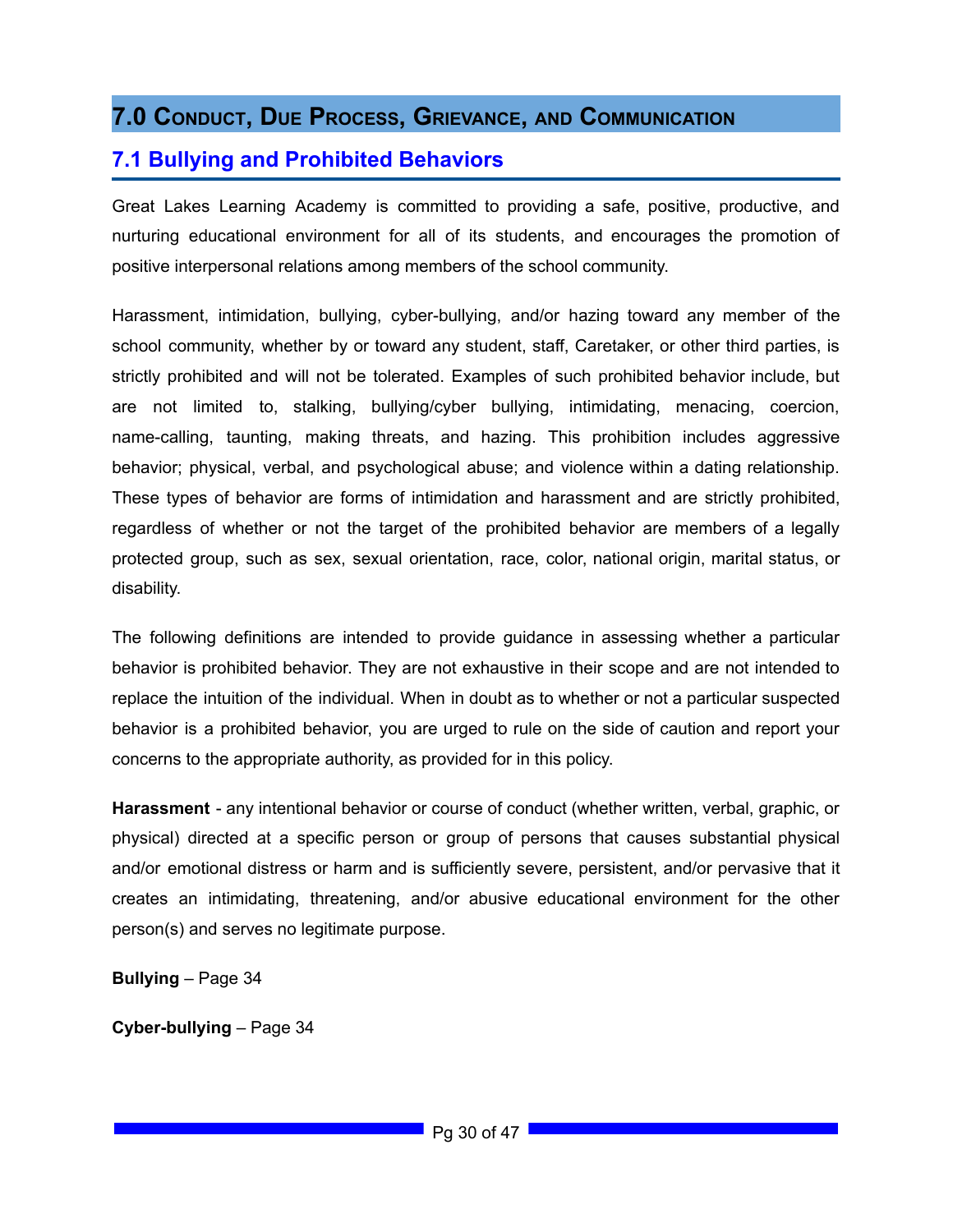**Hazing** – the use of ritual and other activities involving harassment, bullying, cyber-bullying, intimidation, abuse, or humiliation for the purpose of initiating a person or persons into a group, regardless of whether such person(s) consented to or otherwise acquiesced in the at issue behavior(s) and action(s).

**Intimidation** – a course of behavior that instills fear or a sense of inadequacy.

**Violence within a dating relationship** - any behavior by a student exhibited towards that student's dating partner that is an attempt to gain and/or maintain power and/or control over a dating partner through violence, threats of violence, and/or physical, verbal, psychological, and/or mental abuse.

**Sexting** - knowingly using a computer, or any other device capable of electronic data transmission or distribution, to transmit or distribute to another minor any photograph or video which depicts nudity and is harmful to minors. Knowingly possessing a photograph or video that was transmitted or distributed by another minor as described above.

**Prohibited behaviors** include all of the above.

The school Administration (and School Board, if applicable) will not tolerate any gestures, comments, threats, or actions which (i) cause, threaten to cause, or, an objective and reasoned third-party would find was intended to cause, bodily harm or personal degradation, or (ii) creates, or an objective and reasoned third-party would determine was intended to create, an intimidating, threatening, or abusive environment for any student, staff member, member of the administration, parent or guardian, or other third-party.

This policy applies to all school-related activities and/or engagements, including, but not limited to, online school-related activities such as LiveLesson sessions, participation in clubs and activities, email messages, text messages, discussions, telephonic communications, and message boards; and in-person activities, such as state testing, field trips, open houses, and any other in-person school-related activities on school property.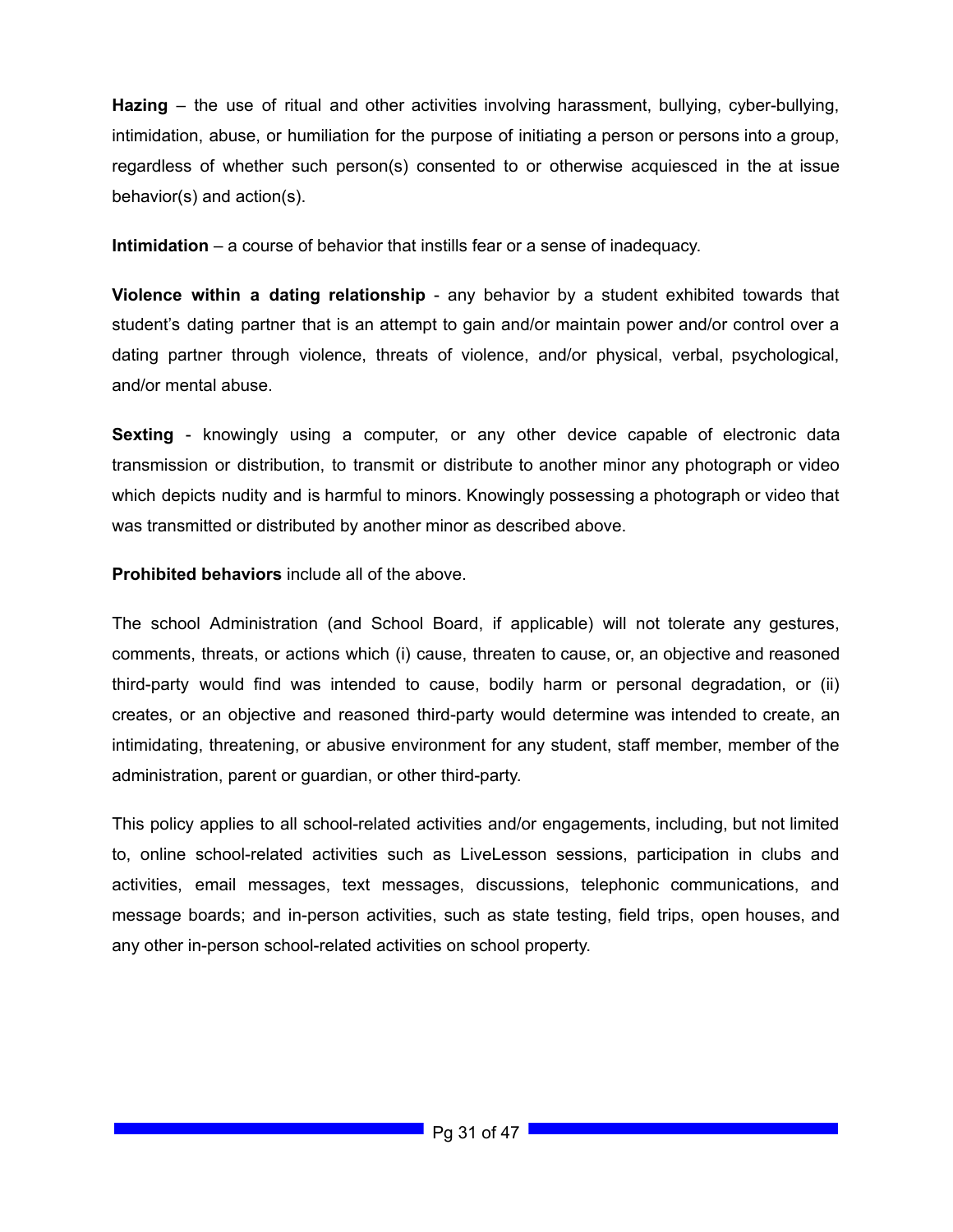This policy also applies to those activities or engagements which occur off school property if the student or employee is at any school-sponsored, school-approved, or school-related activity or function, such as field trips or events where students are under the school's control, in a school vehicle, where an employee is engaged in school business, or where the prohibited behavior is facilitated through the use of any school property or resources.

Any student or student's Caretaker who believes that student, any other student, or other third-party, has been or is the recipient of any of the above-described prohibited behaviors should immediately report the situation to the school counselor, dean of students, school principal, assistant principal, or Executive Director. The student may also report concerns to teachers and other school staff who will be responsible for notifying the appropriate school administrator or Board official (if applicable). Complaints about prohibited behavior against the school principal should be filed with the Great Lakes Learning Academy Executive Director or the Board President (if applicable). Complaints about prohibited behavior against the Great Lakes Learning Academy Executive Director should be filed with the Board President (if applicable).

Every student is encouraged, and every staff member is **required**, to report any situation that they believe to be prohibited behavior. Reports may be made to those identified above. If a student or other individual believes there has been prohibited behavior, he/she should report it and allow the administration to determine the appropriate course of action. Any teacher, school administrator, or school staff member who does not timely make a written report of an incident of prohibited behavior shall be subject to appropriate disciplinary action in accordance with the school's disciplinary process. All complaints about prohibited behavior shall be kept confidential and be promptly investigated. The school principal or appropriate administrator shall prepare a written report of the investigation upon completion. Such report shall include findings of fact, a determination of whether any prohibited behavior(s) were verified, and, when prohibited acts are verified, a recommendation for intervention, including disciplinary action, shall be in the report. Where appropriate, written witness statements shall be attached to the report. When the target of the prohibited behavior is a student, the school shall provide that student with a written copy of the rights, protections, and support services available to him/her.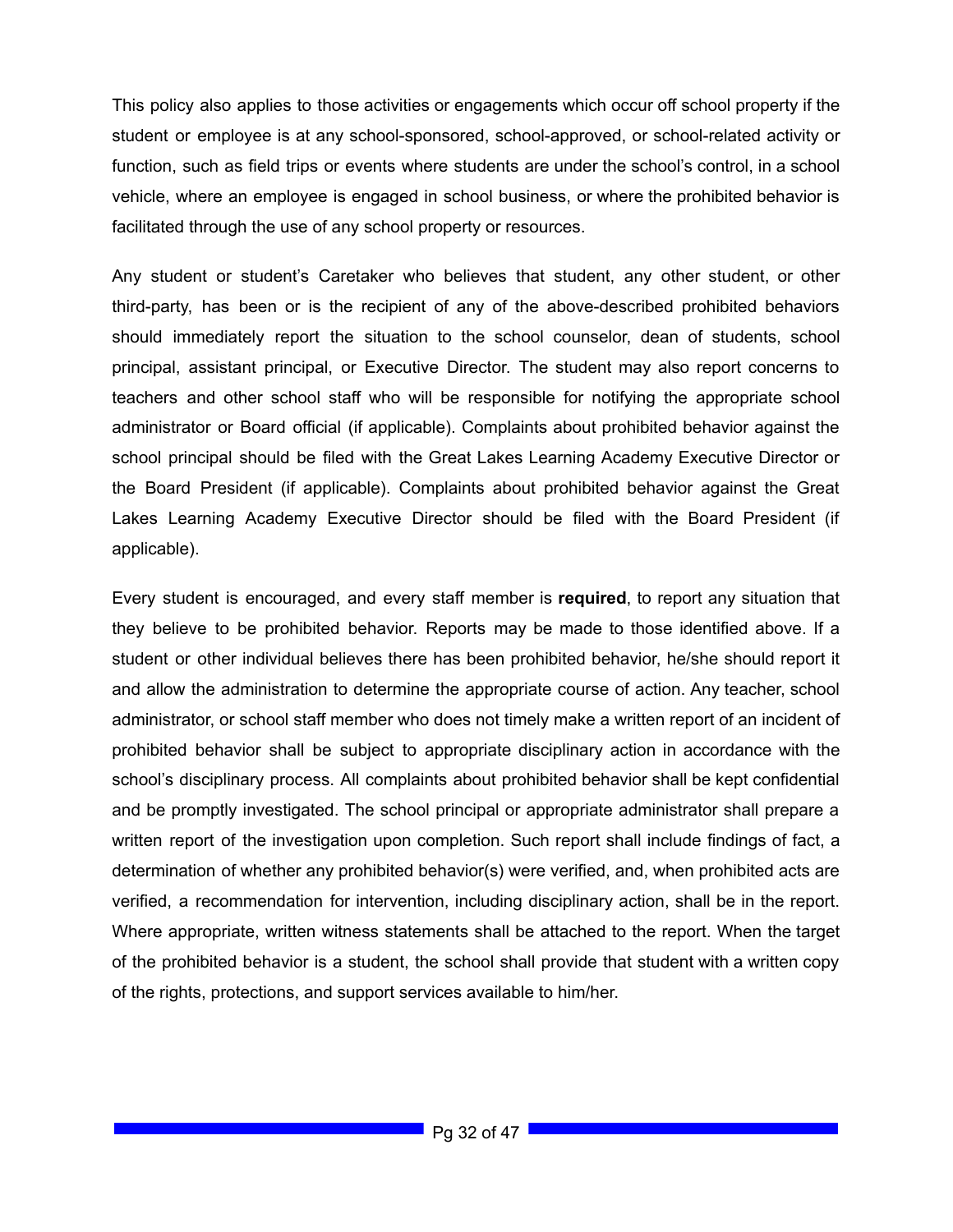If there is any evidence that the student has experienced physical harm as a result of the prohibited behavior, the school shall promptly communicate that information to the appropriate personnel, including, but not limited to, emergency personnel and /or law enforcement.

If the investigation finds an instance of harassment, intimidation, bullying, dating violence, or any other prohibited behavior has occurred, it will result in prompt and appropriate remedial and/or disciplinary action in accordance with the school's disciplinary process. This may include up to expulsion for students; up to discharge for employees; exclusion for Caretakers, guests, volunteers, and contractors; and removal from any official position and/or a request for a Board member(s) to resign. Individuals may also be referred to law enforcement officials. Remedial and/or disciplinary action for employees will follow the procedures outlined in the Employee Handbook. Remedial and/or disciplinary action for students will follow the procedures outlined in this Supplement.

When appropriate, the target(s) of the prohibited behavior (and/or such target(s) Caretaker(s)) shall be notified of the findings of the investigation, and, when appropriate, that action has been taken. In providing such notification care shall be taken to respect the statutory privacy rights of the accused perpetrator of such harassment, intimidation, bullying, and/or dating violence.

If after investigation the act(s) of prohibited behavior by a specific student is/are verified, the school principal or appropriate administrator shall notify in writing the Caretaker of the perpetrator of that finding. If disciplinary consequences are imposed against such student, a description of such discipline shall be included in the notification.

**Retaliation** against any person who reports, is thought to have reported, files a complaint, or otherwise participates in an investigation or inquiry concerning allegations of harassment, intimidation, bullying, dating violence, or any other prohibited behavior will not be tolerated, independent of whether a complaint is substantiated. Such retaliation shall be considered a serious violation of school policy, and suspected retaliation should be reported in the same manner as prohibited behavior. Making intentionally false reports about prohibited behavior will not be tolerated. Retaliation and intentionally false reports may result in disciplinary action as indicated above.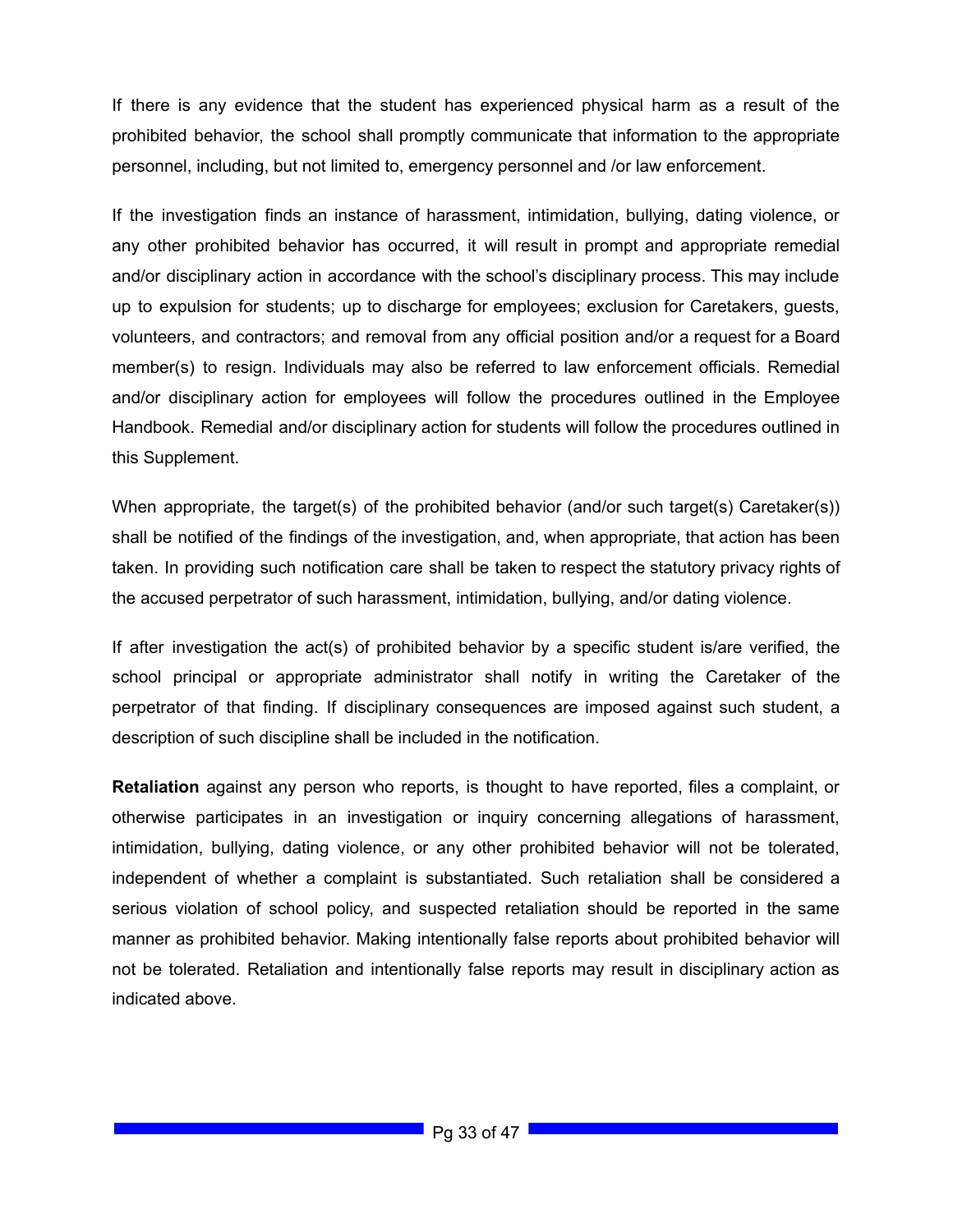This policy shall not be interpreted as infringing upon the First Amendment rights of students (i.e., to prohibit a reasoned and civil exchange of opinions, or debate, that is conducted at appropriate times and places during the school day and is protected by State or Federal law).

#### *Complaints*

Students and/or their Caretakers may file written reports regarding any suspected prohibited behavior by notifying the building principal, dean of students, or executive director in writing regarding the details of the incident. Such reports should be reasonably specific including the person(s) involved, number of times and places of the alleged conduct, the target of the suspected prohibited behavior(s), and the names of any potential student or staff witnesses.

Students and/or their Caretakers may make informal complaints of conduct that they consider to be prohibited behavior(s) by verbal report to a teacher, school administrator, or other school personnel. Such informal complaints shall be reasonably specific including the person(s) involved, number of times and places of the alleged conduct, the target of suspected prohibited behavior, and the names of any potential student or staff witnesses. A school staff member or administrator who received an informal complaint shall promptly document the complaint in writing. This written report shall be promptly forwarded by the school staff member and/or administrator to the building principal, dean of students, or executive director for review, investigation, and appropriate action.

#### *Privacy/Confidentiality*

The School will respect the privacy of the complainant, the individual(s) against whom the complaint is filed, and the witnesses as much as possible, consistent with the school's legal obligations to investigate, to take appropriate action, and to conform with any discovery or disclosure obligations. All records generated under this policy and its related administrative guidelines shall be maintained as confidential to the extent permitted by law.

#### *Anti-Bullying and Cyberbullying Policy*

**"Bullying"** means any written, verbal, or physical act, or any electronic communication, including, but not limited to, cyberbullying, that is intended or that a reasonable person would know is likely to harm one or more persons either directly or indirectly by doing any of the following: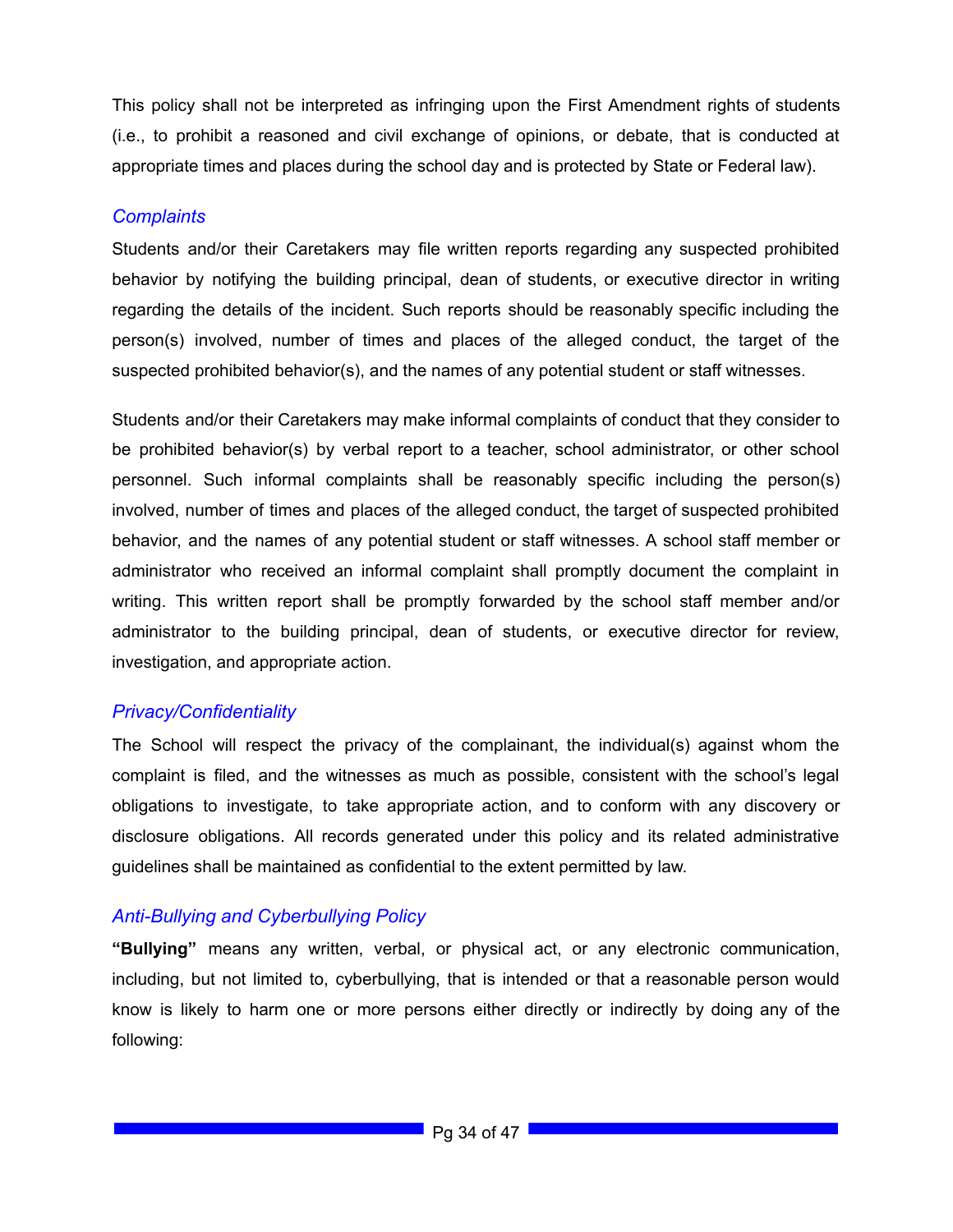- A. Substantially interfering with educational opportunities, benefits, or programs of one or more persons;
- B. Adversely affecting the ability of a student to participate in or benefit from the school's educational programs or activities by placing such student in reasonable fear of physical harm or by causing substantial emotional distress;
- C. Having an actual and substantial detrimental effect on a person's physical or mental health;
- D. Causing substantial disruption in, or substantial interference with, the orderly operation of the school.

**"Cyberbullying"** means any electronic communication that is intended or that a reasonable person would know is likely to harm one or more persons either directly or indirectly by doing any of the following:

- A. Substantially interfering with educational opportunities, benefits, or programs of one or more persons;
- B. Adversely affecting the ability of a student to participate in or benefit from the school's educational programs or activities by placing such student pupil in reasonable fear of physical harm or by causing substantial emotional distress;
- C. Having an actual and substantial detrimental effect on a person's physical or mental health;
- D. Causing substantial disruption in, or substantial interference with, the orderly operation of the school.

Since "bullying" also includes "cyberbullying," any reference in this policy to "bullying" shall also be deemed to refer to "cyberbullying."

Bullying and cyberbullying are prohibited at school. "At school" is defined as on school premises, at school-sponsored activities or events, such as but not limited to, state testing, field trips, and open houses, in a school-related vehicle, online school-related activities such as LiveLesson sessions, participation in clubs and activities, email messages, text messages, discussions, telephonic communications, and message boards, where an employee is engaged in school business, or where the prohibited behavior is facilitated through the use of any school property or resources.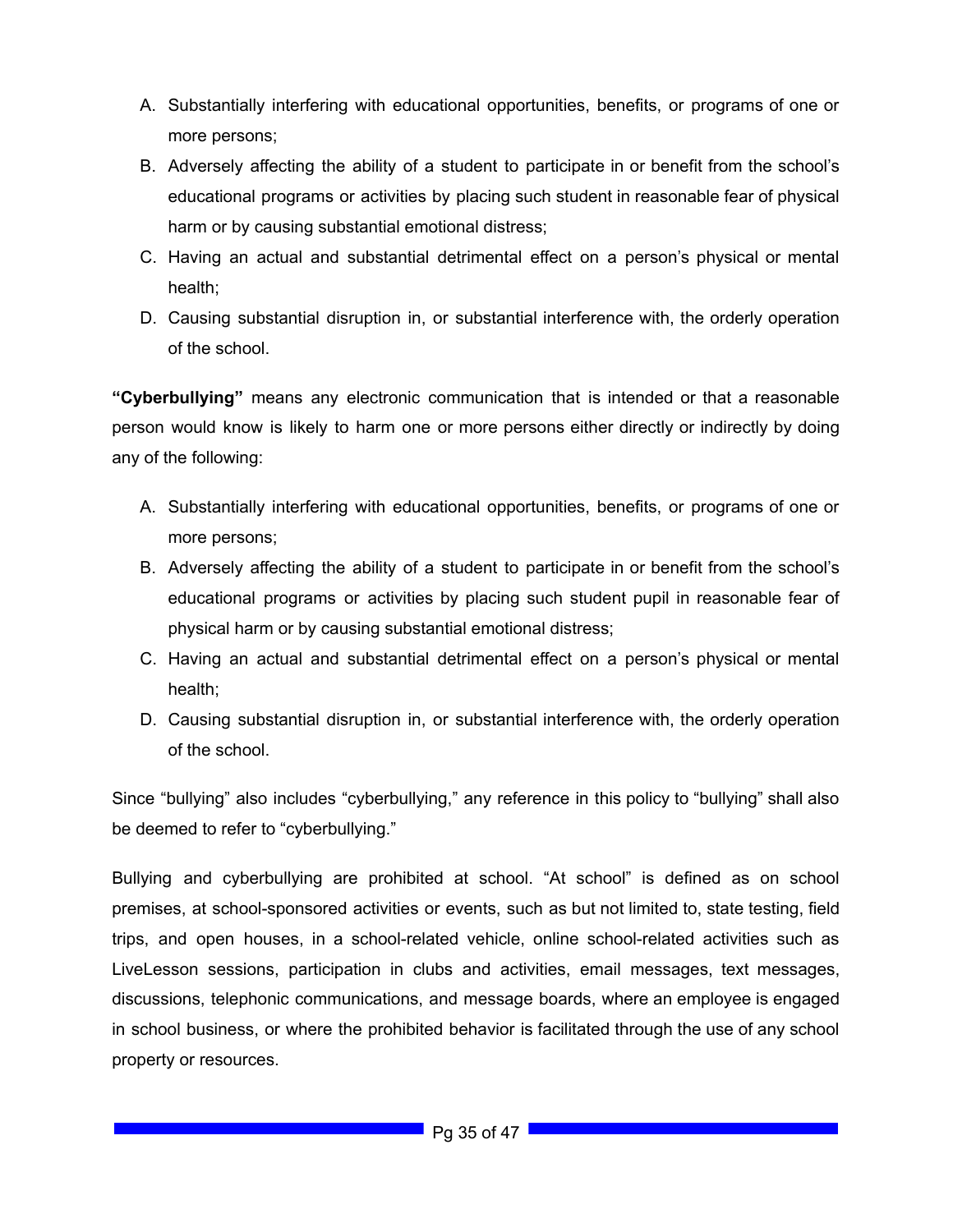Bullying and cyberbullying that does not occur "at school," as defined above, but that causes a substantial disruption to the educational environment may be subject to disciplinary action in accordance with this policy and applicable law.

#### *Reporting and Investigating Reports of Bullying*

Every student is encouraged to report any situation that he or she believes to be bullying behavior directed toward a student to a teacher, a counselor, dean of students, administrator, or other staff member. Staff members shall report any reports made by students or situations that they believe to be bullying behavior directed toward a student to the school counselor, dean of students, school principal, assistant principal, or executive director. Complaints against the school principal shall be reported to the Great Lakes Learning Academy Executive Director or the Board President.

Under state law, a school employee, school volunteer, student, or parent or guardian who promptly reports in good faith an act of bullying to the appropriate school official designated in this policy and who makes this report in compliance with the procedures set forth in this policy is immune from a cause of action for damages arising out of the reporting itself or any failure to remedy the reported incident. This immunity does not apply to a school official responsible for implementing this policy or for remedying the bullying when acting in that capacity.

Retaliation or false accusation against a target of bullying, a witness, or another person with information about an act of bullying is prohibited. Suspected retaliation should be reported in the same manner as suspected bullying behavior. Making intentionally false accusations of bullying is likewise prohibited. Retaliation and making intentionally false accusations of bullying may result in disciplinary action up to and including expulsion.

All complaints about bullying that may violate this policy shall be promptly investigated and documented. The school principal or designee is responsible for the investigation. If the investigation results in a finding that bullying has occurred, it shall result in prompt and appropriate disciplinary action, up to and including expulsion for students, up to and including discharge for employees, and up to and including exclusion from school property for parents, guests, volunteers, and contractors. Individuals may also be referred to law enforcement officials.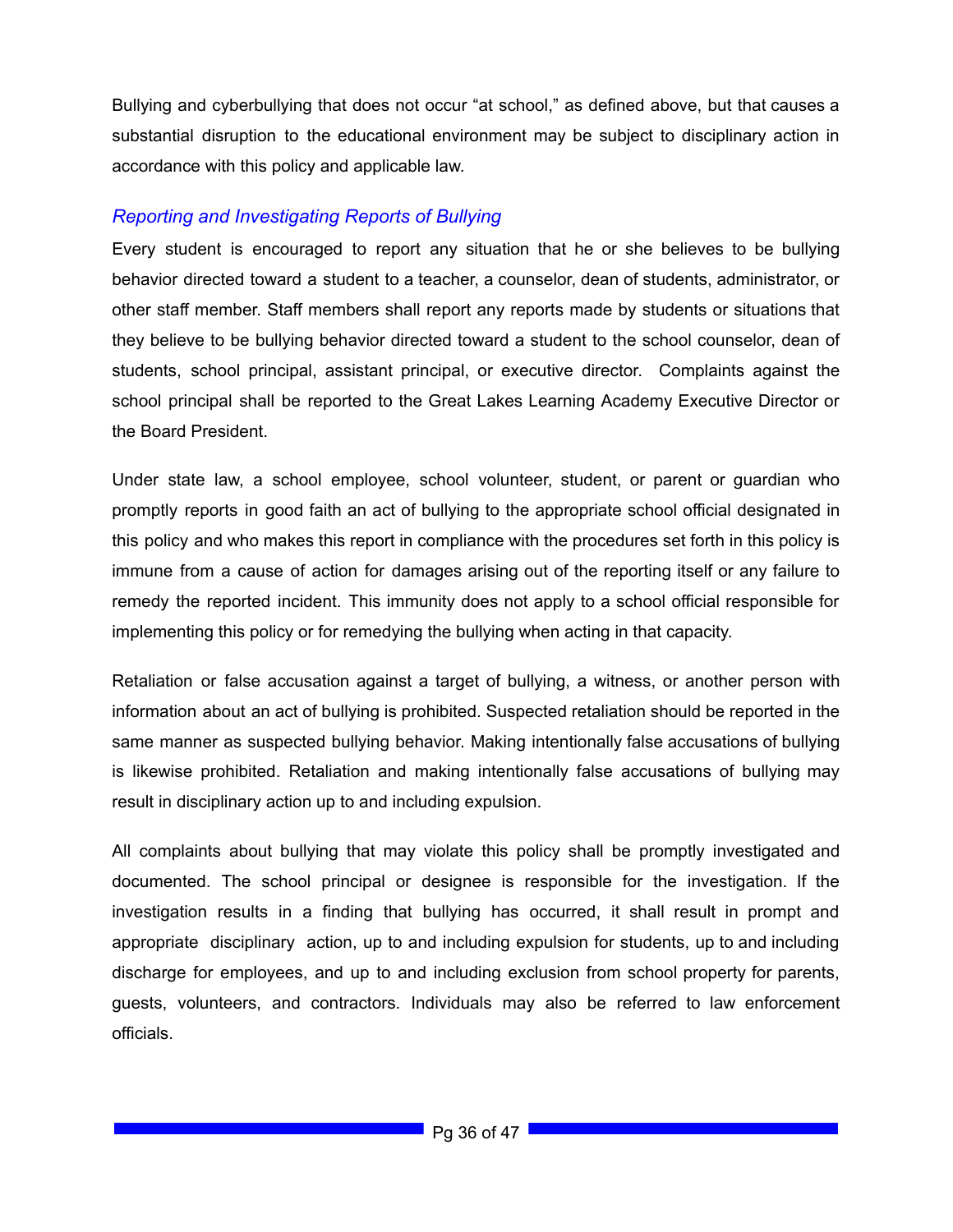Where the investigation results in a finding that bullying has occurred, both the parent or legal guardian of a victim of bullying and the parent or legal guardian of a perpetrator of the bullying shall be notified promptly in writing. In addition, administrators investigating alleged bullying may notify parents of the victim or perpetrator of bullying sooner than the conclusion of the investigation if circumstances dictate such earlier notification.

The school shall document any prohibited incident that is reported and shall document all verified incidents of bullying and the resulting consequences, including the required notification of parents or guardians and any discipline and referrals.

The school principal and the dean of students are the school officials responsible for ensuring that this policy is implemented.

#### *Confidentiality*

The School will comply with all applicable laws regarding confidentiality of personally identifiable information within education records. In addition, the identity of an individual who reports an act of bullying or cyberbullying shall be and remain confidential. The school principal, or the school principal's designee, shall ensure that the name of an individual who reports an act of bullying or cyberbullying is withheld from the alleged perpetrator and the perpetrator's parent(s), legal guardian(s) and, representative(s), and is redacted from any report of bullying or cyberbullying that is publicly disclosed.

#### *Notification*

This policy will be annually circulated to parents and students and shall be posted on the school's website.

#### *Reporting*

As required by state statute, the school shall provide a report of all verified incidents of bullying and other required information to the Michigan Department of Education on an annual basis, according to the form and procedures established by the Department.

<span id="page-36-0"></span>As required by state statute, the school's procedures with respect to bullying are contained within this policy, and thus no administrative guidelines accompany this policy.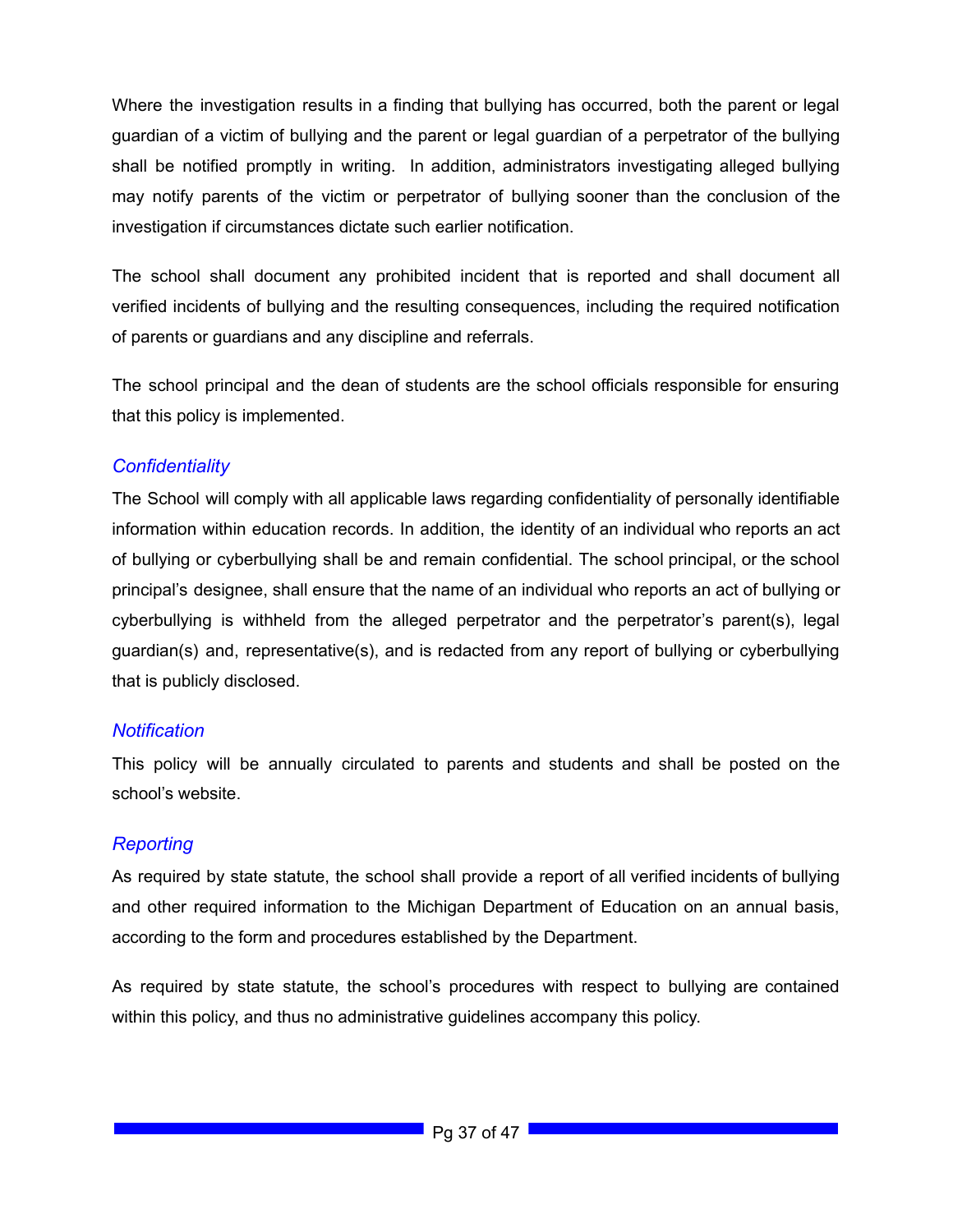### **7.2 Discipline and Due Process for Students**

All students enrolled in GLLA are expected to conduct themselves in accordance with the rules of the school, and Caretakers are expected to cooperate with the school staff in helping students to maintain this conduct.

#### *Discipline Measures*

There are three levels of disciplinary measures utilized by the school: 1) Warning, 2) Suspension, and 3) Expulsion. Each level has associated conduct breach definitions and corresponding disciplinary actions that may occur.

#### **1. Warning**

Students that receive warnings from the school will have a conference (via phone or in person) with their parent/guardian(s) and the school administrator(s), and the incident will be formally documented in writing and will become part of the student's permanent record. The student will not have a disruption in schooling and will not be removed from the class (GLLA).

Warnings are issued when a student demonstrates a breach of expected conduct, but not as serious as those listed under the suspension and/or expulsion categories in this supplement.

#### **2. Suspension**

When a student is suspended, he or she is temporarily removed from class (GLLA) or a school sponsored program or activity. The length of a suspension is determined by the school administrator (up to 10 days at a time). A suspension will be documented in writing and will become part of a student's permanent record.

During a period of suspension as defined by the school principal, a student's permission to log on to and/or use parts of GLLA is restricted. Student access to email, the message boards, online clubs/activities, and/or all of GLLA may be revoked. In such cases where the student's access is completely revoked, the Caretaker is responsible for logging on to GLLA and obtaining the student's assignments, responding to email, and recording assessment responses for the student. The student should continue with his or her schoolwork during suspension.

Violations that may lead to suspension include, but are not limited to, the following breaches of conduct: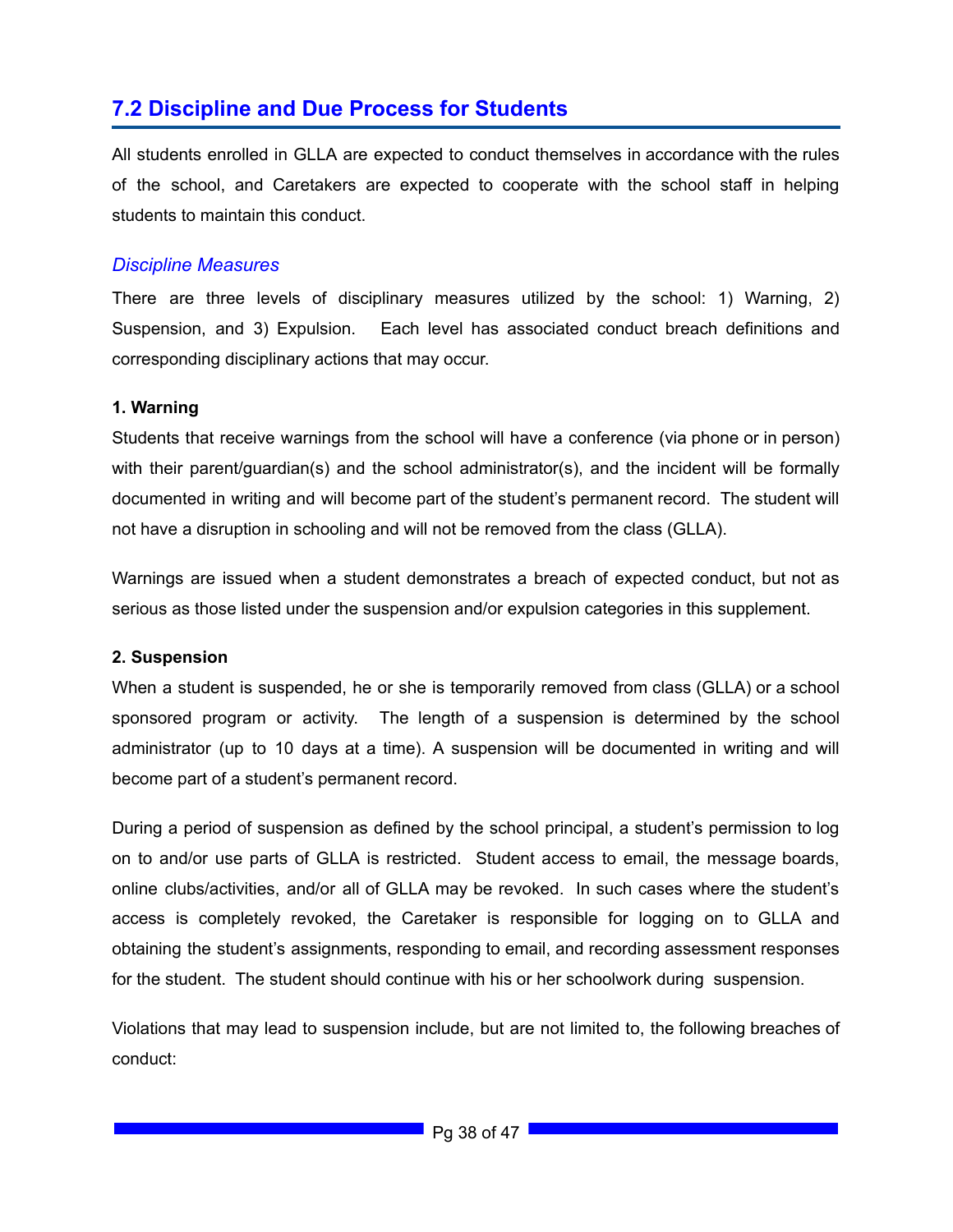- **Cheating on tests or daily work:** A student who knowingly participates in copying, using another's work, and representing it as his or her own (for example, students transmitting their work electronically for another student's use), or who provides other students with test answers, answer keys, or otherwise uses unauthorized materials in an assignment or assessment situation.
- **Plagiarism**: A student's use of another person's words, products, or ideas without proper acknowledgment of the original work with the intention of passing it off as his or her own. Plagiarism may occur deliberately (with the intention to deceive) or accidentally (due to poor referencing). It includes copying material from a book, copying-and-pasting information from the Internet, and getting family or friends to help with coursework.
- **Unexcused absence**: An unexcused absence is the absence of a student due to truancy, illegal employment, or parental neglect.
- **Illegal absence**: Illegal absences are unexcused absences by a student who is under the age of 17 who are absent from school due to avoidable absences, parental neglect, illegal employment, unapproved family vacations, and truancy.
- **Abusive conduct**: A student who uses abusive language or engages in abusive conduct in the presence of others either in person or electronically/virtually.
- **Bullying**: A student that repeatedly engages in negative actions against another student in an attempt to exercise control over him or her.
- **Harassment**: A student who demonstrates verbal, written, graphic, or physical conduct relating to an individual's sex, race, color, national origin, age, religious beliefs, ethnic background, or disability that is sufficiently severe, pervasive, or persistent so as to interfere with or limit the ability of an individual to participate in or benefit from the school's programs that 1) has the purpose or effect of creating an intimidating or hostile environment, 2) unreasonably interferes with an individual's educational performance, or 3) otherwise adversely affects an individual's educational opportunities.
- **Vandalism**: A Student who intentionally damages or destroys school property or records (physical or electronic). In these instances,the school reserves the right to contact the proper law enforcement agency(ies).
- **Theft and robbery**: A student who takes money or other property (physical or electronic) with the intent to deprive another person or the school of that property. The threat or the use of force or violence is considered a serious breach of conduct. In these instances, the school reserves the right to contact the proper law enforcement agency.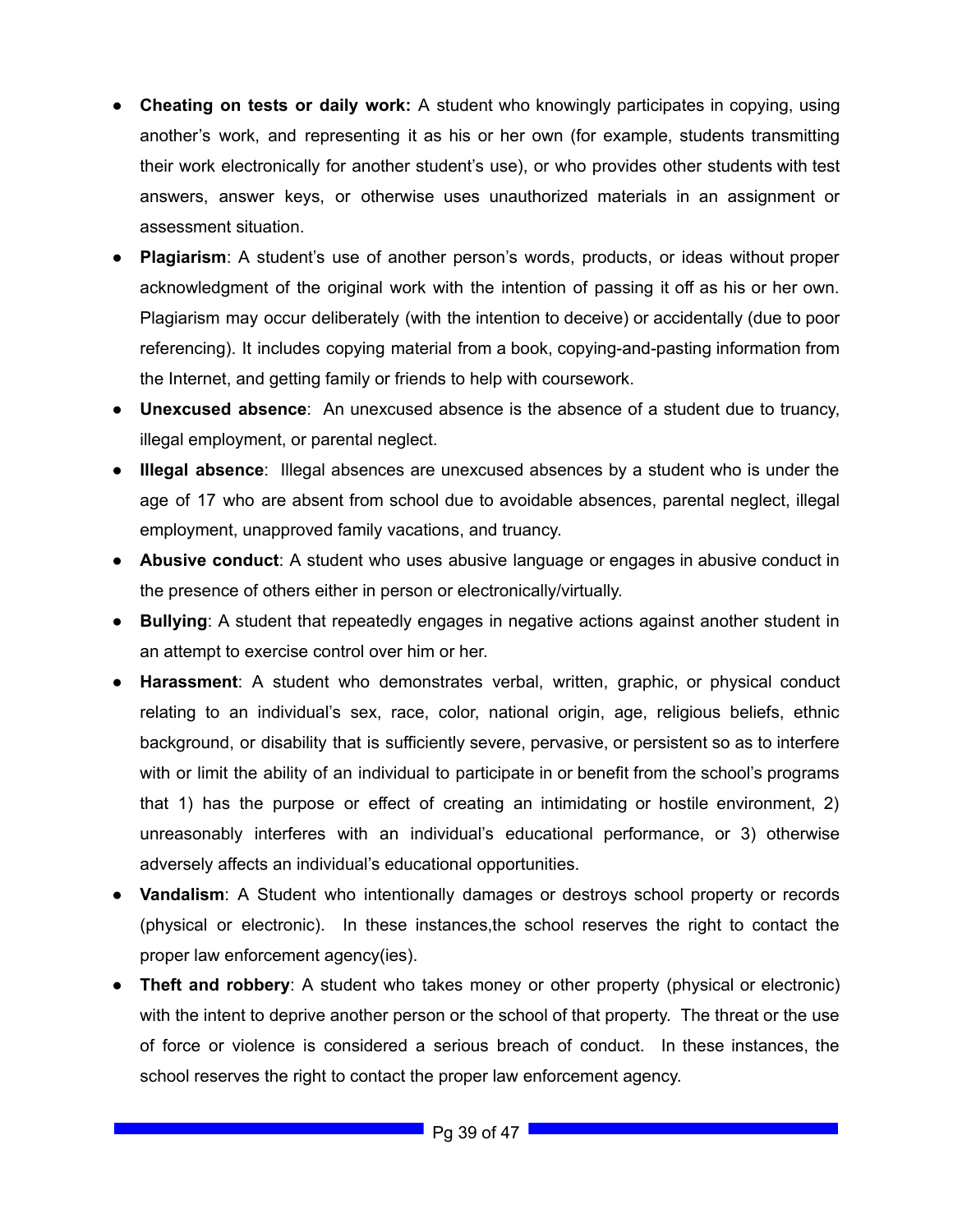- **Sexual harassment**: A student who subjects another to any unwelcome sexual advances including verbal harassment, unwelcome or inappropriate touching, or suggestions, requests, or demands for sexual favors.
- **Violation of acceptable use policy**: Students who violate the acceptable use policy in one form or another are open to disciplinary action including suspension. This would include signing on as Caretakers.

#### **3. Expulsion**

When a student is expelled, he or she is separated from the school for an extended period of time, or permanently, for disciplinary reasons. An expulsion will be documented in writing and will become part of a student's permanent record.

Violations that may lead to expulsion include, but are not limited to, any behavior that indicates that a student is a serious threat to the safety of others, possession of firearms, dangerous weapons, bombs, or explosives, criminal behavior, arson, under the influence of or possession of, or sale of controlled substances or paraphernalia. Suspensions or expulsions for children designated as exceptional follow all appropriate state and federal policies, regulations, and laws.

When implementing discipline procedures the school will comply with all requirements of the law pertaining to students protected under:

Section 504 of the Rehabilitation Act of 1973 The Individuals with Disabilities in Education Act (IDEA) The Americans with Disabilities Act (ADA)

#### *Due Process for Students*

The following actions will be conducted by the school, per each of the disciplinary measures as outlined below:

#### **Suspension (up to 10 days)**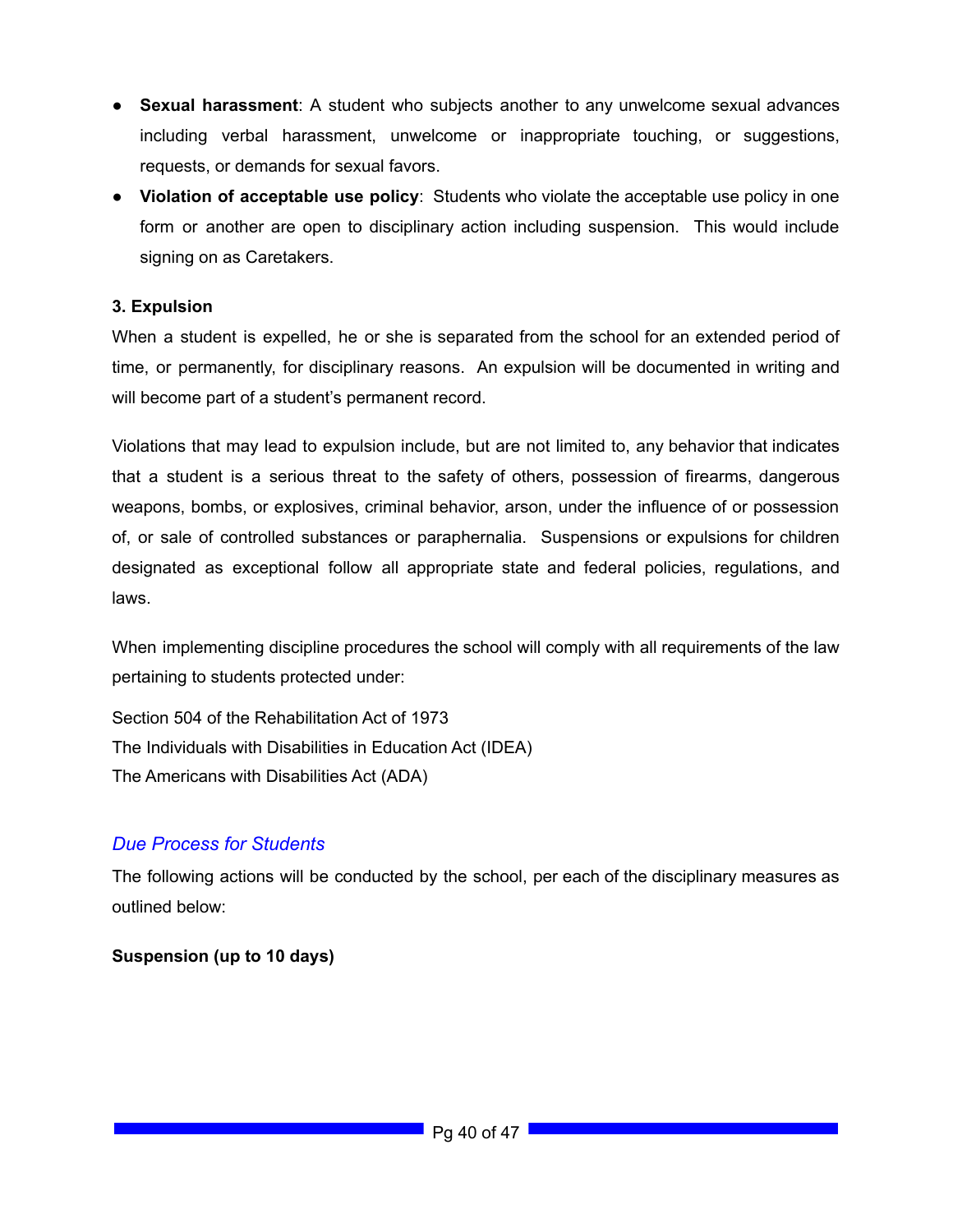An informal hearing will be convened with the student, Caretaker, principal, dean of students, and other staff members as appropriate. The principal or the dean of students will inform the student and Caretaker of the allegations and an explanation of the evidence that supports the allegations. The student will be provided with an opportunity to present his or her version of the occurrence. If the principal or dean of students determines that the incident(s) justifies suspension, written notice will be provided to the student and his/her Caretaker. The student will be provided all due process as required by law.

#### **Suspension of an additional 10 days, or an Expulsion**

If the school determines that a student's conduct may warrant expulsion, the principal or the dean of students will provide written notice to the Caretaker of the student of his/her determination and the student's right to a hearing. Such notice shall include (1) date, time, and location of hearing; (2) description of the incident(s) that is the subject of the hearing; (3) notice that the student and/or Caretaker have a right to review the student's school records prior to the hearing; (4) description of the hearing process and explanation of the consequences of an expulsion. At this hearing, the allegations and supporting evidence will be reviewed. The student shall have the right to present his or her version of the incident(s), call witnesses, cross-examine witnesses, and be represented by counsel. After the hearing, the principal will make a recommendation for or against expulsion to the school's Board. Once the Board rules on the expulsion, the principal and/or the Board will provide notification to the student and Caretaker of the Board's decision and discipline determination. The decision of the Board is final.

#### <span id="page-40-0"></span>**7.3 Academic Honesty**

#### *Plagiarism and Cheating*

GLLA requires students to complete all assessments (i.e. tests, quizzes, and quick checks) individually without the aid of, but not limited to: (a) the internet, (b) textbook(s), (c) a Caretaker, (d) or other students unless the instructor provides instructions otherwise. In addition, assignments other than tests, quizzes, and quick checks must be the student's original work. In addition, Great Lakes Learning Academy requires the original work of all students and in so doing, prohibits plagiarism of the work of others. Students shall be expected to properly cite the origin of work that is not the student's own. If work content, other than commonly known facts, is not properly cited, attributed, or credited, the work may be determined to be plagiarism.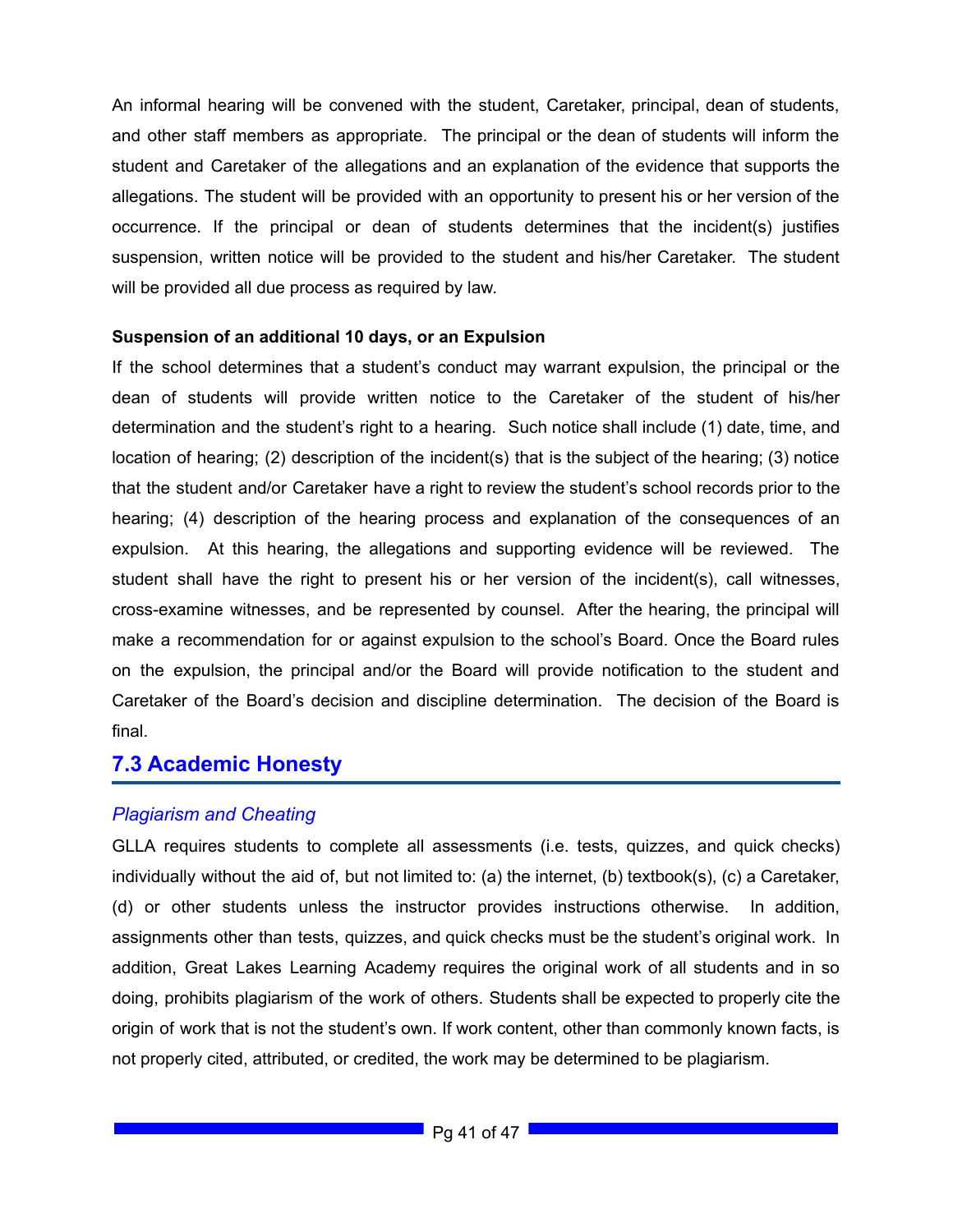Students may not plagiarize in written, oral, or creative work. In general, plagiarism occurs when a student uses another person's words, products, or ideas without proper acknowledgment of the original work and with the intention of passing it off as his or her own. Plagiarism may occur deliberately (with the intention to deceive) or accidentally (due to poor referencing). It includes copying material from a book, copying and pasting information from the Internet, and getting family or friends to help with coursework.

#### **First Offense**

The first time a student is determined to have cheated or plagiarized the work of other(s), the student will receive a warning. The student will be required to resubmit the question/assignment (or similar question) with original work within a week. If a student chooses not to resubmit the work, the student will receive a failing grade for that question/assignment. A phone conference between the student, Caretaker, and teacher will be conducted.

#### **Second Offense**

The second time a student is caught cheating or plagiarizing, the student will be required to redo the question/assignment. This is to be done within a week. The student will be required to redo the work without plagiarizing in order to proceed with the course. The student should reach out to their teacher if additional support or assistance is needed to appropriately complete the assignment. In addition, a phone conference will be conducted with the student, Caretaker, teacher, and counselor. The teacher will notify the appropriate administrator.

#### **Third Offense**

The third time a student is caught cheating or plagiarizing, a conference will be held with the student, Caretaker, teacher, and school administrator where a behavior plan will be developed to deter further plagiarism occurrences. The student will be required to redo the question/assignment without plagiarizing in order to proceed with the course. In addition, the third offense places a student in Step 1 (Warning) of the Discipline policy outlined in Section *7.2 Discipline and Due Process for Students*. Such repeated offenses of plagiarism by a student may result in a recommendation by the principal that the student be determined to be a repeat violator of school policy and a disruption of school discipline. Such recommendation may result in a determination to suspend or expel the student.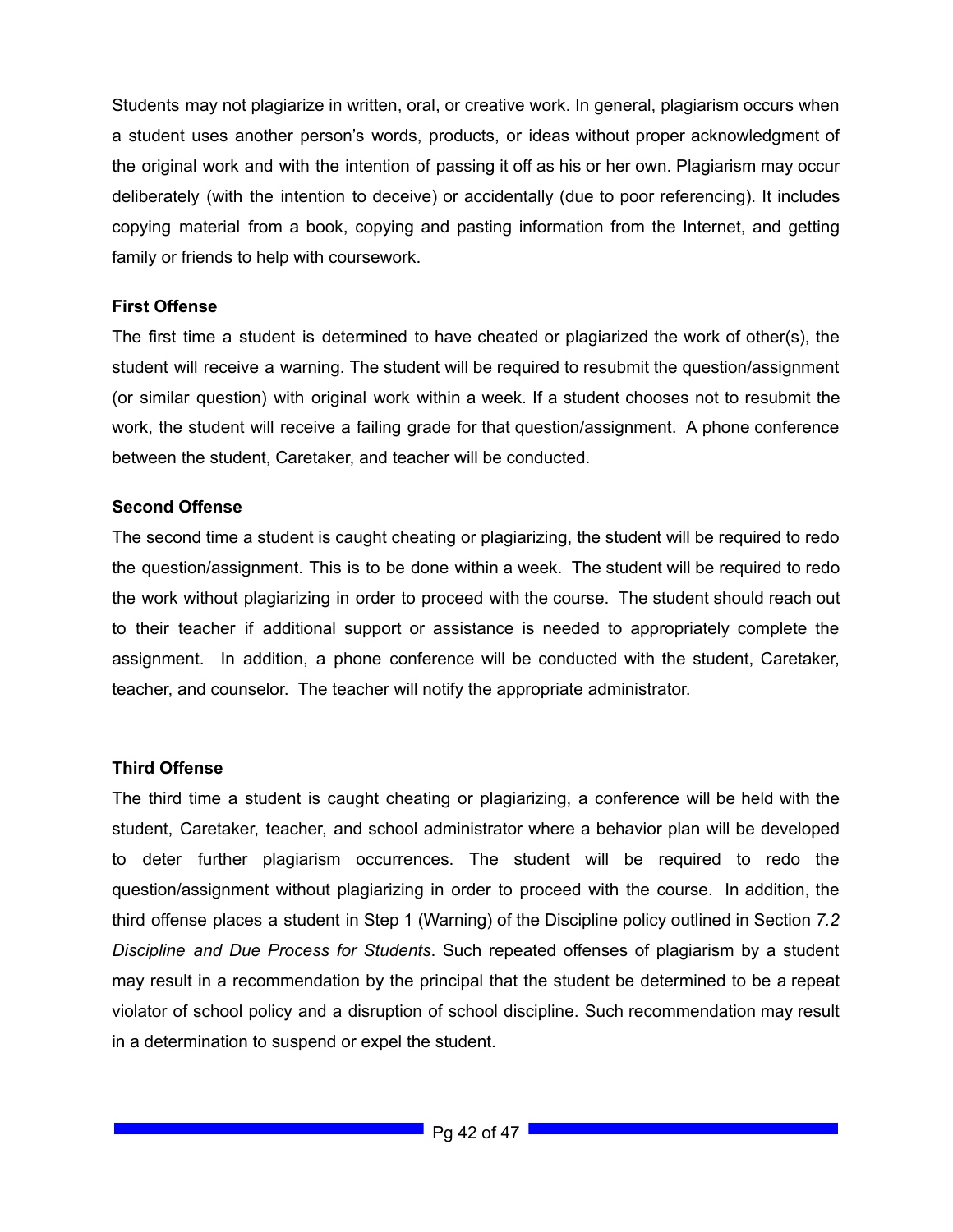### <span id="page-42-0"></span>**7.4 Grievance Process for Caretakers**

The school is committed to ensuring parent satisfaction and takes its responsibilities for the provision of educational services to the student very seriously. The school will also ensure the family and student adhere to their responsibilities stated in the school handbooks, and when necessary, will discipline, disenroll a student, or take legal action against the family for a breach of the agreement or a school policy. Reasons for such disciplinary actions include, but are not limited to, failure to attend mandatory state testing or failure to return materials. Great Lakes Learning Academy provides state-funded computer equipment and educational materials to families for educational purposes during the school year and reserves the right to invoice or refer to collections, those families who do not return equipment or materials in a timely manner at the end of the school year or upon withdrawal from the school.

#### *Caretaker Remedies*

If a Caretaker has concerns with the school's action or performance on any of the above-defined school responsibilities or disciplinary actions, he or she has the following remedies available:

#### **Addressing Issues**

For routine issues or for a first attempt at redress, contact General Information Services via email at info@glla.org

For more serious issues and/or to address lack of resolution of the issue at a lower level, a detailed grievance procedure has been set forth below. All grievance proceedings will be conducted in a manner that protects the confidentiality of the parties and the facts. If a hearing is required for grievance proceedings, the parties will be provided with all due process procedures as required by law.

Where a Caretaker feels that there has been discrimination on the basis of sex or on the basis of Section 504 of the *Rehabilitation Act* of 1973 that prohibits discrimination on the basis of disability, allegations of sexual abuse or any other misconduct on the part of the school or its employees, then the Caretaker must activate the grievance procedures set out below and can directly report the complaint to the Director of Schools.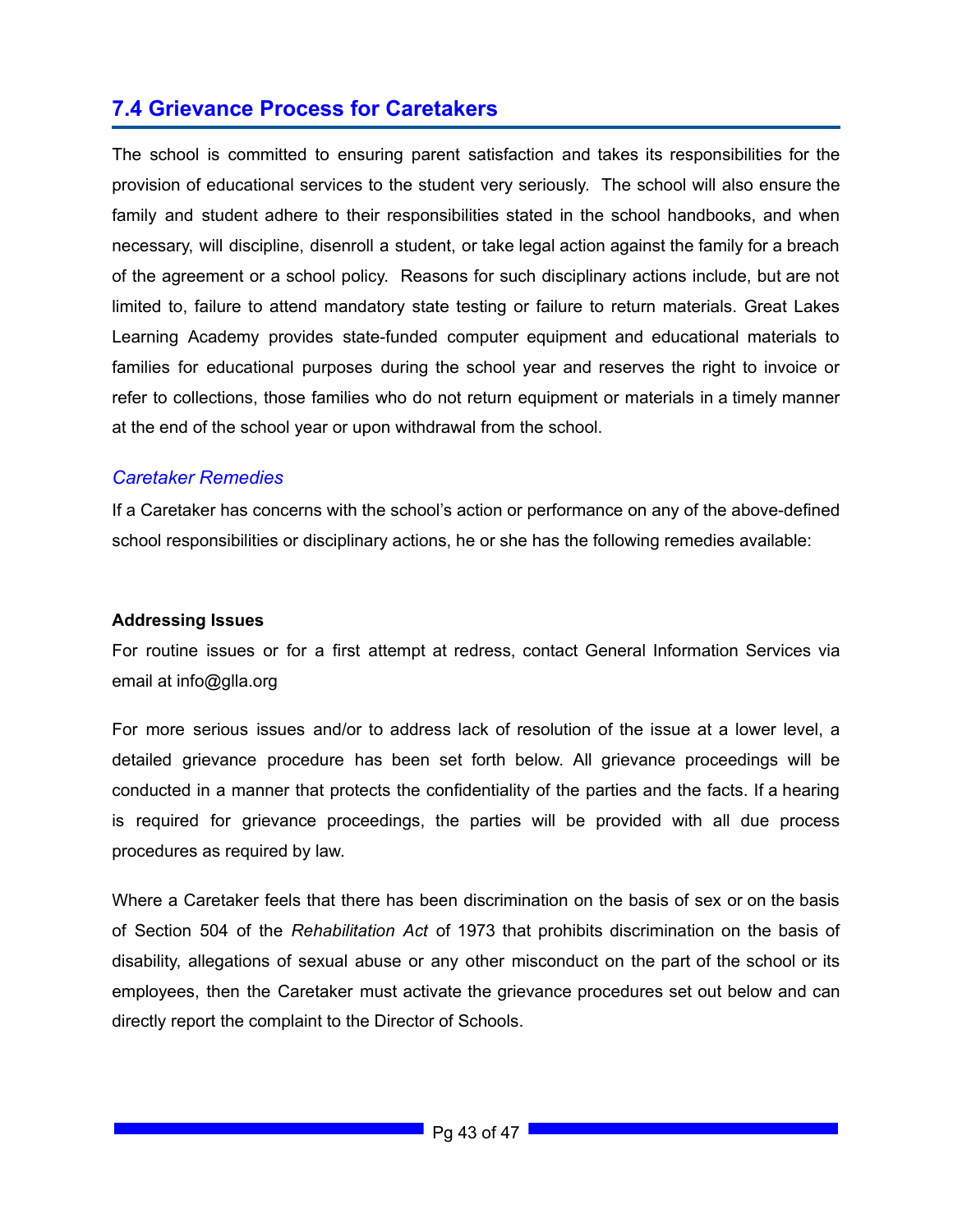If charges are brought against a student, which could result in a suspension of an additional ten (10) days or expulsion, the due process procedures in the *Discipline* section of the handbook are to be followed.

#### *Grievance Process*

- 1. A Caretaker with the grievance must, in writing, report the dissatisfaction, and submit it to the student's teacher (or other appropriate Great Lakes Learning Academy staff member, as necessary). All parties involved must be appropriately defined, and the problem must be clearly outlined.
- 2. The recipient of the grievance must review the issue with his or her supervisor and respond to the parent within three (3) school days.
- 3. If the original recipient did not resolve the grievance, the Caretaker should request a meeting with the recipient's supervisor. The supervisor should investigate the matter, and schedule a meeting with the Caretaker, the student, if necessary, and any other staff member, if necessary, within five (5) school days.
- 4. If either party does not resolve this grievance, the Caretaker should then request a meeting with the school principal. The principal will investigate the matter, and schedule a meeting within five (5) school days.
- 5. If a resolution was not reached at the above three (3) meetings, the Caretaker may request a meeting with the Executive Director, who will investigate the matter, and arrange a meeting within five (5) school days.

<span id="page-43-0"></span>If the school has not been able to address the Caretaker's concern through the grievance process set out above, or if there has not been a prompt and equitable resolution of a complaint prohibited by Title IX and Section 504, the parent can contact a member on the school's Governing Board. The Caretaker can also resort to contacting the Michigan Department of Education. Current contact information for Governing Board members is listed on the [school](https://glla.org/) [website.](https://glla.org/)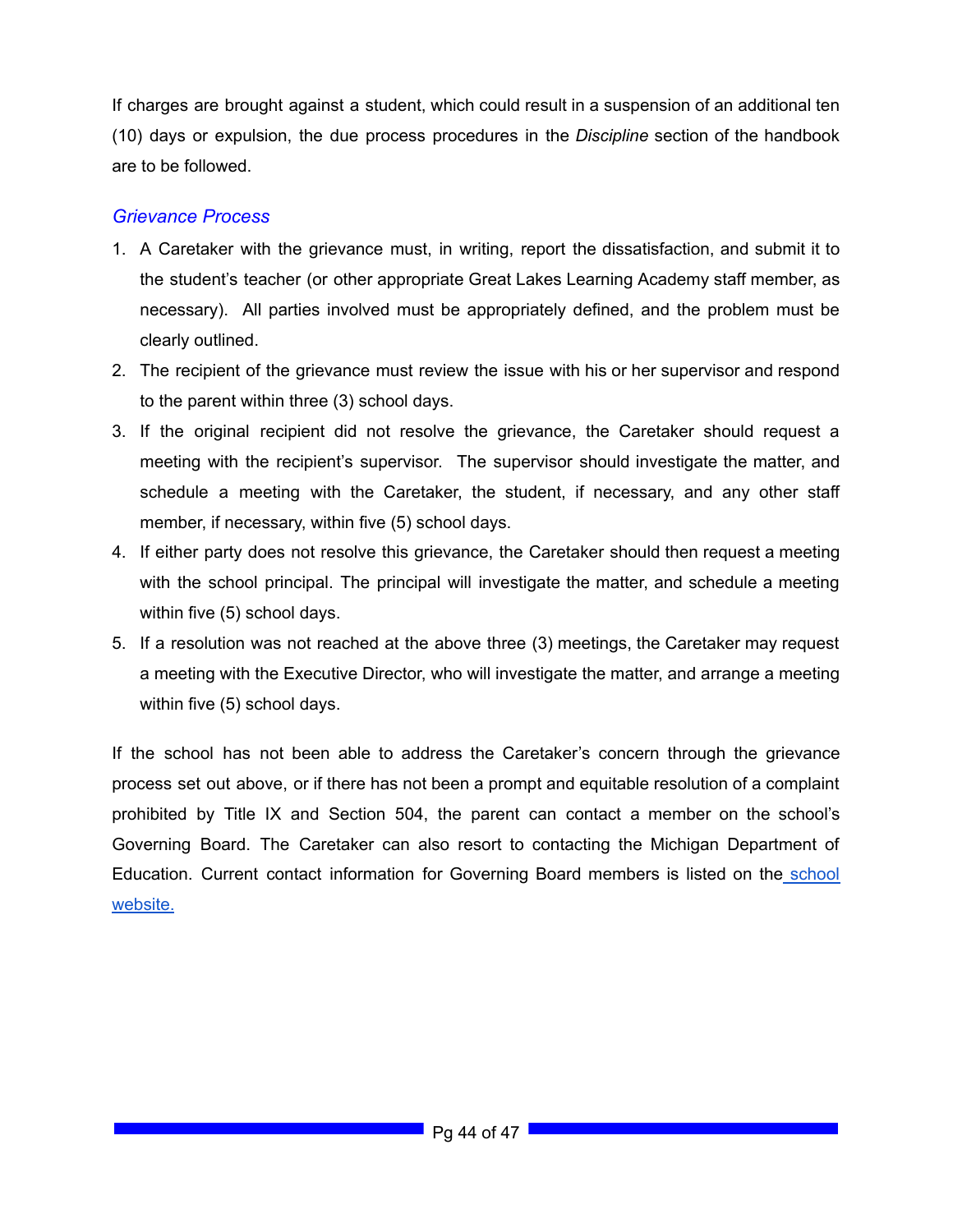### **7.5 Learner Expectations**

At GLLA we have high expectations for all students. We encourage each student to strive to be the best "they" that they can be. We ask our students to "ride the waves" with us by taking on the following expectations for themselves:

- Worthy I am worth the effort to persevere and accomplish my goals.
- **A**chieve I provide quality work from myself and demonstrate a strong work ethic.
- **V**alue I have value and take responsibility for my actions and learning.
- **E**ngage I will advocate for my needs and communicate with others.
- **Success I will define success for myself and meet those goals.**

### <span id="page-44-0"></span>**8.0 EDUCATIONAL MATERIALS PROVIDED BY THE SCHOOL**

### <span id="page-44-1"></span>**8.1 Technology Provided by Great Lakes Learning Academy**

GLLA families may request one computer per enrolled student. Consult the [technology](https://glla.org/our-school/technology/) section of our homepage to find out what technology is provided by the school.

#### <span id="page-44-2"></span>**8.1.1 Use of Personal Equipment and Software**

Great Lakes Learning Academy provides families the necessary equipment and software needed for students and Caretakers to do their day-to-day schoolwork. Families are not required to have additional personal access to equipment and software but may use their own equipment and software if they meet the minimum system [requirements](https://glla.org/our-school/technology/hardware-and-connectivity/connectivity-requirements/) detailed on the school website.

#### <span id="page-44-3"></span>**8.1.2 Chromebook Loan**

Great Lakes Learning Academy will provide, upon request, a Chromebook on loan to students to use for access to their online course materials and to engage in both asynchronous and synchronous learning activities. These devices are considered property of the school and should be handled with care.

Students may only have one Chromebook loaned to them at a time. When a device is damaged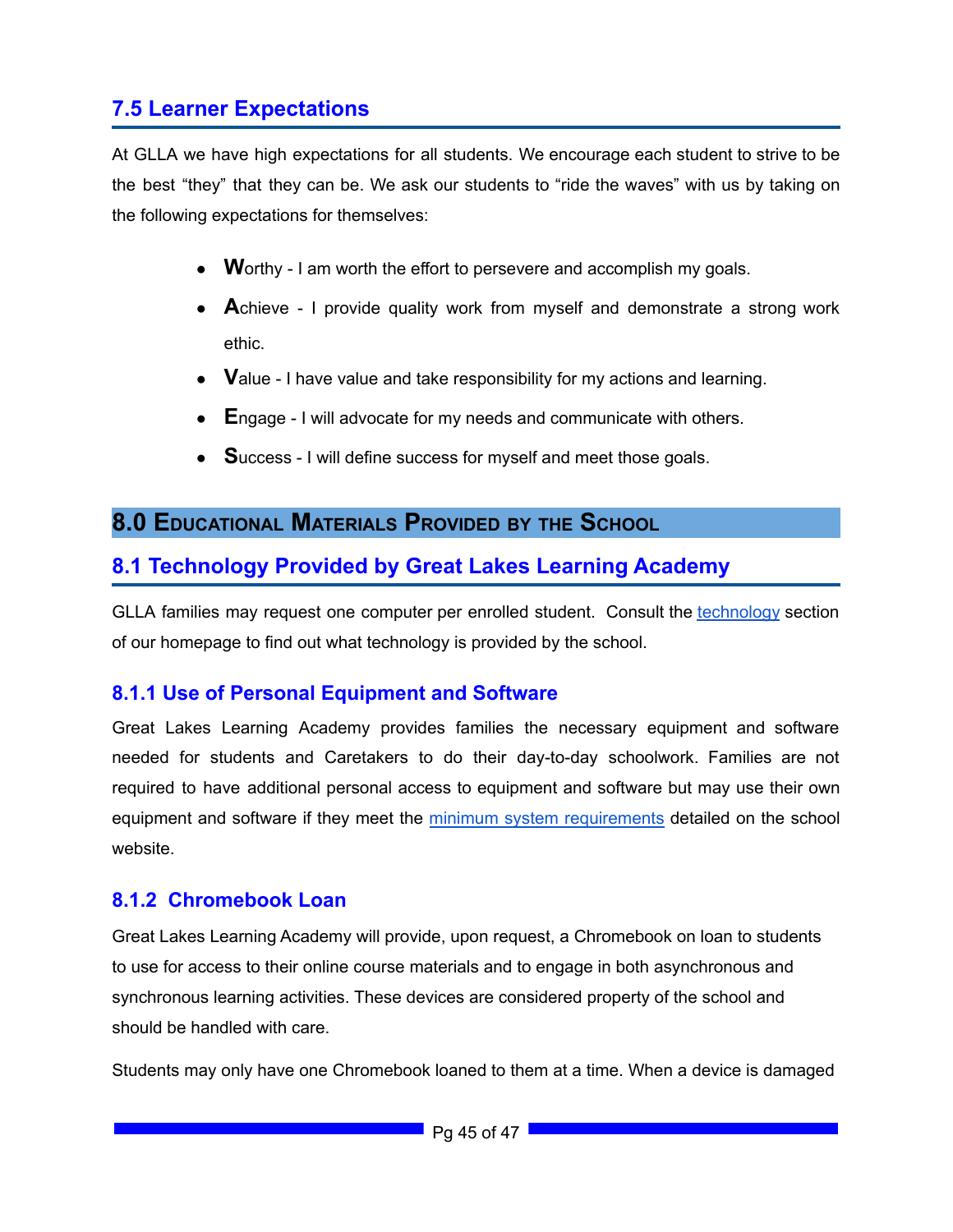or malfunctioning, a replacement Chromebook may be requested. Families will be sent instructions and shipping. Families will not be able to request an additional replacement until the original device has been returned. Should extenuating circumstances arise, a request for an additional device (to the replacement) may be made to the school's executive director, including a plan for the return of the malfunctioning or damaged Chromebooks.

For Chromebooks that are lost during shipping, the same procedure will be used for requesting a replacement. The lost device will be remotely deactivated, and an investigation initiated with the shipping provider. When a Chromebook delivery to a family results in lost equipment more than once, the family may be required to pick up any replacements at the school's physical address to ensure receipt.

Families will be responsible for the cost of repair or replacement for devices that are intentionally damaged, lost after receipt, or are not returned.

### <span id="page-45-0"></span>**8.2 Use of the Internet**

#### *Internet Service*

A family may elect to receive a mobile wi-fi unit that utilizes the T-Mobile cellular signal to provide internet access for school purposes. The mobile wi-fi unit is awarded on a per family basis, not a per student basis. Families who utilize mobile wi-fi units agree to be responsible for replacement costs of the unit should it be damaged or lost during the time it is issued to the family. The mobile wi-fi unit must be returned once the student is no longer enrolled. For questions regarding availability of mobile wi-fi units, please contact Theresa Sprouse at [theresa.sprouse@glla.org](mailto:theresa.sprouse@glla.org).

#### *Internet Safety Policy*

It is the policy of GLLA (the "academy") to:

- Prevent user access to its computer network to, or transmission of inappropriate material via Internet, electronic mail, or other forms of direct electronic communications;
- Prevent unauthorized access to and other unlawful online activity related to inappropriate material via the Internet;
- Prevent unauthorized online disclosure, use, or dissemination of personally identifiable information
- Comply with the Children's Internet Protection Act ("CIPA') (Pub. L. No.106-554 and 47